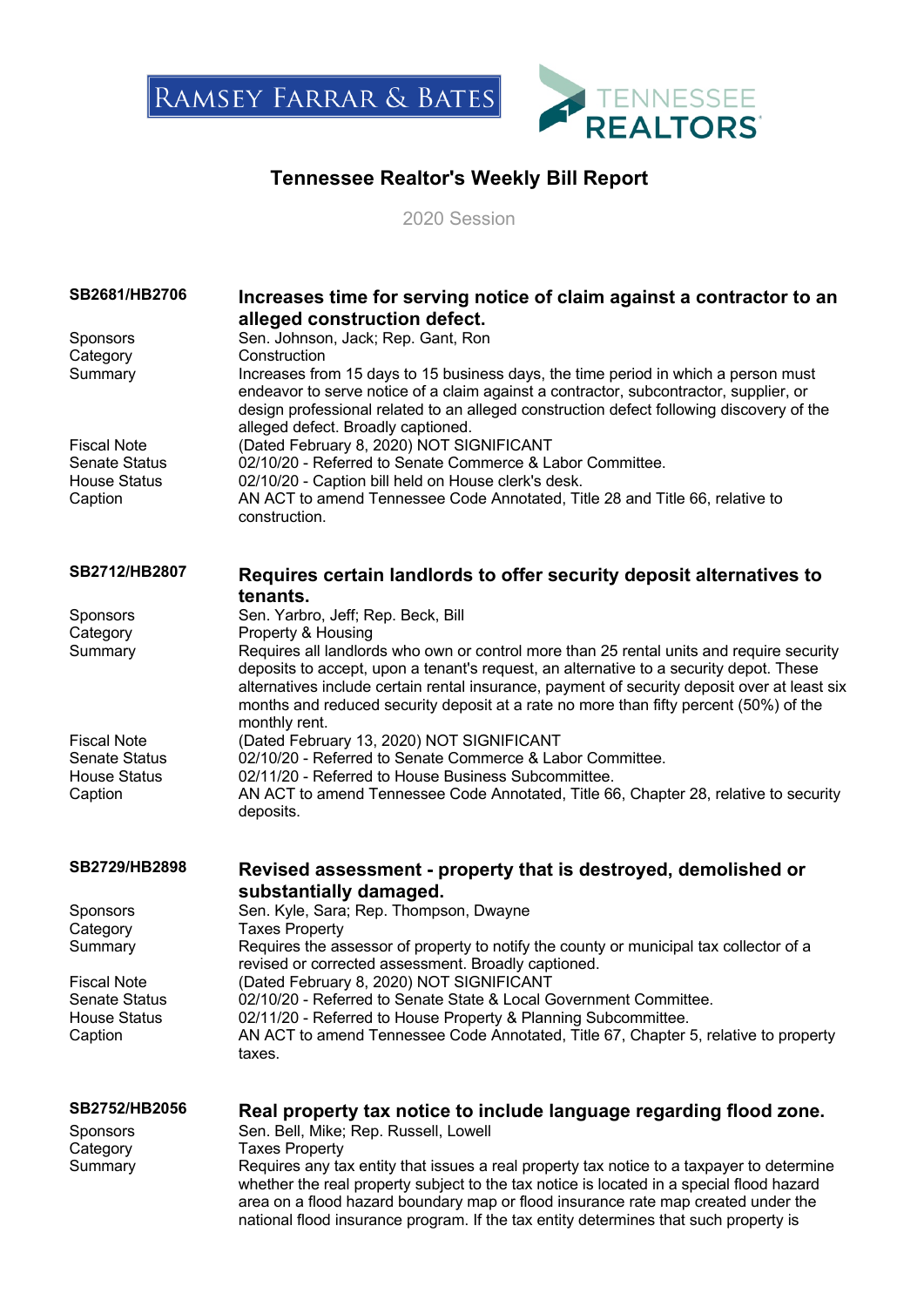| <b>Senate Status</b><br><b>House Status</b><br>Caption                       | located in a special flood hazard area, the tax entity is required to include the language<br>"FLOOD ZONE" in bold-face type on the real property tax notice issued to the taxpayer.<br>02/10/20 - Referred to Senate State & Local Government Committee.<br>02/04/20 - Referred to House Property & Planning Subcommittee.<br>AN ACT to amend Tennessee Code Annotated, Title 67, Chapter 5, relative to real<br>property tax notices. |
|------------------------------------------------------------------------------|-----------------------------------------------------------------------------------------------------------------------------------------------------------------------------------------------------------------------------------------------------------------------------------------------------------------------------------------------------------------------------------------------------------------------------------------|
| SB2759/HB2607                                                                | Requires TACIR to report on local government new growth                                                                                                                                                                                                                                                                                                                                                                                 |
| Sponsors<br>Category<br>Summary                                              | development.<br>Sen. Bell, Mike; Rep. Cochran, Mark<br><b>Local Government</b><br>Requires TACIR to report to the chairs of the state and local government committee of<br>the senate and the local government committee of the house of representatives by<br>December 1, 2020, on the effects of Public Chapter 1101 of 1998 and recommendations                                                                                      |
| <b>Fiscal Note</b><br><b>Senate Status</b><br><b>House Status</b><br>Caption | as to whether local governments should be required to develop new growth plans.<br>(Dated February 8, 2020) NOT SIGNIFICANT<br>02/10/20 - Referred to Senate State & Local Government Committee.<br>02/11/20 - Referred to House Property & Planning Subcommittee.<br>AN ACT to amend Tennessee Code Annotated, Title 6; Title 7; Title 13 and Chapter<br>1101 of the Public Acts of 1998, relative to comprehensive growth plans.      |
| SB2764/HB2360<br><b>Sponsors</b><br>Category<br>Summary                      | Educational requirements for real estate broker's license.<br>Sen. Bell, Mike; Rep. Rudd, Tim<br>Professions & Licensure<br>Requires a HiSET diploma be accepted by the Tennessee real estate commission for<br>application for an affiliate real estate broker's license. Broadly captioned.                                                                                                                                           |
| <b>Fiscal Note</b><br><b>Senate Status</b><br><b>House Status</b><br>Caption | (Dated February 11, 2020) NOT SIGNIFICANT<br>02/10/20 - Referred to Senate Commerce & Labor Committee.<br>02/06/20 - Caption bill held on House clerk's desk.<br>AN ACT to amend Tennessee Code Annotated, Title 4; Title 38; Title 56; Title 62; Title<br>63 and Title 68, relative to professions.                                                                                                                                    |
| SB2769/HB1953<br>Sponsors<br>Category<br>Summary                             | <b>Uniform Administrative Procedures Act.</b><br>Sen. Bell, Mike; Rep. Daniel, Martin<br>Government Regulation<br>Requires each state agency complete periodic training to ensure compliance to the                                                                                                                                                                                                                                     |
| <b>Fiscal Note</b><br><b>Senate Status</b><br><b>House Status</b><br>Caption | Regulatory Flexibility Act of 2007.<br>(Dated February 1, 2020) NOT SIGNIFICANT<br>02/10/20 - Referred to Senate Government Operations Committee.<br>02/12/20 - Referred to House Government Operations Committee.<br>AN ACT to amend Tennessee Code Annotated, Title 4, Chapter 5, relative to the<br>Uniform Administrative Procedures Act.                                                                                           |
| SB2803/HB2605                                                                | Requires broadband internet services in state parks.                                                                                                                                                                                                                                                                                                                                                                                    |
| Sponsors<br>Category<br>Summary                                              | Sen. Akbari, Raumesh; Rep. Cooper, Barbara<br><b>Environment &amp; Nature</b><br>Requires the department of environment and conservation to make broadband internet<br>service available to all visitors at state parks. If access cannot be provided throughout                                                                                                                                                                        |
| <b>Senate Status</b><br><b>House Status</b><br>Caption                       | the entire park, the department may designate certain areas for providing internet.<br>02/10/20 - Referred to Senate Energy, Agriculture & Natural Resources Committee.<br>02/11/20 - Referred to House Agriculture & Natural Resources Subcommittee.<br>AN ACT to amend Tennessee Code Annotated, Title 11, Chapter 3, relative to internet<br>service availability in state parks.                                                    |
| SB2867/HB2447                                                                | Building or fire code issue involving a county building located within                                                                                                                                                                                                                                                                                                                                                                  |
| <b>Sponsors</b><br>Category                                                  | a city.<br>Sen. Bailey, Paul; Rep. Vaughan, Kevin<br>Property & Housing                                                                                                                                                                                                                                                                                                                                                                 |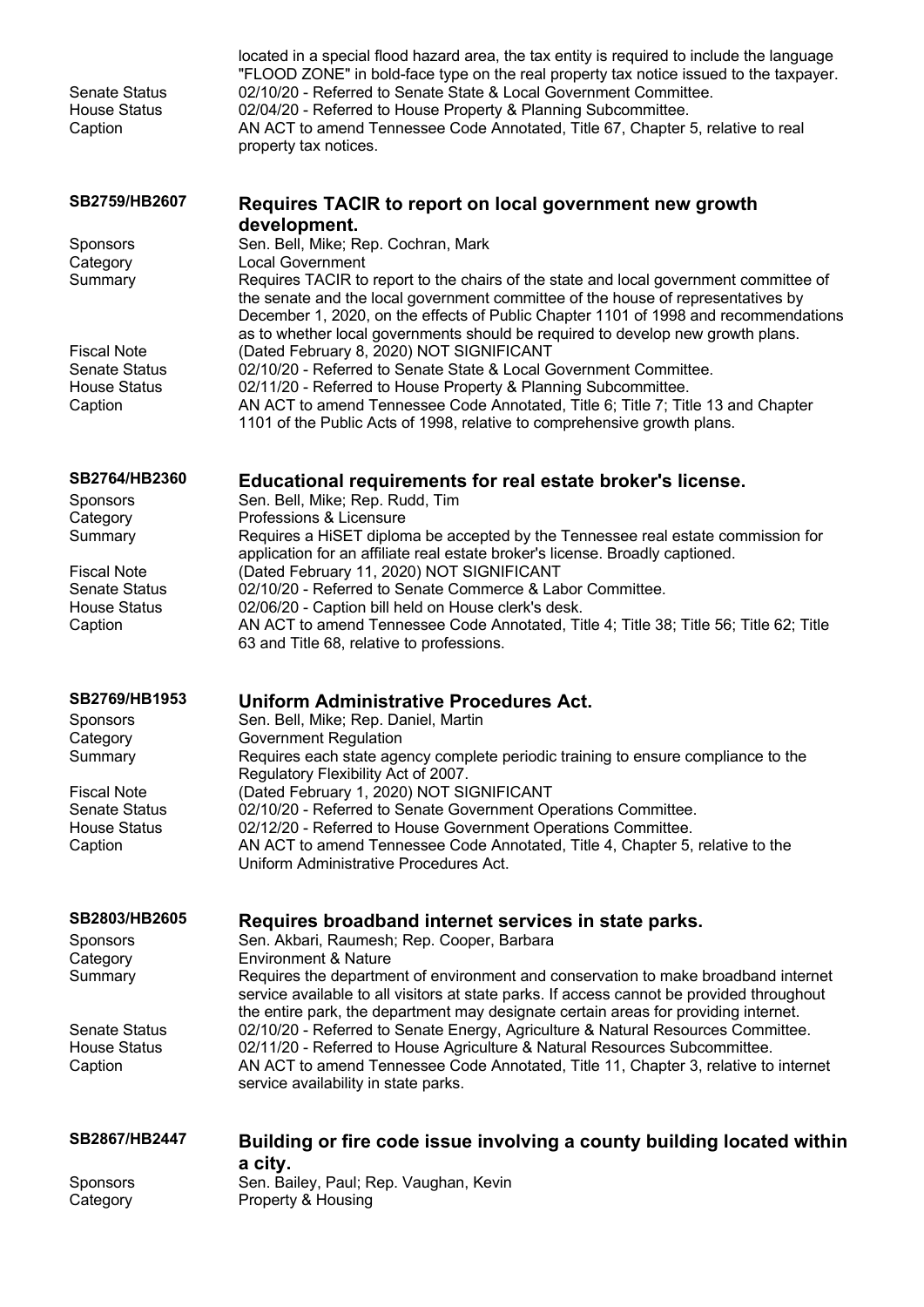| Summary<br><b>Fiscal Note</b><br><b>Senate Status</b><br><b>House Status</b><br>Caption | Extends, from 10 to 20 days, the period in which the state fire marshal must rule on an<br>appeal involving a conflict between a city and county over a building or fire code issue<br>involving a county building located within a city. Broadly captioned.<br>(Dated February 11, 2020) NOT SIGNIFICANT<br>02/10/20 - Referred to Senate Commerce & Labor Committee.<br>02/06/20 - Caption bill held on House clerk's desk.<br>AN ACT to amend Tennessee Code Annotated, Title 5; Title 6 and Title 68, Chapter 120,<br>relative to building codes. |
|-----------------------------------------------------------------------------------------|-------------------------------------------------------------------------------------------------------------------------------------------------------------------------------------------------------------------------------------------------------------------------------------------------------------------------------------------------------------------------------------------------------------------------------------------------------------------------------------------------------------------------------------------------------|
| SB2868/HB1619                                                                           | Real estate broker licensure requirements - exemption for certain<br>persons employed by housing authorities.                                                                                                                                                                                                                                                                                                                                                                                                                                         |
| <b>Sponsors</b>                                                                         | Sen. Bailey, Paul; Rep. Whitson, Sam                                                                                                                                                                                                                                                                                                                                                                                                                                                                                                                  |
| Category<br>Summary                                                                     | Professions & Licensure<br>Exempts persons employed by housing authorities or entities affiliated with housing<br>authorities that are under contract to manage a housing project or a mixed-finance                                                                                                                                                                                                                                                                                                                                                  |
|                                                                                         | project from the real estate broker licensure requirement.                                                                                                                                                                                                                                                                                                                                                                                                                                                                                            |
| <b>Fiscal Note</b><br><b>Senate Status</b>                                              | (Dated February 12, 2020) NOT SIGNIFICANT<br>02/10/20 - Referred to Senate Commerce & Labor Committee.                                                                                                                                                                                                                                                                                                                                                                                                                                                |
| <b>House Status</b>                                                                     | 01/21/20 - Referred to House Business Subcommittee.                                                                                                                                                                                                                                                                                                                                                                                                                                                                                                   |
| Caption                                                                                 | AN ACT to amend Tennessee Code Annotated, Title 62, Chapter 13, Part 1, relative to<br>exemptions for housing authorities.                                                                                                                                                                                                                                                                                                                                                                                                                            |
| SB2904/HB1720                                                                           | Distribution of funds collected by the county clerk.                                                                                                                                                                                                                                                                                                                                                                                                                                                                                                  |
| Sponsors                                                                                | Sen. Bailey, Paul; Rep. Williams, Ryan                                                                                                                                                                                                                                                                                                                                                                                                                                                                                                                |
| Category<br>Summary                                                                     | <b>Public Finance</b><br>Establishes county clerk retain \$3 of the \$11 collected for noting new and transferring                                                                                                                                                                                                                                                                                                                                                                                                                                    |
|                                                                                         | liens or encumbrances for office supplies and equipment required to perform services<br>related to liens and encumbrances. Requires remittance of the remaining \$8 to the<br>department of revenue. Remittance also affects money collected for title extensions.<br>Permits the county clerk to retain any unexpended funds at the end of a budget year.                                                                                                                                                                                            |
| <b>Senate Status</b>                                                                    | 02/10/20 - Referred to Senate Transportation.                                                                                                                                                                                                                                                                                                                                                                                                                                                                                                         |
| <b>House Status</b><br>Caption                                                          | 01/23/20 - Referred to House Safety & Funding Subcommittee.<br>AN ACT to amend Tennessee Code Annotated, Section 55-6-101, relative to county<br>clerks.                                                                                                                                                                                                                                                                                                                                                                                              |
| SB2908/HB2013                                                                           | Posting tax information on county websites.                                                                                                                                                                                                                                                                                                                                                                                                                                                                                                           |
| <b>Sponsors</b>                                                                         | Sen. Dickerson, Steven; Rep. Jernigan, Darren                                                                                                                                                                                                                                                                                                                                                                                                                                                                                                         |
| Category                                                                                | <b>Taxes Property</b>                                                                                                                                                                                                                                                                                                                                                                                                                                                                                                                                 |
| Summary<br><b>Fiscal Note</b>                                                           | Requires county governing body levying a tax post the administrative guidelines,<br>procedures, regulations, and forms to the countyâ<br>s website. Broadly captioned.<br>(Dated February 1, 2020) NOT SIGNIFICANT                                                                                                                                                                                                                                                                                                                                    |
| <b>Senate Status</b>                                                                    | 02/10/20 - Referred to Senate State & Local Government Committee.                                                                                                                                                                                                                                                                                                                                                                                                                                                                                     |
| <b>House Status</b>                                                                     | 02/03/20 - Caption bill held on House clerk's desk.                                                                                                                                                                                                                                                                                                                                                                                                                                                                                                   |
| Caption                                                                                 | AN ACT to amend Tennessee Code Annotated, Title 5; Title 6; Title 7 and Title 67,<br>Chapter 4, Part 29, relative to development.                                                                                                                                                                                                                                                                                                                                                                                                                     |
| <b>SJR892</b>                                                                           | Constitutional amendment - property tax relief for owners of real<br>property.                                                                                                                                                                                                                                                                                                                                                                                                                                                                        |
| <b>Sponsors</b>                                                                         | Sen. Gilmore, Brenda                                                                                                                                                                                                                                                                                                                                                                                                                                                                                                                                  |
| Category                                                                                | <b>Taxes Property</b>                                                                                                                                                                                                                                                                                                                                                                                                                                                                                                                                 |
| Summary                                                                                 | Proposes an amendment to Article II, Section 28, of the Tennessee Constitution to authorize<br>local legislative bodies to provide property tax relief for owners of real property.                                                                                                                                                                                                                                                                                                                                                                   |
| Senate<br><b>Status</b>                                                                 | 02/10/20 - Referred to Senate Judiciary Committee.                                                                                                                                                                                                                                                                                                                                                                                                                                                                                                    |
| <b>HB1995</b>                                                                           | UAPA - government operations committee to review an agency's<br>statements, orders.                                                                                                                                                                                                                                                                                                                                                                                                                                                                   |
| Sponsors<br>Category                                                                    | Rep. Daniel, Martin<br><b>Government Regulation</b>                                                                                                                                                                                                                                                                                                                                                                                                                                                                                                   |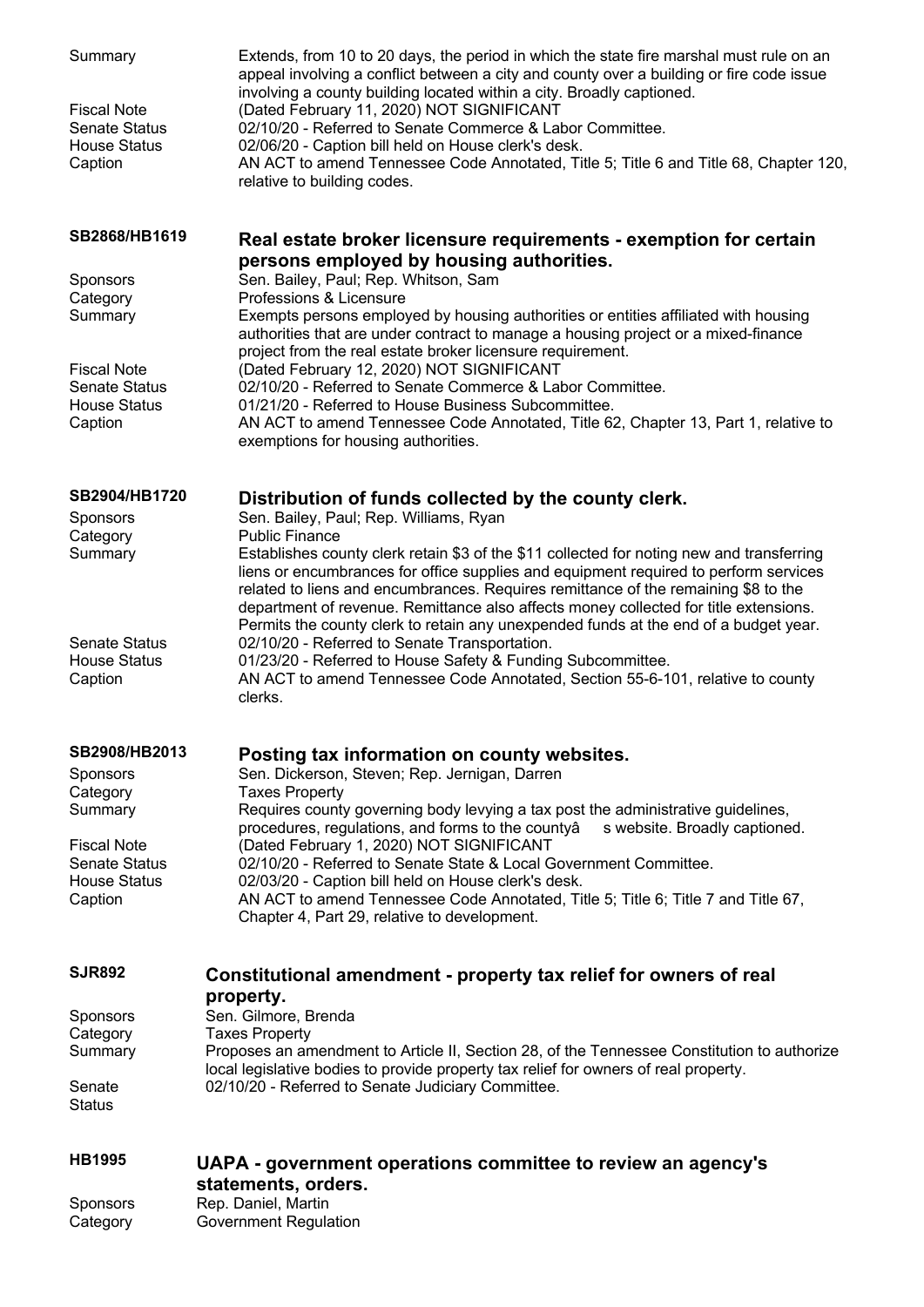Summary Allows a member of the general assembly to petition the government operations committee of the house of representatives or senate to determine if an agency a statement, order, or intra-agency memorandum qualifies for exception from the rule requiring promulgation. Requires chairmen of the government operations committees to direct the joint government operations committee to review the statement, order, or intra-agency memorandum to determine if a rule requires promulgation. If request by either government operations committees to promulgate the statement, order, or intra-agency memorandum as a rule is ignored, the government operations committees may vote to suspend any or all of the noncomplying agencyâ s rule-making authority by legislative enactment. House **Status** 01/30/20 - Withdrawn in House. Caption AN ACT to amend Tennessee Code Annotated, Title 4, Chapter 5, relative to the uniform administrative procedures act. **HJR806 Constitutional amendment - property tax relief for owners of historic properties.** Sponsors Rep. Baum, Charlie Category Taxes Property Summary Proposes an amendment to Article II, Section 28, of the Tennessee Constitution to provide property tax relief for owners of historic properties and the preservation, restoration, or improvement of such properties. Fiscal Note (Dated February 13, 2020) Increase State Expenditures \$10,000/FY19-20 House **Status** 02/13/20 - Set for House Property & Planning Subcommittee 02/18/20. **HJR816 Constitutional amendment - limiting amount of non-economic and punitive damages.** Sponsors Rep. Sexton, Cameron Category Judiciary Summary Proposes an amendment to Article I of the Constitution of Tennessee that authorizes the legislature to limit the amount of non-economic and punitive damages that may be awarded in civil actions and specifies that these limits do not diminish the right to trial by jury. House **Status** 02/10/20 - Referred to House Civil Justice Subcommittee. **SB37/HB1108 Repeals revocation of professional license for defaulting on student loans.** Sponsors Sen. Gilmore, Brenda; Rep. Powell, Jason Category **Professions & Licensure** Summary Repeals revocations of professional licenses in cases where the revocation was the result of defaults on student loans. Requires reinstatement of licenses revoked or denied due to defaulting on repayment of student loans. Fiscal Note (Dated February 4, 2019) NOT SIGNIFICANT SB 37 Senate Status 01/19/19 - Referred to Senate Commerce & Labor Committee. House Status 01/21/20 - Taken off notice in House Business Subcommittee. Caption AN ACT to amend Tennessee Code Annotated, Title 3, Chapter 6, Part 3; Title 23, Chapter 3; Title 38, Chapter 1; Title 49; Title 55; Title 56; Title 62 and Title 63, relative to engaging in regulated occupations and professions by persons who have defaulted on student loans. **SB83/HB125 Burglary - entering a construction site with the intent to commit a felony.** Sponsors Sen. Kurita, Rosalind; Rep. Hodges, Jason Category Criminal Law Summary Adds committing or intending to commit a felony, theft, or assault in a construction that is not open to the public into the definition of burglary. Fiscal Note (Dated February 8, 2019) NOT SIGNIFICANT<br>Senate Status (02/12/19 - Failed in Senate Judiciary Committe 02/12/19 - Failed in Senate Judiciary Committee due to lack of a motion. House Status 01/30/19 - Referred to House Criminal Justice Subcommittee. Caption AN ACT to amend Tennessee Code Annotated, Title 39, Chapter 14, Part 4, relative to burglary.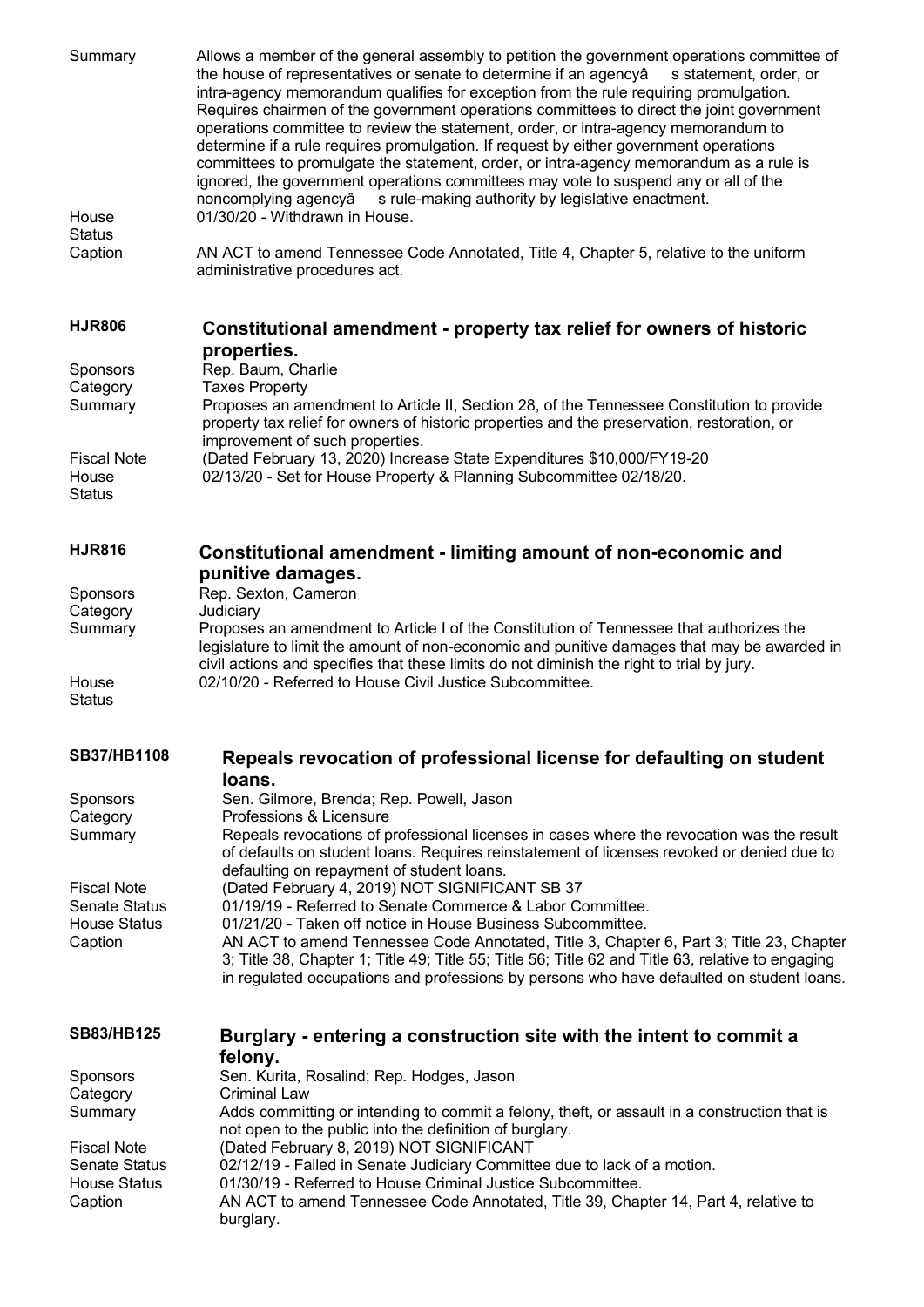| <b>SB176/HB201</b><br><b>Sponsors</b><br>Category<br>Summary | <b>Affordable Rental Property Act.</b><br>Sen. Gilmore, Brenda; Rep. Jernigan, Darren<br><b>Taxes Property</b><br>Requires THDA to create an annual report researching the availability of affordable<br>housing in each county. Requires THDA to work with the state board of equalization to<br>create an application for those searching in counties with scarce affordable housing,<br>establishing what is affordable property, along with creating a means of addressing the<br>economic impact upon the owner.                                                                                                                                                                                                                                                                                                                                                                                      |
|--------------------------------------------------------------|------------------------------------------------------------------------------------------------------------------------------------------------------------------------------------------------------------------------------------------------------------------------------------------------------------------------------------------------------------------------------------------------------------------------------------------------------------------------------------------------------------------------------------------------------------------------------------------------------------------------------------------------------------------------------------------------------------------------------------------------------------------------------------------------------------------------------------------------------------------------------------------------------------|
| <b>Fiscal Note</b>                                           | (Dated March 14, 2019) Other Fiscal Impact A precise decrease in local government                                                                                                                                                                                                                                                                                                                                                                                                                                                                                                                                                                                                                                                                                                                                                                                                                          |
| <b>Senate Status</b><br><b>House Status</b><br>Caption       | property tax revenue cannot reasonably be determined.<br>03/26/19 - Taken off notice in Senate State & Local Government Committee.<br>02/01/19 - Referred to House Property & Planning Subcommittee.<br>AN ACT to amend Tennessee Code Annotated, Title 13, Chapter 23; Title 67, Chapter 4<br>and Title 67, Chapter 5, relative to affordable housing.                                                                                                                                                                                                                                                                                                                                                                                                                                                                                                                                                    |
| <b>SB196/HB261</b>                                           | <b>Expands the Right to Earn a Living Act.</b>                                                                                                                                                                                                                                                                                                                                                                                                                                                                                                                                                                                                                                                                                                                                                                                                                                                             |
| <b>Sponsors</b><br>Category<br>Summary                       | Sen. Kelsey, Brian; Rep. Daniel, Martin<br>Professions & Licensure<br>Requires entry regulations, public service restrictions, and statutes to be clearly apparent<br>and shaped to fulfill a legitimate public health or safety objective. Allows individuals to<br>bring civil action on relevant licensing authorities that failed to meet standards.                                                                                                                                                                                                                                                                                                                                                                                                                                                                                                                                                   |
| Amendment<br>Summary                                         | House Government Operations amendment 1 (006605), which deletes and rewrites all<br>language after the enacting clause. Makes various changes to the Right to Earn a Living<br>Act. Authorizes an affected person to petition a licensing authority to repeal or modify an<br>entry regulation within its jurisdiction, including entry regulations promulgated relative to<br>statute. Exempts any state agency, regulatory board, commission, council, or committee<br>that regulates a person under certain circumstances. House Finance Committee<br>amendment 1 (007904) adds language to Amendment 006605 that states a prevailing<br>plaintiff is not entitled to and shall not be awarded damages, costs, or attorney fees, for a<br>cause of action; and deletes the provision that states a cause of action does not exist<br>under Title 1, Chapter 3 to seek damages, costs, or attorney fees. |
| <b>Fiscal Note</b>                                           | (Dated February 15, 2019) Other Fiscal Impact Due to multiple unknown factors, the<br>exact impact of the proposed legislation cannot be determined with reasonable certainty.                                                                                                                                                                                                                                                                                                                                                                                                                                                                                                                                                                                                                                                                                                                             |
| <b>Senate Status</b><br><b>House Status</b><br>Caption       | 04/16/19 - Taken off notice in Senate State & Local Government Committee.<br>04/17/19 - Taken off notice in House Finance, Ways & Means Committee.<br>AN ACT to amend Tennessee Code Annotated, Title 1; Title 4; Title 7; Title 38; Title 62;<br>Title 63 and Title 67, relative to the ability to conduct business in this state.                                                                                                                                                                                                                                                                                                                                                                                                                                                                                                                                                                        |
| <b>SB224/HB232</b>                                           | Creates registry of tenants evicted through writs of possession.                                                                                                                                                                                                                                                                                                                                                                                                                                                                                                                                                                                                                                                                                                                                                                                                                                           |
| Sponsors<br>Category                                         | Sen. Lundberg, Jon; Rep. Crawford, John<br>Property & Housing                                                                                                                                                                                                                                                                                                                                                                                                                                                                                                                                                                                                                                                                                                                                                                                                                                              |
| Summary                                                      | Directs the housing development agency to create a registry of tenants who have been<br>evicted through the execution of a writ of possession, which will be accessible to landlords<br>in this state.                                                                                                                                                                                                                                                                                                                                                                                                                                                                                                                                                                                                                                                                                                     |
| <b>Fiscal Note</b>                                           | (Dated April 5, 2019) Decrease Local Revenue Exceeds \$300                                                                                                                                                                                                                                                                                                                                                                                                                                                                                                                                                                                                                                                                                                                                                                                                                                                 |
| <b>Senate Status</b><br><b>House Status</b><br>Caption       | 02/01/19 - Referred to Senate State & Local Government Committee.<br>02/01/19 - Referred to House Property & Planning Subcommittee.<br>AN ACT to amend Tennessee Code Annotated, Title 13, Chapter 23, relative to the<br>Tennessee housing development agency.                                                                                                                                                                                                                                                                                                                                                                                                                                                                                                                                                                                                                                            |
| SB231/HB913                                                  | Requires register of deeds send written notice to property owner<br>before recording a lien.                                                                                                                                                                                                                                                                                                                                                                                                                                                                                                                                                                                                                                                                                                                                                                                                               |
| Sponsors                                                     | Sen. Lundberg, Jon; Rep. Keisling, Kelly                                                                                                                                                                                                                                                                                                                                                                                                                                                                                                                                                                                                                                                                                                                                                                                                                                                                   |
| Category<br>Summary                                          | Property & Housing<br>Requires the register of deeds to send written notice to the property owner prior to<br>recording a lien.                                                                                                                                                                                                                                                                                                                                                                                                                                                                                                                                                                                                                                                                                                                                                                            |
| <b>Fiscal Note</b>                                           | (Dated March 8, 2019) Increase Local Expenditures Exceeds \$84,800*                                                                                                                                                                                                                                                                                                                                                                                                                                                                                                                                                                                                                                                                                                                                                                                                                                        |
| <b>Senate Status</b><br><b>House Status</b>                  | 02/01/19 - Referred to Senate Judiciary Committee.<br>03/12/19 - Taken off notice in House Business Subcommittee.                                                                                                                                                                                                                                                                                                                                                                                                                                                                                                                                                                                                                                                                                                                                                                                          |
| Caption                                                      | AN ACT to amend Tennessee Code Annotated, Title 8, Chapter 13; Title 25, Chapter 5<br>and Title 66, relative to liens.                                                                                                                                                                                                                                                                                                                                                                                                                                                                                                                                                                                                                                                                                                                                                                                     |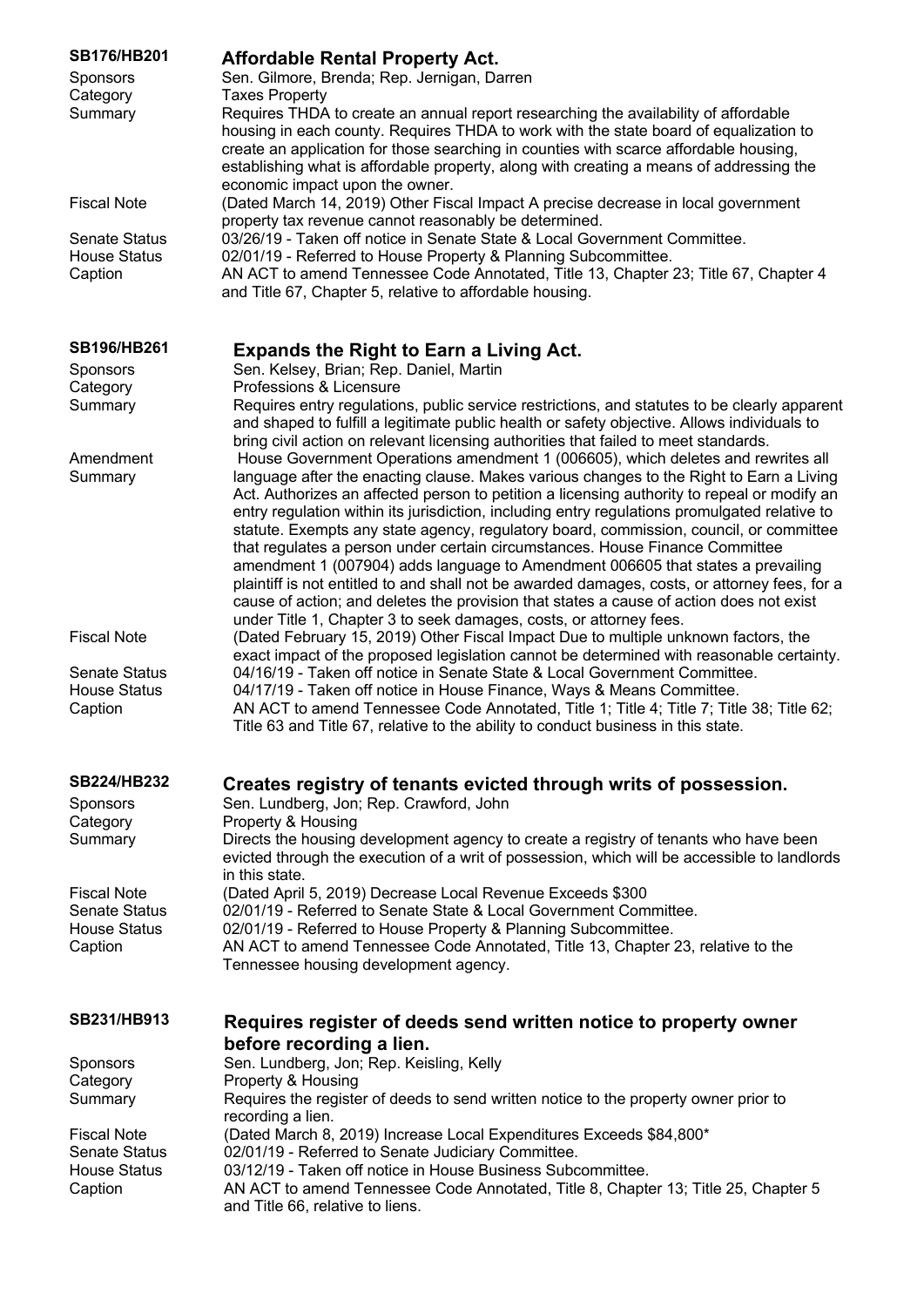| <b>SB249/HB229</b>                                     | Commission retained by county registers for collecting and reporting<br>recordation tax.                                                                                                                                                                                                                                                                                                                                                                                                                                                                                                                                                                                                                                                                                                                                                                                                                                                                                                                                                                                                                                                                                                                                                                                                                                            |
|--------------------------------------------------------|-------------------------------------------------------------------------------------------------------------------------------------------------------------------------------------------------------------------------------------------------------------------------------------------------------------------------------------------------------------------------------------------------------------------------------------------------------------------------------------------------------------------------------------------------------------------------------------------------------------------------------------------------------------------------------------------------------------------------------------------------------------------------------------------------------------------------------------------------------------------------------------------------------------------------------------------------------------------------------------------------------------------------------------------------------------------------------------------------------------------------------------------------------------------------------------------------------------------------------------------------------------------------------------------------------------------------------------|
| <b>Sponsors</b>                                        | Sen. Jackson, Ed; Rep. Bricken, Rush                                                                                                                                                                                                                                                                                                                                                                                                                                                                                                                                                                                                                                                                                                                                                                                                                                                                                                                                                                                                                                                                                                                                                                                                                                                                                                |
| Category                                               | <b>Taxes Property</b>                                                                                                                                                                                                                                                                                                                                                                                                                                                                                                                                                                                                                                                                                                                                                                                                                                                                                                                                                                                                                                                                                                                                                                                                                                                                                                               |
| Summary                                                | Removes incrementally over a three-year period the requirement that 52 percent of the five<br>percent commission retained by county registers for collecting and reporting recordation                                                                                                                                                                                                                                                                                                                                                                                                                                                                                                                                                                                                                                                                                                                                                                                                                                                                                                                                                                                                                                                                                                                                              |
| <b>Fiscal Note</b>                                     | tax must be remitted to state treasurer and credited to state general fund.<br>(Dated February 22, 2019) Decrease State Revenue \$776,100/FY19-20 \$2,988,000/FY20-<br>21 \$5,989,500/FY21-22 \$7,786,400/FY22-23 and Subsequent Years Increase Local<br>Revenue \$776,100/FY19-20 \$2,988,000/FY20-21 \$5,989,500/FY21-22 \$7,786,400/FY22-<br>23 and Subsequent Years                                                                                                                                                                                                                                                                                                                                                                                                                                                                                                                                                                                                                                                                                                                                                                                                                                                                                                                                                             |
| <b>Senate Status</b><br><b>House Status</b><br>Caption | 04/09/19 - Senate State & Local Government Committee deferred to 01/22/20.<br>03/06/19 - House Local Committee recommended. Sent to House Finance.<br>AN ACT to amend Tennessee Code Annotated, Section 67-4-409, relative to county<br>register commissions.                                                                                                                                                                                                                                                                                                                                                                                                                                                                                                                                                                                                                                                                                                                                                                                                                                                                                                                                                                                                                                                                       |
| <b>SB253/HB246</b>                                     | Phases out professional privilege tax.                                                                                                                                                                                                                                                                                                                                                                                                                                                                                                                                                                                                                                                                                                                                                                                                                                                                                                                                                                                                                                                                                                                                                                                                                                                                                              |
| <b>Sponsors</b><br>Category                            | Sen. Kyle, Sara; Rep. Clemmons, John<br><b>Taxes Business</b>                                                                                                                                                                                                                                                                                                                                                                                                                                                                                                                                                                                                                                                                                                                                                                                                                                                                                                                                                                                                                                                                                                                                                                                                                                                                       |
| Summary                                                | Phases out the professional privilege tax over a four-year period for tax years that begin on<br>and after June 1, 2019.                                                                                                                                                                                                                                                                                                                                                                                                                                                                                                                                                                                                                                                                                                                                                                                                                                                                                                                                                                                                                                                                                                                                                                                                            |
| <b>Fiscal Note</b>                                     | (Dated January 31, 2019) Decrease State Revenue Net Impact \$23,375,600/FY18-19<br>\$46,751,300/FY19-20 \$70,126,900/FY20-21 \$93,502,500/FY21-22 and Subsequent Years<br>Decrease State Expenditures \$243,600/FY18-19 \$487,200/FY19-20 \$730,800/FY20-21<br>\$974,400/FY21-22 and Subsequent Years Increase Local Revenue \$116,000/FY18-19<br>\$232,100/FY19-20 \$348,100/FY20-21 \$464,200/FY21-22 and Subsequent Years                                                                                                                                                                                                                                                                                                                                                                                                                                                                                                                                                                                                                                                                                                                                                                                                                                                                                                        |
| <b>Senate Status</b><br><b>House Status</b><br>Caption | 03/26/19 - Taken off notice in Senate Finance Revenue Subcommittee.<br>04/30/19 - Taken off notice in House Finance, Ways & Means Subcommittee.<br>AN ACT to amend Tennessee Code Annotated, Title 67, Chapter 4, Part 17, relative to the<br>privilege tax imposed on persons engaged in certain occupations.                                                                                                                                                                                                                                                                                                                                                                                                                                                                                                                                                                                                                                                                                                                                                                                                                                                                                                                                                                                                                      |
|                                                        |                                                                                                                                                                                                                                                                                                                                                                                                                                                                                                                                                                                                                                                                                                                                                                                                                                                                                                                                                                                                                                                                                                                                                                                                                                                                                                                                     |
| <b>SB315/HB338</b>                                     | Phases out professional privilege tax.                                                                                                                                                                                                                                                                                                                                                                                                                                                                                                                                                                                                                                                                                                                                                                                                                                                                                                                                                                                                                                                                                                                                                                                                                                                                                              |
|                                                        |                                                                                                                                                                                                                                                                                                                                                                                                                                                                                                                                                                                                                                                                                                                                                                                                                                                                                                                                                                                                                                                                                                                                                                                                                                                                                                                                     |
| Sponsors                                               | Sen. Watson, Bo; Rep. Reedy, Jay                                                                                                                                                                                                                                                                                                                                                                                                                                                                                                                                                                                                                                                                                                                                                                                                                                                                                                                                                                                                                                                                                                                                                                                                                                                                                                    |
| Category<br>Summary                                    | <b>Taxes Business</b><br>Declares the privilege tax is payable on June 1 of each tax year, with each tax year<br>beginning on June 1 and ending on May 31. Decreases professional privilege tax from<br>\$400 to \$300 annually for tax years ending on or after May, 31, 2022. Repeals tax for tax                                                                                                                                                                                                                                                                                                                                                                                                                                                                                                                                                                                                                                                                                                                                                                                                                                                                                                                                                                                                                                 |
| <b>Fiscal Note</b>                                     | years ending on or after May 31, 2025.<br>(Dated February 4, 2019) Decrease State Revenue Net Impact \$23,375,600/FY20-21<br>\$23,375,600/FY21-22 \$23,375,600/FY22-23 \$93,502,500/FY23-24 and Subsequent Years<br>Decrease State Expenditures \$243,600/FY20-21 \$243,600/FY21-22 \$243,600/FY22-23<br>\$974,400/FY23-24 and Subsequent Years Increase Local Revenue \$116,000/FY20-21<br>\$116,000/FY21-22 \$116,000/FY22-23 \$464,200/FY23-24 and Subsequent Years Other<br>Fiscal Impact To the extent the General Assembly further reduces the privilege tax rate<br>annually through enactment of a general bill, and that such reductions are equal to \$100<br>each year, beginning in FY20-21, the net decreases in state revenue* and increases in<br>local revenue are estimated to be: (\$23,375,600) for the state and \$116,000 for the locals<br>in FY20-21; (\$46,751,300) for the state and \$232,100 for the locals in FY21-22;<br>(\$70,126,900) for the state and \$348,100 for the locals in FY22-23; and (\$93,502,500) for<br>the state and \$464,200 for the locals in FY23-24 and subsequent years. The net decrease<br>in state expenditures for the state is estimated to be: \$243,600 in FY20-21; \$487,200 in<br>FY21-22; \$730,800 in FY22- 23; and \$974,400 in FY23-24 and subsequent years. *net |
|                                                        | decreases in state revenue denoted parenthetically SB 315 HB 338                                                                                                                                                                                                                                                                                                                                                                                                                                                                                                                                                                                                                                                                                                                                                                                                                                                                                                                                                                                                                                                                                                                                                                                                                                                                    |
| <b>Senate Status</b><br><b>House Status</b>            | 04/30/19 - Taken off notice in Senate Finance, Ways & Means Committee.<br>02/05/19 - Referred to House Finance, Ways & Means Subcommittee.                                                                                                                                                                                                                                                                                                                                                                                                                                                                                                                                                                                                                                                                                                                                                                                                                                                                                                                                                                                                                                                                                                                                                                                          |
| Caption                                                | AN ACT to amend Tennessee Code Annotated, Title 67, Chapter 4, Part 17, relative to the<br>privilege tax imposed on persons engaged in certain occupations.                                                                                                                                                                                                                                                                                                                                                                                                                                                                                                                                                                                                                                                                                                                                                                                                                                                                                                                                                                                                                                                                                                                                                                         |
| SB321/HB543                                            | Requirement of notice from the delinquent tax attorney relative to                                                                                                                                                                                                                                                                                                                                                                                                                                                                                                                                                                                                                                                                                                                                                                                                                                                                                                                                                                                                                                                                                                                                                                                                                                                                  |
| Sponsors                                               | property tax.<br>Sen. Jackson, Ed; Rep. White, Mark                                                                                                                                                                                                                                                                                                                                                                                                                                                                                                                                                                                                                                                                                                                                                                                                                                                                                                                                                                                                                                                                                                                                                                                                                                                                                 |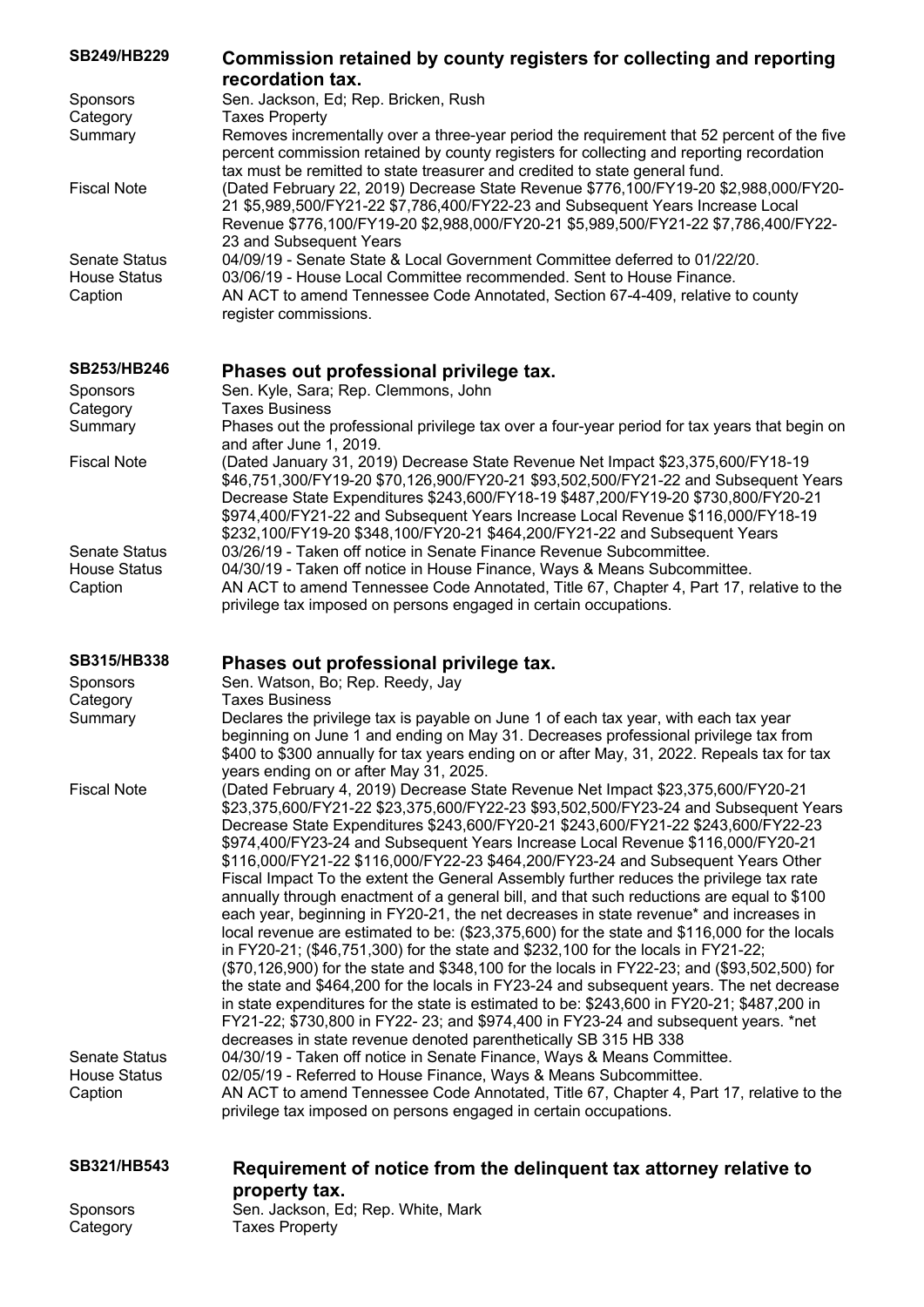| Summary                                                | Requires the delinquent tax attorney to pose a copy of the proceeding and send a copy<br>by first-class mail addressed to â<br>occupantâ<br>at the last known municipal address of<br>the parcel. Declares that all notices to all owners and interested parties must be detailed<br>by the delinquent tax attorney.                                                                                                                                                                                                                                       |
|--------------------------------------------------------|------------------------------------------------------------------------------------------------------------------------------------------------------------------------------------------------------------------------------------------------------------------------------------------------------------------------------------------------------------------------------------------------------------------------------------------------------------------------------------------------------------------------------------------------------------|
| Amendment<br>Summary                                   | House Local Committee amendment 1 (006265) deletes and rewrites all language after<br>the enacting clause such that the only substantive changes (1) establish exact wording<br>for notice which is to be furnished by the delinquent tax attorney; and (2) specify how<br>certain charges and costs incurred by the delinguent tax attorney should be treated on a<br>tax lien.                                                                                                                                                                           |
| <b>Fiscal Note</b>                                     | (Dated March 9, 2019) Other Fiscal Impact A precise fiscal impact to local government<br>revenue cannot reasonably be determined due to multiple unknown factors.                                                                                                                                                                                                                                                                                                                                                                                          |
| <b>Senate Status</b><br><b>House Status</b><br>Caption | 04/09/19 - Senate State & Local Government Committee deferred to final calendar.<br>04/10/19 - Taken off notice in House Finance, Ways & Means Subcommittee.<br>AN ACT to amend Tennessee Code Annotated, Section 13-6-102; Title 67, Chapter 5,<br>Part 21; Title 67, Chapter 5, Part 24 and Title 67, Chapter 5, Part 25, relative to<br>delinquent property taxes.                                                                                                                                                                                      |
| SB324/HB271<br>Sponsors                                | Payment rights of contractors and subcontractors.<br>Sen. Johnson, Jack; Rep. Gant, Ron                                                                                                                                                                                                                                                                                                                                                                                                                                                                    |
| Category                                               | Construction                                                                                                                                                                                                                                                                                                                                                                                                                                                                                                                                               |
| Summary                                                | Prohibits a written contract to have a condition precedent for payment clause where the<br>prime contractor is not required to pay the remote contractor due to contract or until they<br>are paid by the construction owner. Declares that if payment is not received, work by<br>contractor can be suspended until received. Makes other revisions relative to the<br>payment rights of contractors and subcontractors.                                                                                                                                  |
| Amendment<br>Summary                                   | House Business Subcommittee amendment 1 (004904) defines "subcontractor."<br>Establishes requirements of notices to owners from all lienors, expect laborers, and                                                                                                                                                                                                                                                                                                                                                                                          |
|                                                        | subcontractors of a remote contractor or materialman. Declares that a written contract<br>between a prime contractor and a remote contractor cannot include a condition precedent<br>for payment clause stating the prime contractor is not obligated to pay the remote<br>contractor for performing in accordance with the contract unless the prime contractor is<br>paid by the owner, with exceptions established. Declares upon an owner's default or<br>refusal to pay, the right to recovery is limited to the contractor's expenses incurred under |
|                                                        | contract, that if an owner doesn't pay a prime contractor within seven days, the prime<br>contractor can stop work upon seven days of written notice, and if an owner doesn't pay a<br>remote contractor within 15 days, the remote contractor can stop work upon 15 days of                                                                                                                                                                                                                                                                               |
| <b>Fiscal Note</b><br><b>Senate Status</b>             | written notice.<br>(Dated February 22, 2019) NOT SIGNIFICANT<br>04/16/19 - Senate Commerce & Labor Committee deferred to first calendar of 2020.                                                                                                                                                                                                                                                                                                                                                                                                           |
| <b>House Status</b>                                    | 03/26/19 - Returned to House clerk's desk.                                                                                                                                                                                                                                                                                                                                                                                                                                                                                                                 |
| Caption                                                | AN ACT to amend Tennessee Code Annotated, Title 62, Chapter 6; Title 66, Chapter 11<br>and Title 66, Chapter 34, relative to payment rights of contractors and subcontractors.                                                                                                                                                                                                                                                                                                                                                                             |
| SB344/HB1225                                           | Increases campaign contribution limits.                                                                                                                                                                                                                                                                                                                                                                                                                                                                                                                    |
| Sponsors<br>Category                                   | Sen. Watson, Bo; Rep. Casada, Glen<br>Campaigns & Lobbying                                                                                                                                                                                                                                                                                                                                                                                                                                                                                                 |
| Summary                                                | Increases contribution limits to \$4,200 offices elected in statewide elections and to \$2,500<br>any other state or local public office. Increases limits from multicandidate political<br>campaign committee to \$20,000 for offices elected in statewide elections and to \$10,000<br>for any other state or local public office. Limits candidates for statewide offices to not more                                                                                                                                                                   |
| <b>Fiscal Note</b>                                     | than fifty percent of total contributions and candidates for any other state or to \$200,000<br>from multicandidate political campaign committees.<br>(Dated April 12, 2019) NOT SIGNIFICANT                                                                                                                                                                                                                                                                                                                                                               |
| <b>Senate Status</b>                                   | 02/04/19 - Referred to Senate State & Local Government Committee.                                                                                                                                                                                                                                                                                                                                                                                                                                                                                          |
| <b>House Status</b><br>Caption                         | 02/13/19 - Referred to House Elections & Campaign Finance Subcommittee.<br>AN ACT to amend Tennessee Code Annotated, Title 2, Chapter 10, relative to campaign<br>finance.                                                                                                                                                                                                                                                                                                                                                                                 |
| <b>SB366/HB425</b>                                     | <b>Extends deadline for lessees of certain corporations to file reports</b>                                                                                                                                                                                                                                                                                                                                                                                                                                                                                |
| Sponsors                                               | listing leased properties.<br>Sen. Gardenhire, Todd; Rep. Hakeem, Yusuf                                                                                                                                                                                                                                                                                                                                                                                                                                                                                    |
| Category                                               | <b>Commercial Law</b>                                                                                                                                                                                                                                                                                                                                                                                                                                                                                                                                      |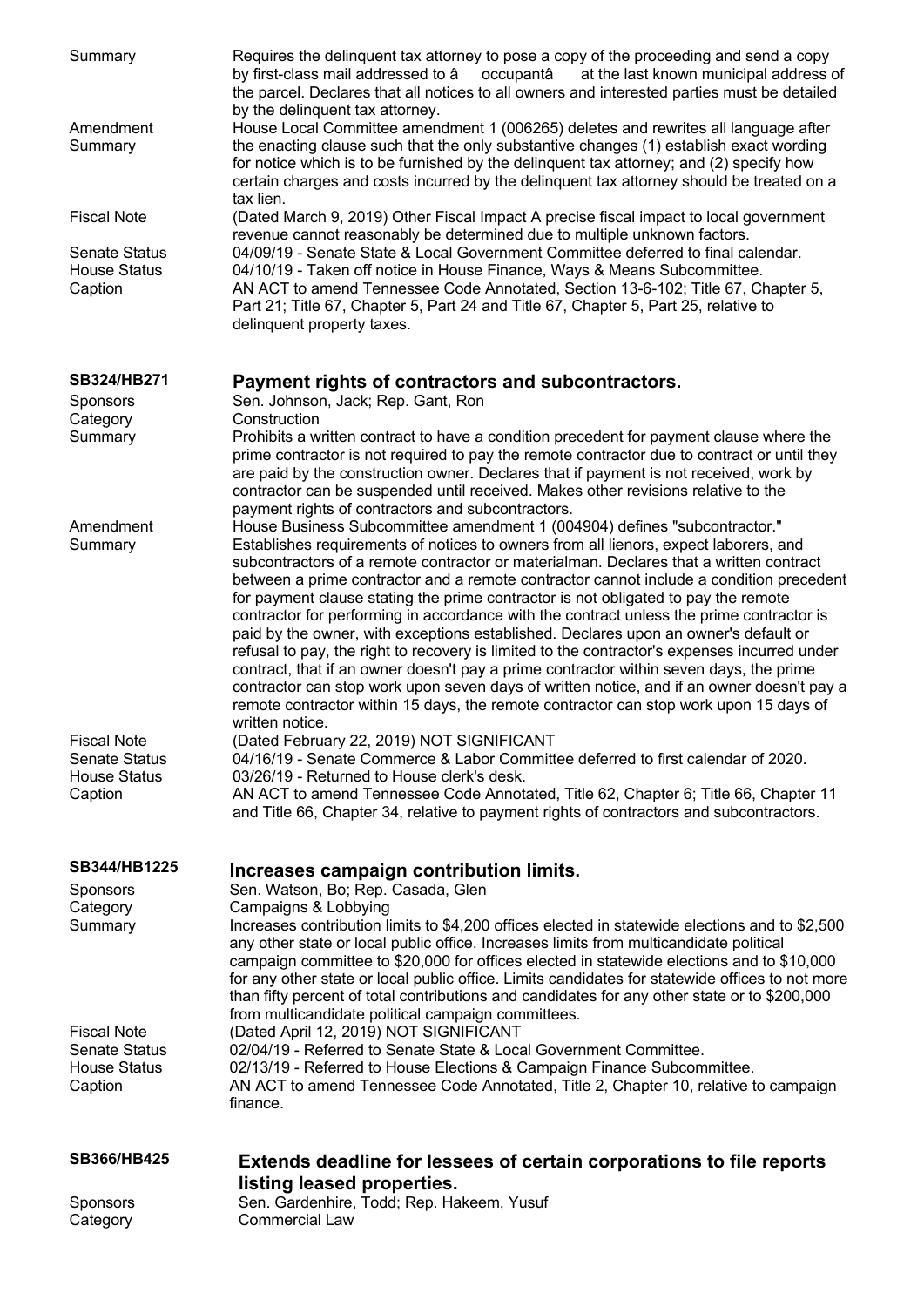| Summary                                     | Extends the deadline to December 1 each year for a lessee or sublessee of a health,<br>educational, and housing facility corporation to file a report listing leased properties and<br>details of the lease and payment in lieu of tax (PILOT) agreements.                                     |
|---------------------------------------------|------------------------------------------------------------------------------------------------------------------------------------------------------------------------------------------------------------------------------------------------------------------------------------------------|
| Amendment<br>Summary                        | House Finance, Ways & Means Subcommittee amendment 1 (005066) establishes<br>qualifications which must be met by certain projects in order to be eligible for payment in<br>lieu of tax agreements with certain special purpose corporations.                                                  |
| <b>Fiscal Note</b><br><b>Senate Status</b>  | (Dated February 11, 2019) NOT SIGNIFICANT<br>04/02/19 - Taken off notice in Senate State & Local Government Committee.                                                                                                                                                                         |
| <b>House Status</b><br>Caption              | 04/01/19 - Withdrawn in House.<br>AN ACT to amend Tennessee Code Annotated, Title 13, Chapter 23 and Title 48,<br>Chapter 101, Part 3, relative to incentives.                                                                                                                                 |
| <b>SB388/HB256</b>                          | Prohibits use of cell phones while operating motor vehicles.                                                                                                                                                                                                                                   |
| Sponsors<br>Category                        | Sen. Briggs, Richard; Rep. Freeman, Bob<br><b>Transportation Vehicles</b>                                                                                                                                                                                                                      |
| Summary                                     | Prohibits the use of wireless telecommunications devices while operating a motor vehicle,<br>allows use of earpiece, headphone device, or wrist device, authorizes law enforcement and                                                                                                         |
| <b>Fiscal Note</b>                          | emergency personnel to use wireless telecommunications devices in their official duties.<br>(Dated April 2, 2019) Increase State Revenue - Exceeds \$32,700/FY19-20 Exceeds<br>\$65,500/FY20-21 Exceeds \$32,700/FY21-22 and Subsequent Years Increase Local                                   |
|                                             | Revenue Exceeds \$1,700/FY19-20 Exceeds \$3,400/FY20-21 Exceeds \$1,700/FY21-22<br>and Subsequent Years                                                                                                                                                                                        |
| <b>Senate Status</b>                        | 02/06/19 - Referred to Senate Transportation & Safety Committee.<br>02/01/19 - Referred to House Safety & Funding Subcommittee.                                                                                                                                                                |
| <b>House Status</b><br>Caption              | AN ACT to amend Tennessee Code Annotated, Title 4, Chapter 3; Title 39; Title 55,<br>Chapter 8 and Title 65, relative to the operation of motor vehicles.                                                                                                                                      |
| SB390/HB155                                 | Requires a legislative body to request establishing zones or districts                                                                                                                                                                                                                         |
| Sponsors                                    | by mail.<br>Sen. Briggs, Richard; Rep. Wright, Dave                                                                                                                                                                                                                                            |
| Category                                    | <b>Local Government</b>                                                                                                                                                                                                                                                                        |
| Summary                                     | Adds that a chief legislative body in order to establish zones or districts outside<br>municipality must file the notice with the county mayor by certified mail, return receipt<br>requested.                                                                                                 |
| <b>Fiscal Note</b>                          | (Dated February 27, 2019) NOT SIGNIFICANT<br>02/06/19 - Referred to Senate State & Local Government Committee.                                                                                                                                                                                 |
| <b>Senate Status</b><br><b>House Status</b> | 02/15/19 - House sponsor changed from White to Wright.                                                                                                                                                                                                                                         |
| Caption                                     | AN ACT to amend Tennessee Code Annotated, Title 6, Chapter 51; Title 6, Chapter 58;<br>Title 13, Chapter 7; Title 13, Chapter 3 and Title 13, Chapter 4, relative to land use.                                                                                                                 |
| <b>SB392/HB282</b>                          | Legislation concerning licensure, certification, or registration                                                                                                                                                                                                                               |
| <b>Sponsors</b>                             | requirements.<br>Sen. Roberts, Kerry; Rep. Daniel, Martin                                                                                                                                                                                                                                      |
| Category                                    | Professions & Licensure                                                                                                                                                                                                                                                                        |
| Summary                                     | Requires any legislation that creates or modifies licensure, certification, or registration<br>requirements for occupational and professional groups to be referred for review to the<br>government operations committee or an appropriate standing committee by the speaker of<br>each house. |
| <b>Fiscal Note</b>                          | (Dated February 7, 2019) NOT SIGNIFICANT                                                                                                                                                                                                                                                       |
| <b>Senate Status</b><br><b>House Status</b> | 02/06/19 - Referred to Senate Government Operations Committee.<br>03/27/19 - Returned to House clerk's desk.                                                                                                                                                                                   |
| Caption                                     | AN ACT to amend Tennessee Code Annotated, Title 4, Chapter 5, relative to the review of<br>legislation concerning licensure, certification, or registration requirements for occupational<br>and professional groups.                                                                          |
| SB399/HB236                                 | Increasing of homestead exemption.                                                                                                                                                                                                                                                             |
| <b>Sponsors</b><br>Category                 | Sen. Stevens, John; Rep. Zachary, Jason<br>Property & Housing                                                                                                                                                                                                                                  |
| Summary                                     | Creates a homestead exemption for agricultural land, increases aggregate value of real<br>property homestead exemptions while establishing that, in 3-year intervals, the fiscal<br>review committee will recommend to the general assembly increases in the homestead<br>exemption.           |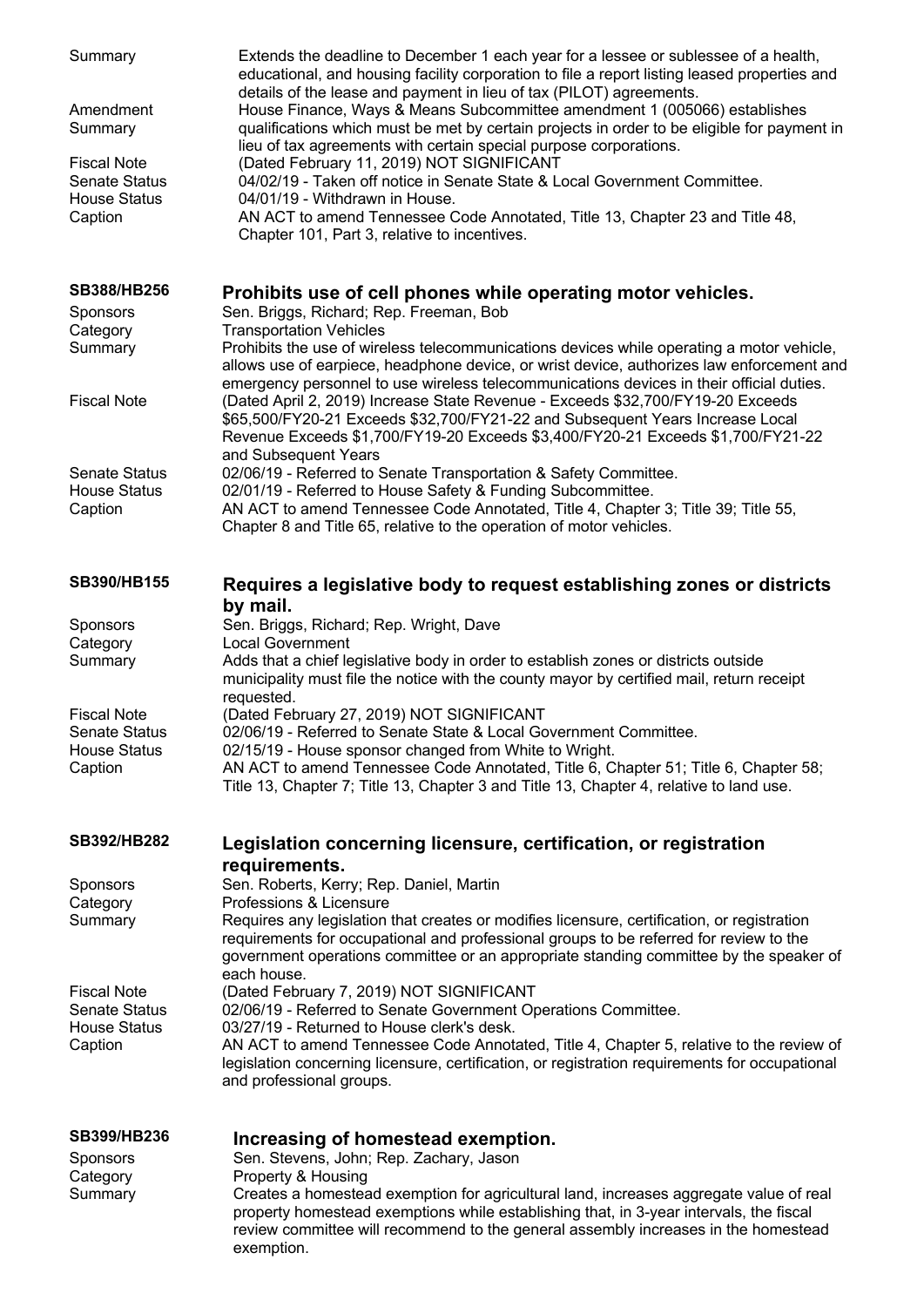| Amendment<br>Summary                                                         | House Judiciary Committee amendment 1 (007911) deletes and rewrites all language<br>after the enacting clause such that the substantive changes are to increase certain<br>homestead exemptions to \$35,000, increase the homestead exemption available to<br>individuals jointly owning real property to \$52,500, delete certain homestead exemptions<br>provided under current law, delete the homestead exemption for agricultural property<br>provided in the original bill, and delete the requirement that the Fiscal Review Committee<br>calculate and report adjustments to the homestead exemption. |
|------------------------------------------------------------------------------|---------------------------------------------------------------------------------------------------------------------------------------------------------------------------------------------------------------------------------------------------------------------------------------------------------------------------------------------------------------------------------------------------------------------------------------------------------------------------------------------------------------------------------------------------------------------------------------------------------------|
| <b>Fiscal Note</b><br><b>Senate Status</b><br><b>House Status</b><br>Caption | (Dated February 26, 2019) NOT SIGNIFICANT<br>04/16/19 - Taken off notice in Senate Judiciary Committee.<br>01/29/20 - Taken off notice in House Judiciary Committee.<br>AN ACT to amend Tennessee Code Annotated, Title 26 and Title 30, relative to the<br>homestead exemption.                                                                                                                                                                                                                                                                                                                              |
| SB410/HB570<br>Sponsors                                                      | Delinquent tax notice - posting on door of courthouse.<br>Sen. Stevens, John; Rep. Holsclaw, Jr., John                                                                                                                                                                                                                                                                                                                                                                                                                                                                                                        |
| Category<br>Summary                                                          | <b>Taxes Business</b><br>Specifies that a notice of delinquent occupancy tax from a city, town, or county that is<br>required to be posted on the courthouse door due to the lack of an available published<br>newspaper in the city, town, or county must be posted on the courthouse door that is most<br>frequently used as the primary entrance by members of the general public. Broadly<br>captioned.                                                                                                                                                                                                   |
| <b>Fiscal Note</b><br><b>Senate Status</b><br><b>House Status</b>            | (Dated February 2, 2019) NOT SIGNIFICANT<br>02/06/19 - Referred to Senate State & Local Government Committee.<br>02/07/19 - Caption bill held on House clerk's desk.                                                                                                                                                                                                                                                                                                                                                                                                                                          |
| <b>SB417/HB361</b>                                                           | Prohibits landfill construction within five miles of a residence.<br>Sen. Kyle, Sara; Rep. Cooper, Barbara                                                                                                                                                                                                                                                                                                                                                                                                                                                                                                    |
| Sponsors<br>Category<br>Summary                                              | <b>Environment &amp; Nature</b><br>Prohibits the commissioner from granting a permit, variance, or waiver to construct a landfill<br>within five miles of a residence. Requires the department of environment and conservation<br>to organize a meeting between the permittee and interested persons if there has been a<br>violation. The meeting must be held within 30 days of the date the petition is filed.                                                                                                                                                                                             |
| <b>Fiscal Note</b>                                                           | (Dated February 24, 2019) Increase State Expenditures - \$51,400/Environmental<br>Protection Fund \$14,500/General Fund Other Fiscal Impact To the extent the proposed<br>legislation results in closures of landfills in the state, the Solid Waste Management Fund<br>would experience a decrease in revenue of \$283,000 in FY20-21. Such decrease would                                                                                                                                                                                                                                                   |
| <b>Senate Status</b><br><b>House Status</b><br>Caption                       | increase at accelerating rates over the following 25 years.<br>02/06/19 - Referred to Senate Energy, Agriculture & Natural Resources Committee.<br>03/12/19 - Taken off notice in House Agriculture & Natural Resources Subcommittee.<br>AN ACT to amend Tennessee Code Annotated, Title 68 and Chapter 169 of the Private<br>Acts of 1990, relative to environmental protection.                                                                                                                                                                                                                             |
| <b>SB429/HB687</b>                                                           | Filling vacancies on pest control board.                                                                                                                                                                                                                                                                                                                                                                                                                                                                                                                                                                      |
| Sponsors<br>Category<br>Summary                                              | Sen. Bell, Mike; Rep. Rudd, Tim<br>Professions & Licensure<br>Decreases time period for reporting and filling vacancies on the pest control board, from 90                                                                                                                                                                                                                                                                                                                                                                                                                                                    |
| <b>Fiscal Note</b><br><b>Senate Status</b>                                   | days to 60 days. Broadly captioned.<br>(Dated February 2, 2019) NOT SIGNIFICANT<br>03/01/19 - Taken off notice in Senate Commerce & Labor Committee.                                                                                                                                                                                                                                                                                                                                                                                                                                                          |
| <b>House Status</b><br>Caption                                               | 02/07/19 - Caption bill held on House clerk's desk.<br>AN ACT to amend Tennessee Code Annotated, Title 4; Title 62 and Title 63, relative to<br>occupations.                                                                                                                                                                                                                                                                                                                                                                                                                                                  |
| <b>SB437/HB85</b><br>Sponsors                                                | Time-share and vacation club property.<br>Sen. Bell, Mike; Rep. Hicks, Gary                                                                                                                                                                                                                                                                                                                                                                                                                                                                                                                                   |
| Category<br>Summary                                                          | <b>Taxes Property</b><br>Classifies time-share and vacation club property that includes an interest in real property                                                                                                                                                                                                                                                                                                                                                                                                                                                                                          |
| <b>Fiscal Note</b><br><b>Senate Status</b>                                   | as residential property.<br>(Dated March 18, 2019) Decrease Local Revenue Exceeds \$500,000<br>02/06/19 - Referred to Senate State & Local Government Committee.                                                                                                                                                                                                                                                                                                                                                                                                                                              |
| <b>House Status</b><br>Caption                                               | 03/20/19 - Failed in House Property & Planning Subcommittee.<br>AN ACT to amend Tennessee Code Annotated, Title 67, Chapter 5, relative to taxes.                                                                                                                                                                                                                                                                                                                                                                                                                                                             |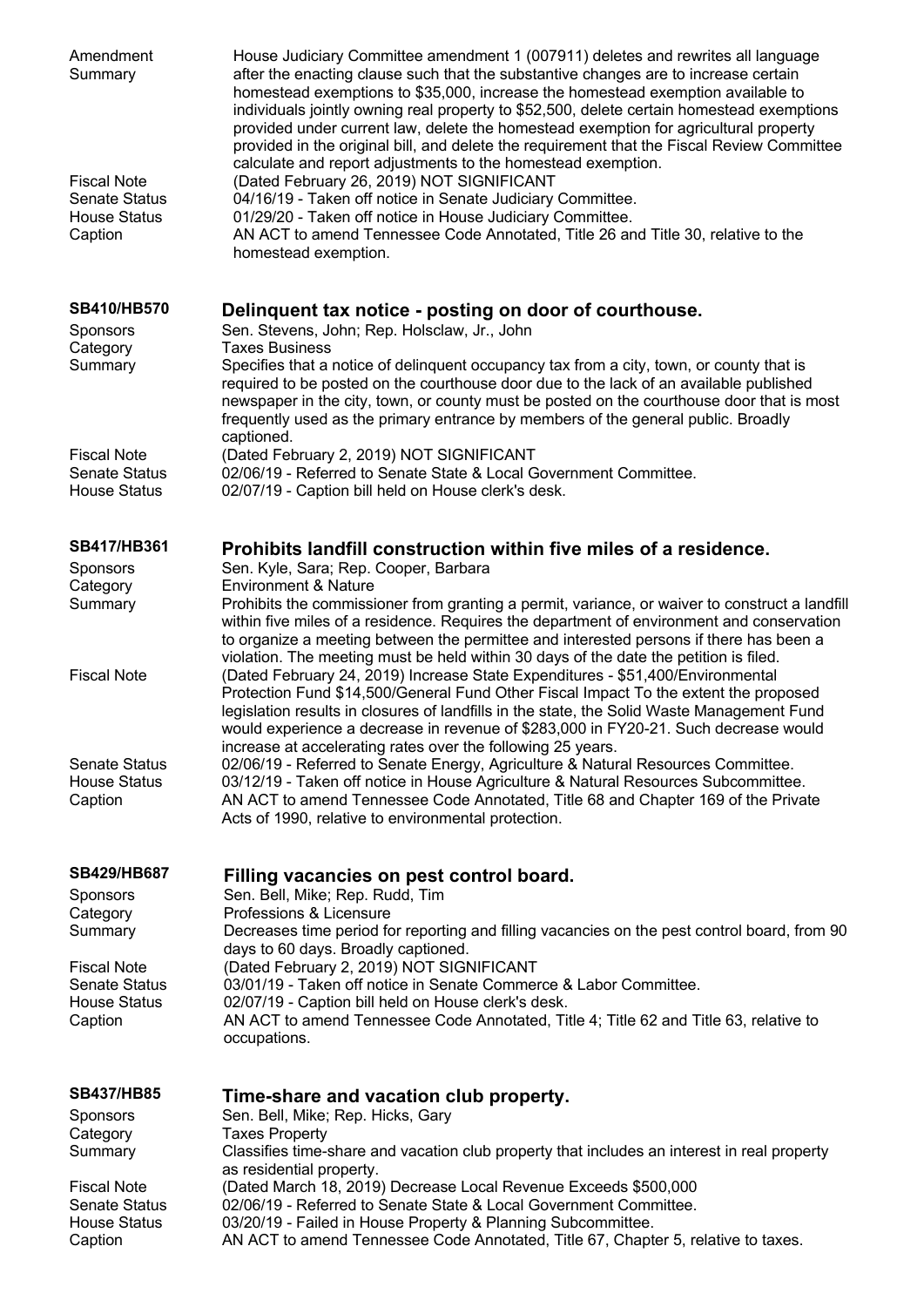| SB491/HB39<br><b>Sponsors</b>               | Phases out professional privilege tax.<br>Sen. Bowling, Janice; Rep. VanHuss, James                                                                                                                                                                                                                                                                                                                                                                                                     |
|---------------------------------------------|-----------------------------------------------------------------------------------------------------------------------------------------------------------------------------------------------------------------------------------------------------------------------------------------------------------------------------------------------------------------------------------------------------------------------------------------------------------------------------------------|
| Category<br>Summary                         | <b>Taxes Business</b><br>Reduces the professional privilege tax each year beginning with the tax year that begins on<br>and after June 1, 2019. Eliminates the professional privilege tax completely for the tax year<br>ending on or after May 31, 2024.                                                                                                                                                                                                                               |
| <b>Fiscal Note</b>                          | (Dated January 15, 2019) Decrease State Revenue Net Impact \$18,700,500/FY18-19<br>\$37,401,000/FY19-20 \$56,101,500/FY20-21 \$74,802,000/FY21-22 \$93,502,501/FY22-23<br>and Subsequent Years Decrease State Expenditures \$194,900/FY18-19 \$389,800/FY19-20<br>\$584,600/FY20-21 \$779,500/FY21-22 \$974,400/FY22-23 and Subsequent Years Increase<br>Local Revenue \$92,800/FY18-19 \$185,700/FY19-20 \$278,500/FY20-21 \$371,300/FY21-22<br>\$464,200/FY22-23 and Subsequent Years |
| Senate<br><b>Status</b>                     | 05/01/19 - Senate Finance, Ways & Means Committee deferred to first calendar of 2020.                                                                                                                                                                                                                                                                                                                                                                                                   |
| <b>House Status</b><br>Caption              | 01/22/19 - Referred to House Finance, Ways & Means Subcommittee.<br>AN ACT to amend Tennessee Code Annotated, Title 67, Chapter 4, Part 17, relative to the<br>privilege tax imposed on persons engaged in certain occupations.                                                                                                                                                                                                                                                         |
| <b>SB492/HB40</b>                           | Eliminates professional privilege tax.                                                                                                                                                                                                                                                                                                                                                                                                                                                  |
| <b>Sponsors</b>                             | Sen. Bowling, Janice; Rep. VanHuss, James                                                                                                                                                                                                                                                                                                                                                                                                                                               |
| Category<br>Summary                         | <b>Taxes Business</b><br>Eliminates the professional privilege tax for the tax year ending on May 31, 2020, and for                                                                                                                                                                                                                                                                                                                                                                     |
|                                             | any subsequent tax years.                                                                                                                                                                                                                                                                                                                                                                                                                                                               |
| <b>Fiscal Note</b>                          | (Dated January 14, 2019) Decrease State Revenue Net Impact \$93,502,500/FY18-19 and<br>Subsequent Years Decrease State Expenditures \$974,400/FY18-19 and Subsequent Years<br>Increase Local Revenue \$464,200/FY18-19 and Subsequent Years                                                                                                                                                                                                                                             |
| Senate                                      | 05/01/19 - Senate Finance, Ways & Means Committee deferred to first calendar of 2020.                                                                                                                                                                                                                                                                                                                                                                                                   |
| <b>Status</b><br><b>House Status</b>        | 01/22/19 - Referred to House Finance, Ways & Means Subcommittee.                                                                                                                                                                                                                                                                                                                                                                                                                        |
| Caption                                     | AN ACT to amend Tennessee Code Annotated, Title 67, Chapter 4, Part 17, relative to the<br>privilege tax imposed on persons engaged in certain occupations.                                                                                                                                                                                                                                                                                                                             |
| <b>SB495/HB98</b>                           | Requires publication roster of licensed geologists online.                                                                                                                                                                                                                                                                                                                                                                                                                              |
| Sponsors                                    | Sen. Bowling, Janice; Rep. Reedy, Jay                                                                                                                                                                                                                                                                                                                                                                                                                                                   |
| Category                                    | Media & Publishing                                                                                                                                                                                                                                                                                                                                                                                                                                                                      |
| Summary                                     | Requires that the division of geology publish a roster of licensed geologists on the<br>departmentâ<br>s website.                                                                                                                                                                                                                                                                                                                                                                       |
| <b>Fiscal Note</b>                          | (Dated March 20, 2019) NOT SIGNIFICANT                                                                                                                                                                                                                                                                                                                                                                                                                                                  |
| <b>Senate Status</b><br><b>House Status</b> | 02/07/19 - Referred to Senate Energy, Agriculture & Natural Resources Committee.<br>01/28/19 - Caption bill held on House clerk's desk.                                                                                                                                                                                                                                                                                                                                                 |
| Caption                                     | AN ACT to amend Tennessee Code Annotated, Title 20; Title 62 and Title 63, relative to<br>occupational licensing.                                                                                                                                                                                                                                                                                                                                                                       |
| SB520/HB1371                                | Limits foreign ownership of agricultural property in this state.                                                                                                                                                                                                                                                                                                                                                                                                                        |
| Sponsors<br>Category                        | Sen. Niceley, Frank; Rep. Sexton, Jerry<br>Agriculture                                                                                                                                                                                                                                                                                                                                                                                                                                  |
| Summary                                     | Prohibits a nonresident alien, foreign business, or foreign government, or an agent,                                                                                                                                                                                                                                                                                                                                                                                                    |
|                                             | trustee, or fiduciary thereof, from purchasing or otherwise acquiring agricultural land in<br>this state. Specifies that a nonresident alien, foreign business, or foreign government who<br>holds agricultural land in this state on July 1, 2019, may continue to own or hold the<br>agricultural land, but shall not purchase or otherwise acquire additional agricultural land in<br>this state.                                                                                    |
| <b>Fiscal Note</b>                          | (Dated April 4, 2019) Increase State Expenditures - \$132,200                                                                                                                                                                                                                                                                                                                                                                                                                           |
| <b>Senate Status</b>                        | 02/07/19 - Referred to Senate Energy, Agriculture & Natural Resources Committee.                                                                                                                                                                                                                                                                                                                                                                                                        |
| <b>House Status</b><br>Caption              | 02/13/19 - Referred to House Agriculture & Natural Resources Subcommittee.<br>AN ACT to amend Tennessee Code Annotated, Title 43; Title 44; Title 47; Title 48 and<br>Title 66, relative to agricultural property.                                                                                                                                                                                                                                                                      |
|                                             |                                                                                                                                                                                                                                                                                                                                                                                                                                                                                         |
| <b>SB521/HB418</b>                          | Revises zoning notification regarding private property.                                                                                                                                                                                                                                                                                                                                                                                                                                 |

Sponsors Sen. Niceley, Frank; Rep. Marsh, Pat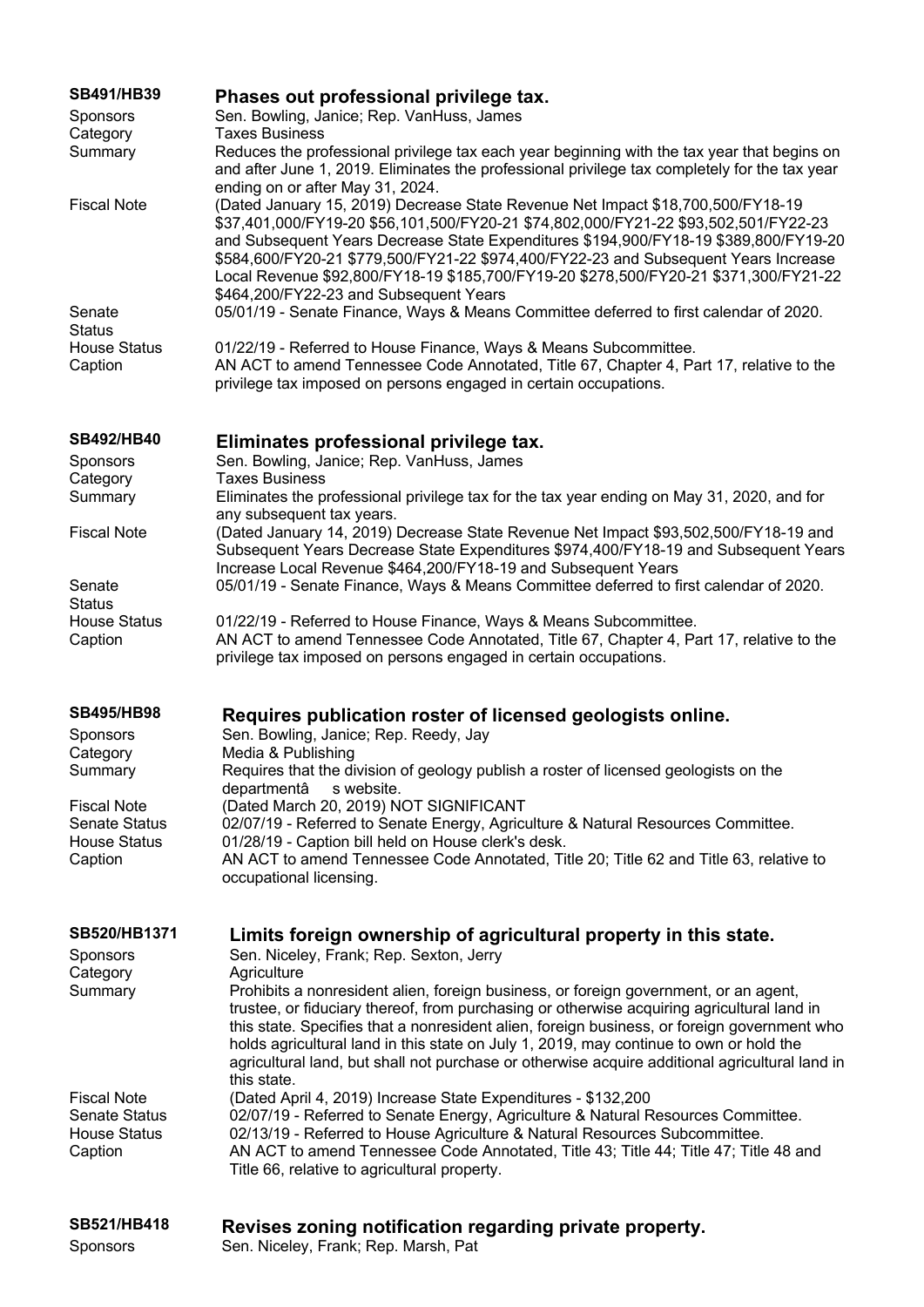| Category<br>Summary                         | Property & Housing<br>Requires a zoning amendment affecting one or more parcels of private property to only<br>take effect if there is written consent from each owner. Orders the governing body of a<br>county to provide written notice 30 days before any public hearing to each individual<br>property owner whose property is the subject of a proposed amendment to the zoning<br>ordinance that changes the designation of the zoning district unless the owner already has<br>knowledge of it.                                                                                                                                                                                                                                                                                                                      |
|---------------------------------------------|------------------------------------------------------------------------------------------------------------------------------------------------------------------------------------------------------------------------------------------------------------------------------------------------------------------------------------------------------------------------------------------------------------------------------------------------------------------------------------------------------------------------------------------------------------------------------------------------------------------------------------------------------------------------------------------------------------------------------------------------------------------------------------------------------------------------------|
| <b>Fiscal Note</b>                          | (Dated March 15, 2019) Other Fiscal Impact A precise impact to local government cannot                                                                                                                                                                                                                                                                                                                                                                                                                                                                                                                                                                                                                                                                                                                                       |
| <b>Senate Status</b><br><b>House Status</b> | reasonably be determined.<br>02/07/19 - Referred to Senate State & Local Government Committee.<br>03/27/19 - Taken off notice in House Property & Planning Subcommittee.                                                                                                                                                                                                                                                                                                                                                                                                                                                                                                                                                                                                                                                     |
| Caption                                     | AN ACT to amend Tennessee Code Annotated, Title 13, Chapter 7, relative to zoning.                                                                                                                                                                                                                                                                                                                                                                                                                                                                                                                                                                                                                                                                                                                                           |
| SB530/HB717                                 | Update of date comprehensive growth plans are to be filed.<br>Sen. Briggs, Richard; Rep. Lafferty, Justin                                                                                                                                                                                                                                                                                                                                                                                                                                                                                                                                                                                                                                                                                                                    |
| Sponsors<br>Category                        | Government Organization                                                                                                                                                                                                                                                                                                                                                                                                                                                                                                                                                                                                                                                                                                                                                                                                      |
| Summary<br><b>Fiscal Note</b>               | Updates comprehensive growth plans be filed with the local government planning advisory<br>committee by July 1, 2021, instead of July 1, 2000, and July 1, 2001.<br>(Dated March 17, 2019) NOT SIGNIFICANT                                                                                                                                                                                                                                                                                                                                                                                                                                                                                                                                                                                                                   |
| <b>Senate Status</b>                        | 02/07/19 - Referred to Senate State & Local Government Committee.                                                                                                                                                                                                                                                                                                                                                                                                                                                                                                                                                                                                                                                                                                                                                            |
| <b>House Status</b><br>Caption              | 02/11/19 - Referred to House Property & Planning Subcommittee.<br>AN ACT to amend Tennessee Code Annotated, Title 6, Chapter 58, relative to                                                                                                                                                                                                                                                                                                                                                                                                                                                                                                                                                                                                                                                                                 |
|                                             | comprehensive growth plans.                                                                                                                                                                                                                                                                                                                                                                                                                                                                                                                                                                                                                                                                                                                                                                                                  |
| SB543/HB1073                                | Lien enforcement under the Tennessee Self-Service Storage Facility<br>Act.                                                                                                                                                                                                                                                                                                                                                                                                                                                                                                                                                                                                                                                                                                                                                   |
| Sponsors                                    | Sen. Gardenhire, Todd; Rep. Lynn, Susan                                                                                                                                                                                                                                                                                                                                                                                                                                                                                                                                                                                                                                                                                                                                                                                      |
| Category<br>Summary                         | Property & Housing<br>Revises provisions governing notice for lien enforcement under the Tennessee Self-<br>Service Storage Facility Act. Requires owner to advertise sale of personal property in a<br>commercially reasonable manner after expiration of the time stated in the notice and if the<br>personal property has not otherwise been disposed of. Specifies that the manner of<br>advertisement is deemed commercially reasonable if not less than three potential bidders<br>participate in the sale at the time and place advertised. Specifies that the advertisement of<br>sale may include, but not be limited to, the publishing one time before the date of the sale<br>of the personal property in a newspaper of general circulation that serves the area where<br>the self-storage facility is located. |
| <b>Fiscal Note</b>                          | (Dated February 20, 2019) NOT SIGNIFICANT                                                                                                                                                                                                                                                                                                                                                                                                                                                                                                                                                                                                                                                                                                                                                                                    |
| <b>Senate Status</b><br><b>House Status</b> | 02/07/19 - Referred to Senate Judiciary Committee.<br>01/22/20 - House sponsor changed from Sanderson to Lynn.                                                                                                                                                                                                                                                                                                                                                                                                                                                                                                                                                                                                                                                                                                               |
| Caption                                     | AN ACT to amend Tennessee Code Annotated, Title 66, Chapter 31, relative to self-<br>service storage facilities.                                                                                                                                                                                                                                                                                                                                                                                                                                                                                                                                                                                                                                                                                                             |
| SB546/HB1301<br>Sponsors                    | Disaster relief funds issued by department of revenue.<br>Sen. Reeves, Shane; Rep. Baum, Charlie                                                                                                                                                                                                                                                                                                                                                                                                                                                                                                                                                                                                                                                                                                                             |
| Category<br>Summary                         | <b>Taxes Sales</b><br>Requires the commissioner of revenue to annually report the amount of disaster relief                                                                                                                                                                                                                                                                                                                                                                                                                                                                                                                                                                                                                                                                                                                  |
| <b>Fiscal Note</b>                          | refunds issued by the department for the previous calendar year. Broadly captioned.<br>(Dated February 27, 2019) NOT SIGNIFICANT                                                                                                                                                                                                                                                                                                                                                                                                                                                                                                                                                                                                                                                                                             |
| <b>Senate Status</b><br><b>House Status</b> | 03/19/19 - Taken off notice in Senate Finance Revenue Subcommittee.<br>02/11/19 - Caption bill held on House clerk's desk.                                                                                                                                                                                                                                                                                                                                                                                                                                                                                                                                                                                                                                                                                                   |
| Caption                                     | AN ACT to amend Tennessee Code Annotated, Title 67, relative to taxes.                                                                                                                                                                                                                                                                                                                                                                                                                                                                                                                                                                                                                                                                                                                                                       |
| <b>SB554/HB546</b>                          | <b>Rights of survivorship.</b>                                                                                                                                                                                                                                                                                                                                                                                                                                                                                                                                                                                                                                                                                                                                                                                               |
| Sponsors                                    | Sen. Swann, Art; Rep. Moon, Jerome                                                                                                                                                                                                                                                                                                                                                                                                                                                                                                                                                                                                                                                                                                                                                                                           |
| Category<br>Summary                         | Property & Housing<br>Allows creation of a joint tenancy with right of survivorship and requires any share of a                                                                                                                                                                                                                                                                                                                                                                                                                                                                                                                                                                                                                                                                                                              |
|                                             | descended tenant to go to the surviving one. Orders that a joint tenancy with right of<br>survivorship cannot be destroyed unilaterally under the common law doctrine of severance<br>by the action of any of the joint tenants conveying their interest to a third party.                                                                                                                                                                                                                                                                                                                                                                                                                                                                                                                                                   |
| <b>Fiscal Note</b><br><b>Senate Status</b>  | (Dated March 15, 2019) NOT SIGNIFICANT<br>04/23/19 - Taken off notice in Senate Judiciary Committee.                                                                                                                                                                                                                                                                                                                                                                                                                                                                                                                                                                                                                                                                                                                         |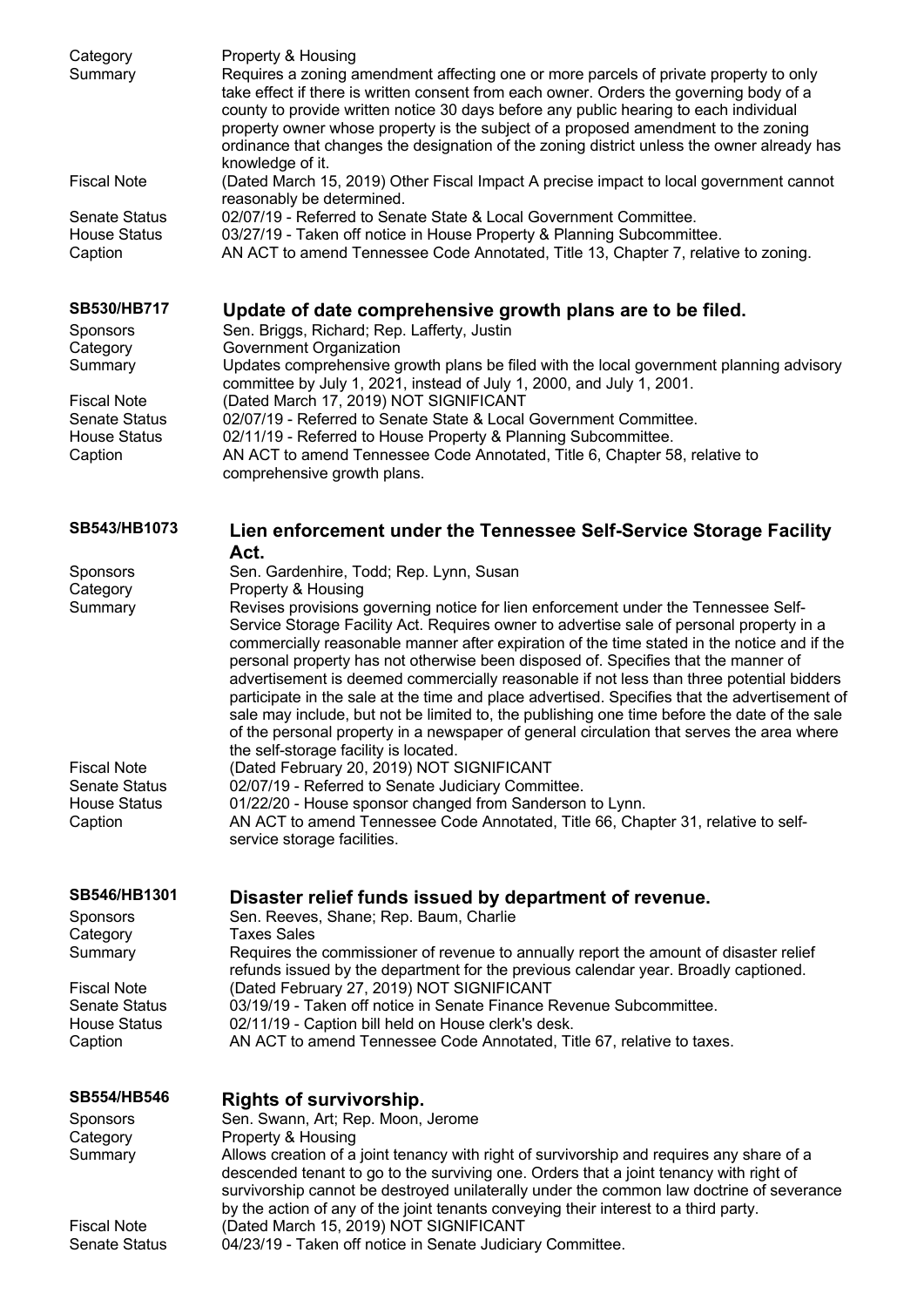| <b>House Status</b><br>Caption | 02/11/19 - Referred to House Civil Justice Subcommittee.<br>AN ACT to amend Tennessee Code Annotated, Title 66, relative to rights of survivorship.                                                                                                                                                                                                                                                                                                                |
|--------------------------------|--------------------------------------------------------------------------------------------------------------------------------------------------------------------------------------------------------------------------------------------------------------------------------------------------------------------------------------------------------------------------------------------------------------------------------------------------------------------|
| <b>SB555/HB188</b>             | Removes requirement of general fund remittance of county register's<br>commission.                                                                                                                                                                                                                                                                                                                                                                                 |
| Sponsors                       | Sen. Swann, Art; Rep. Carr, Dale                                                                                                                                                                                                                                                                                                                                                                                                                                   |
| Category                       | <b>Taxes Business</b>                                                                                                                                                                                                                                                                                                                                                                                                                                              |
| Summary                        | Removes requirement that 52 percent of five percent commission retained by county<br>registers for recordation tax be remitted to state treasurer and credited to state general<br>fund.                                                                                                                                                                                                                                                                           |
| <b>Fiscal Note</b>             | (Dated January 31, 2019) Decrease State Revenue \$6,726,200 Increase Local Revenue<br>\$6,726,200                                                                                                                                                                                                                                                                                                                                                                  |
| <b>Senate Status</b>           | 02/07/19 - Referred to Senate State & Local Government Committee.                                                                                                                                                                                                                                                                                                                                                                                                  |
| <b>House Status</b><br>Caption | 02/01/19 - Referred to House Property & Planning Subcommittee.<br>AN ACT to amend Tennessee Code Annotated, Section 67-4-409, relative to county<br>register commissions.                                                                                                                                                                                                                                                                                          |
| SB556/HB264                    | Requires report of number of business licenses issued by certain<br>date.                                                                                                                                                                                                                                                                                                                                                                                          |
| Sponsors                       | Sen. Swann, Art; Rep. Carr, Dale                                                                                                                                                                                                                                                                                                                                                                                                                                   |
| Category                       | Professions & Licensure                                                                                                                                                                                                                                                                                                                                                                                                                                            |
| Summary                        | Requires the governing body of each municipality, county, and metropolitan form of<br>government to report to the state and local government committee of the senate and the<br>local government committee of the house of representatives, no later than February 1,<br>2020, on the number of business licenses issued to hotels, motels, and other places of<br>accommodation for transients for the immediately preceding calendar year. Broadly<br>captioned. |
| <b>Fiscal Note</b>             | (Dated February 26, 2019) NOT SIGNIFICANT                                                                                                                                                                                                                                                                                                                                                                                                                          |
| <b>Senate Status</b>           | 02/07/19 - Referred to Senate State & Local Government Committee.                                                                                                                                                                                                                                                                                                                                                                                                  |
| <b>House Status</b><br>Caption | 02/01/19 - Referred to House Cities & Counties Subcommittee.<br>AN ACT to amend Tennessee Code Annotated, Title 5; Title 6; Title 7; Title 13; Title 67 and<br>Title 68, relative to accommodations for transients.                                                                                                                                                                                                                                                |
| <b>SB568/HB629</b>             | Commission retained by county registers for collecting and reporting<br>recordation tax.                                                                                                                                                                                                                                                                                                                                                                           |
| Sponsors                       | Sen. Bowling, Janice; Rep. Bricken, Rush                                                                                                                                                                                                                                                                                                                                                                                                                           |
| Category                       | <b>Taxes Property</b>                                                                                                                                                                                                                                                                                                                                                                                                                                              |
| Summary                        | Removes requirement that 52 percent of the five percent commission retained by county<br>registers for collecting and reporting recordation tax must be remitted to state treasurer and<br>credited to state general fund.                                                                                                                                                                                                                                         |
| <b>Fiscal Note</b>             | (Dated February 21, 2019) Decrease State Revenue -- \$6,726,200 Increase Local<br>Revenue -- \$6,726,200                                                                                                                                                                                                                                                                                                                                                           |
| <b>Senate Status</b>           | 02/07/19 - Referred to Senate State & Local Government Committee.                                                                                                                                                                                                                                                                                                                                                                                                  |
| <b>House Status</b><br>Caption | 02/11/19 - Referred to House Property & Planning Subcommittee.<br>AN ACT to amend Tennessee Code Annotated, Section 67-4-409, relative to county<br>register commissions.                                                                                                                                                                                                                                                                                          |
| <b>SB570/HB861</b>             | Reporting on total amount of state funds paid to acquire property<br>through eminent domain.                                                                                                                                                                                                                                                                                                                                                                       |
| Sponsors                       | Sen. Bowling, Janice; Rep. Russell, Lowell                                                                                                                                                                                                                                                                                                                                                                                                                         |
| Category                       | Property & Housing                                                                                                                                                                                                                                                                                                                                                                                                                                                 |
| Summary                        | Requires the commissioner of finance and administration to report the total amount of state<br>funds paid to acquire property through eminent domain in the 2017-2018 year to the chairs<br>of the finance, ways and means committees and the office of legislative budget analysis by<br>January 1, 2020. Broadly captioned.                                                                                                                                      |
| <b>Fiscal Note</b>             | (Dated February 6, 2019) NOT SIGNIFICANT                                                                                                                                                                                                                                                                                                                                                                                                                           |
| <b>Senate Status</b>           | 02/07/19 - Referred to Senate Judiciary Committee.                                                                                                                                                                                                                                                                                                                                                                                                                 |
| <b>House Status</b><br>Caption | 02/11/19 - Referred to House Constitutional Protections & Sentencing Subcommittee.<br>AN ACT to amend Tennessee Code Annotated, Title 5; Title 29, Chapter 17; Title 29,<br>Chapter 16 and Title 65, relative to eminent domain.                                                                                                                                                                                                                                   |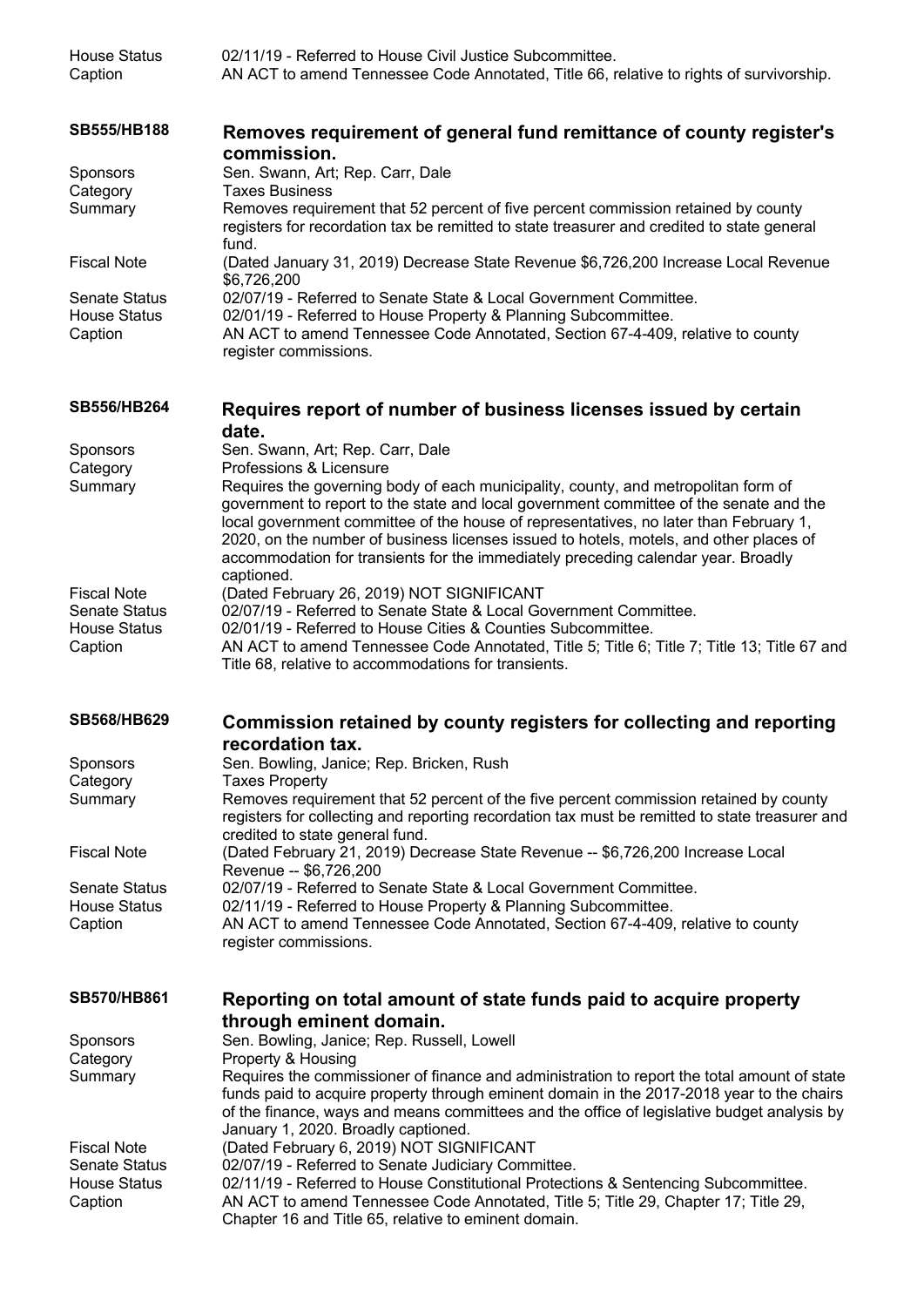| <b>SB574/HB693</b><br><b>Sponsors</b>       | Time frame for eligible taxpayers to apply for refund.<br>Sen. Gardenhire, Todd; Rep. Carr, Dale                                                                                                                                                                                                                                                                                                                                                                                                                                                                                                                                                                                                                                 |
|---------------------------------------------|----------------------------------------------------------------------------------------------------------------------------------------------------------------------------------------------------------------------------------------------------------------------------------------------------------------------------------------------------------------------------------------------------------------------------------------------------------------------------------------------------------------------------------------------------------------------------------------------------------------------------------------------------------------------------------------------------------------------------------|
| Category<br>Summary                         | <b>Taxes Property</b><br>Extends time eligible taxpayers may apply for a refund or present a credit voucher for credit<br>on their taxes from within 35 days from the date taxes in the jurisdiction become delinquent<br>for that year to within 40 days from that date. Broadly captioned.                                                                                                                                                                                                                                                                                                                                                                                                                                     |
| <b>Fiscal Note</b>                          | (Dated February 27, 2019) NOT SIGNIFICANT                                                                                                                                                                                                                                                                                                                                                                                                                                                                                                                                                                                                                                                                                        |
| <b>Senate Status</b><br><b>House Status</b> | 02/07/19 - Referred to Senate State & Local Government Committee.<br>02/11/19 - Referred to House Property & Planning Subcommittee.                                                                                                                                                                                                                                                                                                                                                                                                                                                                                                                                                                                              |
| Caption                                     | AN ACT to amend Tennessee Code Annotated, Title 67, Chapter 5, relative to property tax.                                                                                                                                                                                                                                                                                                                                                                                                                                                                                                                                                                                                                                         |
| SB645/HB874                                 | Replaces reference to house insurance and banking committee to                                                                                                                                                                                                                                                                                                                                                                                                                                                                                                                                                                                                                                                                   |
| <b>Sponsors</b>                             | house insurance committee.<br>Sen. Roberts, Kerry; Rep. Curcio, Michael                                                                                                                                                                                                                                                                                                                                                                                                                                                                                                                                                                                                                                                          |
| Category                                    | <b>Insurance General</b>                                                                                                                                                                                                                                                                                                                                                                                                                                                                                                                                                                                                                                                                                                         |
| Summary                                     | Corrects a reference to the insurance and banking committee of the house of<br>representatives by replacing it with a reference to the insurance committee of the house<br>of representatives.                                                                                                                                                                                                                                                                                                                                                                                                                                                                                                                                   |
| Amendment                                   | House amendment 1 (004350) rewrites the bill and attempts to match Tennessee code                                                                                                                                                                                                                                                                                                                                                                                                                                                                                                                                                                                                                                                |
| Summary                                     | with Federal code in an effort to reduce regulation concerning associations banding<br>together to create health insurance plans. Deletes the requirement that bona fide<br>associations must have been in existence for at least five years and maintained in good<br>faith for purposes other than obtaining insurance. Adds that associations or business<br>coalitions who are entering into an agreement to pool their liabilities must have at least<br>one substantial business purpose unrelated to offering and providing insurance coverage.<br>However, allows such coverage to serve as their primary purpose. Senate amendment 2<br>(012468) changes this bill's effective date from July 1, 2019, to July 1, 2020. |
| <b>Fiscal Note</b>                          | (Dated February 9, 2019) NOT SIGNIFICANT                                                                                                                                                                                                                                                                                                                                                                                                                                                                                                                                                                                                                                                                                         |
| <b>Senate Status</b>                        | 01/27/20 - Senate passed with amendment 2 (012468).                                                                                                                                                                                                                                                                                                                                                                                                                                                                                                                                                                                                                                                                              |
| <b>House Status</b>                         | 01/30/20 - House concurred in Senate amendment 2.                                                                                                                                                                                                                                                                                                                                                                                                                                                                                                                                                                                                                                                                                |
| Executive<br><b>Status</b>                  | 02/06/20 - Sent to governor.                                                                                                                                                                                                                                                                                                                                                                                                                                                                                                                                                                                                                                                                                                     |
| Caption                                     | AN ACT to amend Tennessee Code Annotated, Title 56, relative to insurance.                                                                                                                                                                                                                                                                                                                                                                                                                                                                                                                                                                                                                                                       |
| <b>SB682/HB875</b>                          | Limits enforcement of a lien.                                                                                                                                                                                                                                                                                                                                                                                                                                                                                                                                                                                                                                                                                                    |
| Sponsors                                    | Sen. Gardenhire, Todd; Rep. Curcio, Michael                                                                                                                                                                                                                                                                                                                                                                                                                                                                                                                                                                                                                                                                                      |
| Category<br>Summary                         | Property & Housing<br>Limits recovery of assets in successful lien challenges if the action was brought to                                                                                                                                                                                                                                                                                                                                                                                                                                                                                                                                                                                                                       |
|                                             | challenge the securing unpaid dues, fees, assessments, or other charges pursuant to a<br>properly recorded master deed.                                                                                                                                                                                                                                                                                                                                                                                                                                                                                                                                                                                                          |
| <b>Fiscal Note</b>                          | (Dated February 27, 2019) NOT SIGNIFICANT                                                                                                                                                                                                                                                                                                                                                                                                                                                                                                                                                                                                                                                                                        |
| <b>Senate Status</b><br><b>House Status</b> | 02/07/19 - Referred to Senate Judiciary Committee.<br>02/11/19 - Referred to House Civil Justice Subcommittee.                                                                                                                                                                                                                                                                                                                                                                                                                                                                                                                                                                                                                   |
| Caption                                     | AN ACT to amend Tennessee Code Annotated, Section 66-21-108, relative to liens.                                                                                                                                                                                                                                                                                                                                                                                                                                                                                                                                                                                                                                                  |
| <b>SB706/HB579</b>                          | Report on status of broadband accessibility grant program.                                                                                                                                                                                                                                                                                                                                                                                                                                                                                                                                                                                                                                                                       |
| Sponsors                                    | Sen. Stevens, John; Rep. Todd, Chris                                                                                                                                                                                                                                                                                                                                                                                                                                                                                                                                                                                                                                                                                             |
| Category                                    | <b>Economic Development</b>                                                                                                                                                                                                                                                                                                                                                                                                                                                                                                                                                                                                                                                                                                      |
| Summary                                     | Requires the department of economic and community development to deliver its report on<br>the status of grants under the broadband accessibility grant program to the chairs of the<br>commerce committee of the house and the commerce and labor committee of the senate.                                                                                                                                                                                                                                                                                                                                                                                                                                                       |
| <b>Fiscal Note</b>                          | Broadly captioned.<br>(Dated February 8, 2019) NOT SIGNIFICANT                                                                                                                                                                                                                                                                                                                                                                                                                                                                                                                                                                                                                                                                   |
| <b>Senate Status</b>                        | 02/07/19 - Referred to Senate Commerce & Labor Committee.                                                                                                                                                                                                                                                                                                                                                                                                                                                                                                                                                                                                                                                                        |
| <b>House Status</b><br>Caption              | 02/07/19 - Caption bill held on House clerk's desk.<br>AN ACT to amend Tennessee Code Annotated, Title 4; Title 65 and Title 67, relative to<br>rural broadband access.                                                                                                                                                                                                                                                                                                                                                                                                                                                                                                                                                          |
| <b>SB714/HB851</b>                          | Notice of an execution and sale of land.                                                                                                                                                                                                                                                                                                                                                                                                                                                                                                                                                                                                                                                                                         |
| Sponsors                                    | Sen. Stevens, John; Rep. Halford, Curtis                                                                                                                                                                                                                                                                                                                                                                                                                                                                                                                                                                                                                                                                                         |

Category Property & Housing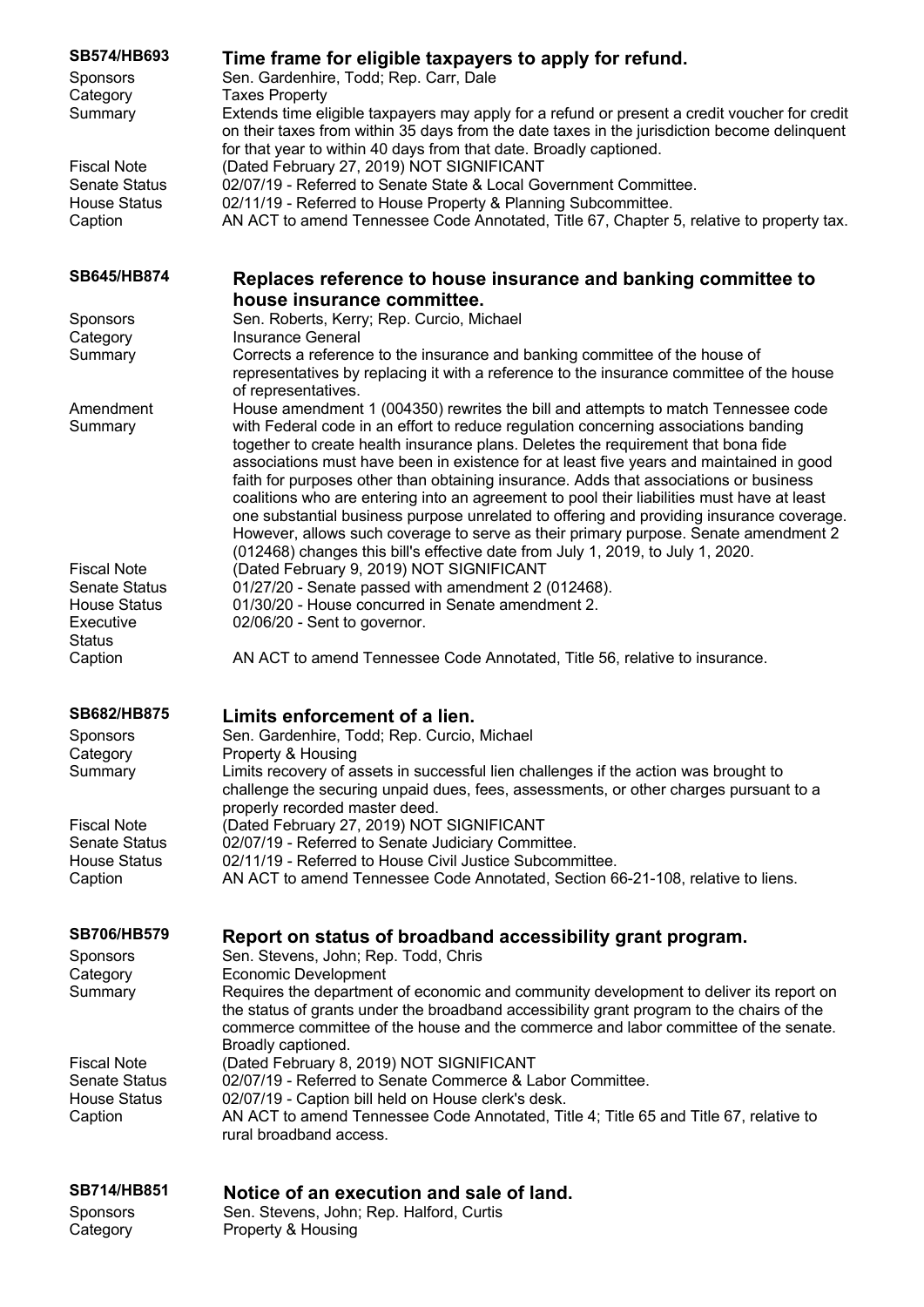| Summary<br><b>Fiscal Note</b><br><b>Senate Status</b><br><b>House Status</b><br>Caption                                | Increases the time in which a person in actual possession and occupation of land must be<br>provided notice of execution and sale, from 20 days to 25 days.<br>(Dated March 15, 2019) NOT SIGNIFICANT<br>02/07/19 - Referred to Senate Commerce & Labor Committee.<br>02/07/19 - Caption bill held on House clerk's desk.<br>AN ACT to amend Tennessee Code Annotated, Title 26; Title 30; Title 31; Title 32; Title 56<br>and Title 71, relative to property.                                                                                                                            |
|------------------------------------------------------------------------------------------------------------------------|-------------------------------------------------------------------------------------------------------------------------------------------------------------------------------------------------------------------------------------------------------------------------------------------------------------------------------------------------------------------------------------------------------------------------------------------------------------------------------------------------------------------------------------------------------------------------------------------|
| <b>SB715/HB853</b>                                                                                                     | Annexation of territory by municipality that is not contiguous to its                                                                                                                                                                                                                                                                                                                                                                                                                                                                                                                     |
| <b>Sponsors</b><br>Category<br>Summary<br><b>Fiscal Note</b><br><b>Senate Status</b><br><b>House Status</b><br>Caption | boundaries.<br>Sen. Watson, Bo; Rep. Carter, Mike<br><b>Local Government</b><br>Requires the consent of a county before a municipality may annex territory that is not<br>contiguous to the municipality's boundary.<br>(Dated February 22, 2019) NOT SIGNIFICANT<br>02/07/19 - Referred to Senate State & Local Government Committee.<br>02/27/19 - Taken off notice in House Property & Planning Subcommittee.<br>AN ACT to amend Tennessee Code Annotated, Title 6, Chapter 51 and Title 6, Chapter<br>58, relative to municipalities.                                                 |
| <b>SB717/HB863</b><br>Sponsors<br>Category<br>Summary                                                                  | <b>Good Neighbor Compact.</b><br>Sen. Gardenhire, Todd; Rep. Rudd, Tim<br><b>Government Regulation</b><br>Enacts reciprocal bans on states that have issued bans on states state-sponsored travel to<br>member states of this Compact, excepting travel for the purpose of economic development<br>and job recruitment. Becomes effective and binding on the earlier date of legislative                                                                                                                                                                                                  |
| <b>Fiscal Note</b><br><b>Senate Status</b><br><b>House Status</b><br>Caption                                           | enactment of this Compact into law by at least 26 states or December 31, 2019.<br>(Dated March 6, 2019) NOT SIGNIFICANT<br>03/19/19 - Taken off notice in Senate State & Local Government Committee.<br>03/13/19 - Taken off notice in House Employee Affairs Subcommittee.<br>AN ACT to amend Tennessee Code Annotated, Title 4, relative to actions taken against<br>this state.                                                                                                                                                                                                        |
| <b>SB766/HB582</b>                                                                                                     | Taxation of residential property based on tree density.                                                                                                                                                                                                                                                                                                                                                                                                                                                                                                                                   |
| Sponsors<br>Category<br>Summary                                                                                        | Sen. Yarbro, Jeff; Rep. Potts, Jason<br><b>Taxes Property</b><br>Requires that tree density to be considered as a factor in determining residential property                                                                                                                                                                                                                                                                                                                                                                                                                              |
| <b>Fiscal Note</b>                                                                                                     | value and the respective taxation in Davidson and Shelby Counties.<br>(Dated March 3, 2019) Other Fiscal Impact The precise mandatory recurring decrease in<br>property tax revenue collected by Davidson County cannot reasonably be determined.                                                                                                                                                                                                                                                                                                                                         |
| <b>Senate Status</b><br><b>House Status</b><br>Caption                                                                 | 02/07/19 - Referred to Senate State & Local Government Committee.<br>03/06/19 - Taken off notice in House Property & Planning Subcommittee.<br>AN ACT to amend Tennessee Code Annotated, Title 67, Chapter 5, relative to taxation of<br>residential property based on tree density.                                                                                                                                                                                                                                                                                                      |
| SB811/HB845                                                                                                            | Regulatory oversight regarding effluents when federal government                                                                                                                                                                                                                                                                                                                                                                                                                                                                                                                          |
| <b>Sponsors</b><br>Category<br>Summary<br><b>Fiscal Note</b><br><b>Senate Status</b><br><b>House Status</b><br>Caption | lacks funds.<br>Sen. Jackson, Ed; Rep. Todd, Chris<br><b>Environment &amp; Nature</b><br>Requires state assume regulatory oversight over effluents during periods when the federal<br>government lacks adequate funds to exercise such responsibilities.<br>(Dated March 14, 2019) NOT SIGNIFICANT<br>02/07/19 - Referred to Senate Energy, Agriculture & Natural Resources Committee.<br>03/19/19 - Taken off notice in House Agriculture & Natural Resources Subcommittee.<br>AN ACT to amend Tennessee Code Annotated, Title 68 and Title 69, relative to<br>environmental protection. |
| SB838/HB139<br><b>Sponsors</b><br>Category                                                                             | Health insurance coverage of acupuncture services.<br>Sen. Akbari, Raumesh; Rep. Cooper, Barbara<br>Insurance Health                                                                                                                                                                                                                                                                                                                                                                                                                                                                      |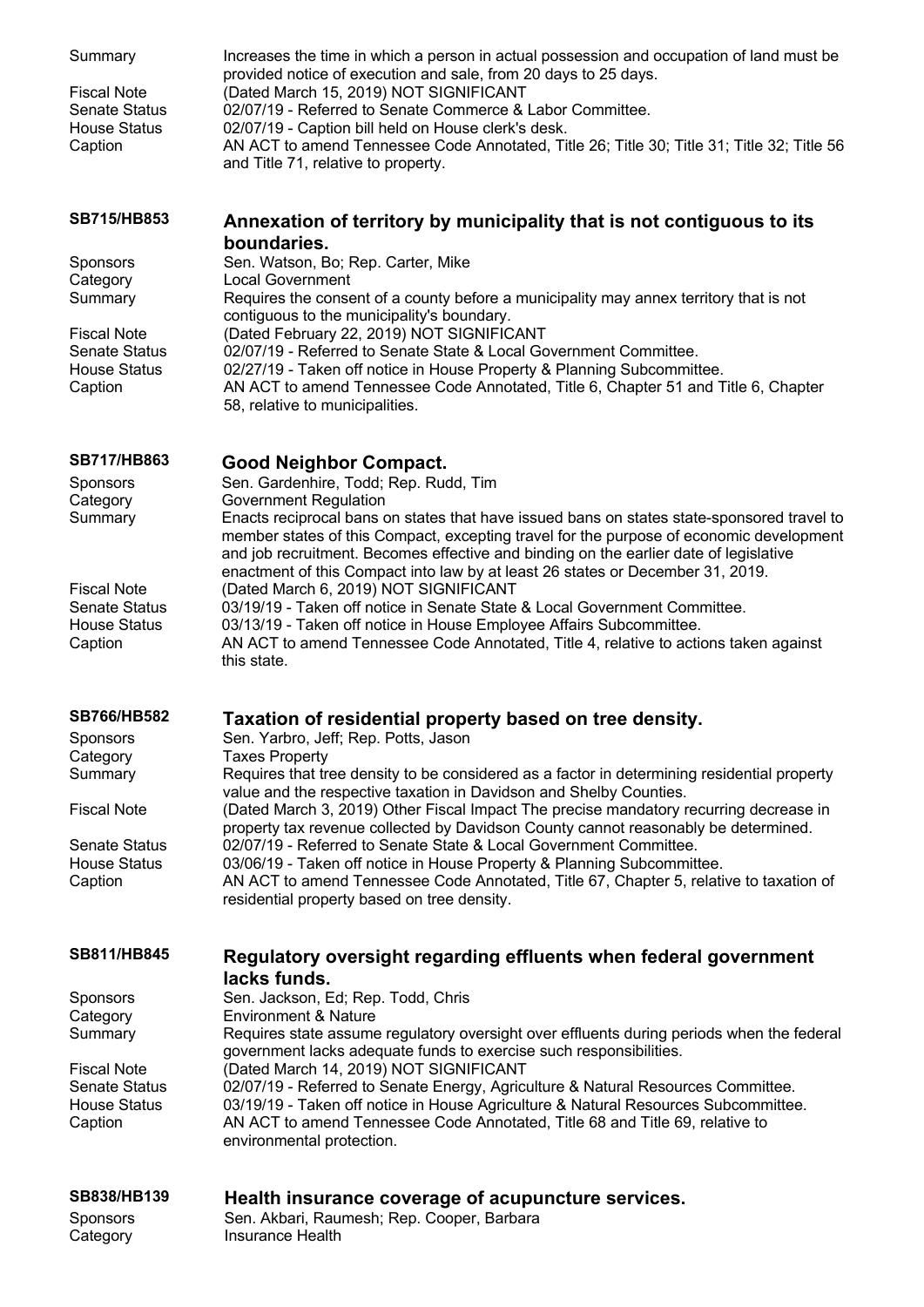| Summary                                    | Orders every individual or group health insurance policy to provide coverage for<br>acupuncture services after January 1, 2020. Allows for more stringent deductible, co-<br>payment requirements and benefit limits than those established for the treatment of other<br>regular health benefits.                                                                                                                                                                                                                                                                                                                                                                                                 |
|--------------------------------------------|----------------------------------------------------------------------------------------------------------------------------------------------------------------------------------------------------------------------------------------------------------------------------------------------------------------------------------------------------------------------------------------------------------------------------------------------------------------------------------------------------------------------------------------------------------------------------------------------------------------------------------------------------------------------------------------------------|
| <b>Fiscal Note</b>                         | (Dated January 31, 2019) Increase State Expenditures \$720,000/FY19-20<br>\$1,440,000/FY20-21 and Subsequent Years Potential Impact on Health Insurance<br>Premiums (required by Tenn. Code Ann. 3-2-111): Such legislation will result in an<br>increase in the cost of health insurance premiums for procedures and treatments being<br>provided by plans that do not currently offer these benefits at the proposed mandated<br>levels. It is estimated that the increase to each individual's total premium will be less than<br>one percent. A one percent increase in premium rates could range between \$50 (single<br>coverage) and \$140 (family coverage) depending on the type of plan. |
| <b>Senate Status</b>                       | 02/11/19 - Referred to Senate Commerce & Labor Committee.                                                                                                                                                                                                                                                                                                                                                                                                                                                                                                                                                                                                                                          |
| <b>House Status</b><br>Executive           | 03/13/19 - Failed in House Life & Health Insurance Subcommittee.<br>03/11/19 - Joint Council on Pensions and Insurance released to standing committees with                                                                                                                                                                                                                                                                                                                                                                                                                                                                                                                                        |
| <b>Status</b>                              | unfavorable comment.                                                                                                                                                                                                                                                                                                                                                                                                                                                                                                                                                                                                                                                                               |
| Caption                                    | AN ACT to amend Tennessee Code Annotated, Title 56, Chapter 7, relative to health<br>insurance coverage of acupuncture services.                                                                                                                                                                                                                                                                                                                                                                                                                                                                                                                                                                   |
| <b>SB866/HB990</b>                         | Permit applications pertaining to water and sewage.                                                                                                                                                                                                                                                                                                                                                                                                                                                                                                                                                                                                                                                |
| Sponsors<br>Category                       | Sen. Bowling, Janice; Rep. Russell, Lowell<br>Government Organization                                                                                                                                                                                                                                                                                                                                                                                                                                                                                                                                                                                                                              |
| Summary                                    | Requires the department to either approve permit applications pertaining to water and<br>sewage within 30 days of receipt or provide a clear, written explanation for not issuing the<br>permit with citations to supporting authority. Broadly captioned.                                                                                                                                                                                                                                                                                                                                                                                                                                         |
| <b>Fiscal Note</b><br><b>Senate Status</b> | (Dated March 15, 2019) NOT SIGNIFICANT<br>02/11/19 - Referred to Senate Energy, Agriculture & Natural Resources Committee.                                                                                                                                                                                                                                                                                                                                                                                                                                                                                                                                                                         |
| <b>House Status</b>                        | 02/11/19 - Caption bill held on House clerk's desk.                                                                                                                                                                                                                                                                                                                                                                                                                                                                                                                                                                                                                                                |
| Caption                                    | AN ACT to amend Tennessee Code Annotated, Title 4, Chapter 3, Part 5; Title 5; Title 6;<br>Title 7; Title 11; Title 13; Title 59; Title 60; Title 62; Title 64; Title 65; Title 68 and Title 69,<br>relative to the amount of time within which decisions are made concerning permits.                                                                                                                                                                                                                                                                                                                                                                                                             |
|                                            |                                                                                                                                                                                                                                                                                                                                                                                                                                                                                                                                                                                                                                                                                                    |
| <b>SB905/HB721</b>                         | TACIR study regarding inspection, testing, and quarantine of property                                                                                                                                                                                                                                                                                                                                                                                                                                                                                                                                                                                                                              |
|                                            | where fentanyl found.<br>Sen. Southerland, Steve; Rep. Moody, Debra                                                                                                                                                                                                                                                                                                                                                                                                                                                                                                                                                                                                                                |
| Sponsors<br>Category                       | <b>Health Care</b>                                                                                                                                                                                                                                                                                                                                                                                                                                                                                                                                                                                                                                                                                 |
| Summary                                    | Directs TACIR to conduct a study regarding the inspection, testing, and quarantine of<br>property where fentanyl or its analogues are found in this state and report the findings to<br>the health committees by January 1, 2020. Requires all appropriate state department and<br>agencies to provide assistance to TACIR in connection with the study.                                                                                                                                                                                                                                                                                                                                           |
| <b>Fiscal Note</b><br><b>Senate Status</b> | (Dated February 13, 2019) NOT SIGNIFICANT<br>02/11/19 - Referred to Senate Health & Welfare Committee.                                                                                                                                                                                                                                                                                                                                                                                                                                                                                                                                                                                             |
| <b>House Status</b><br>Caption             | 02/11/19 - Referred to House Mental Health & Substance Abuse Subcommittee.<br>AN ACT to amend Tennessee Code Annotated, Title 68, Chapter 212, relative to fentanyl.                                                                                                                                                                                                                                                                                                                                                                                                                                                                                                                               |
| SB937/HB1219                               | Issuance of temporary occupational licenses to spouses of members                                                                                                                                                                                                                                                                                                                                                                                                                                                                                                                                                                                                                                  |
|                                            | of the armed forces.                                                                                                                                                                                                                                                                                                                                                                                                                                                                                                                                                                                                                                                                               |
| Sponsors<br>Category                       | Sen. Yarbro, Jeff; Rep. Potts, Jason<br>Professions & Licensure                                                                                                                                                                                                                                                                                                                                                                                                                                                                                                                                                                                                                                    |
| Summary                                    | Directs the department of health and the department of commerce and insurance to<br>promulgate rules for the issuance of temporary occupational licenses to spouses of<br>members of the armed forces of the United States who have been transferred by the                                                                                                                                                                                                                                                                                                                                                                                                                                        |
| <b>Fiscal Note</b>                         | military to Tennessee.<br>(Dated February 22, 2019) NOT SIGNIFICANT                                                                                                                                                                                                                                                                                                                                                                                                                                                                                                                                                                                                                                |
| <b>Senate Status</b>                       | 03/19/19 - Failed in Senate Commerce & Labor Committee.                                                                                                                                                                                                                                                                                                                                                                                                                                                                                                                                                                                                                                            |
| <b>House Status</b><br>Caption             | 02/26/19 - Taken off notice in House Business Subcommittee.<br>AN ACT to amend Tennessee Code Annotated, Title 4; Title 62; Title 63 and Title 68,<br>relative to professions and occupations.                                                                                                                                                                                                                                                                                                                                                                                                                                                                                                     |
| SB941/HB859<br>Sponsors                    | Establishes the office of apprenticeship and work-study programs.<br>Sen. Yarbro, Jeff; Rep. Thompson, Dwayne                                                                                                                                                                                                                                                                                                                                                                                                                                                                                                                                                                                      |

Category Government Organization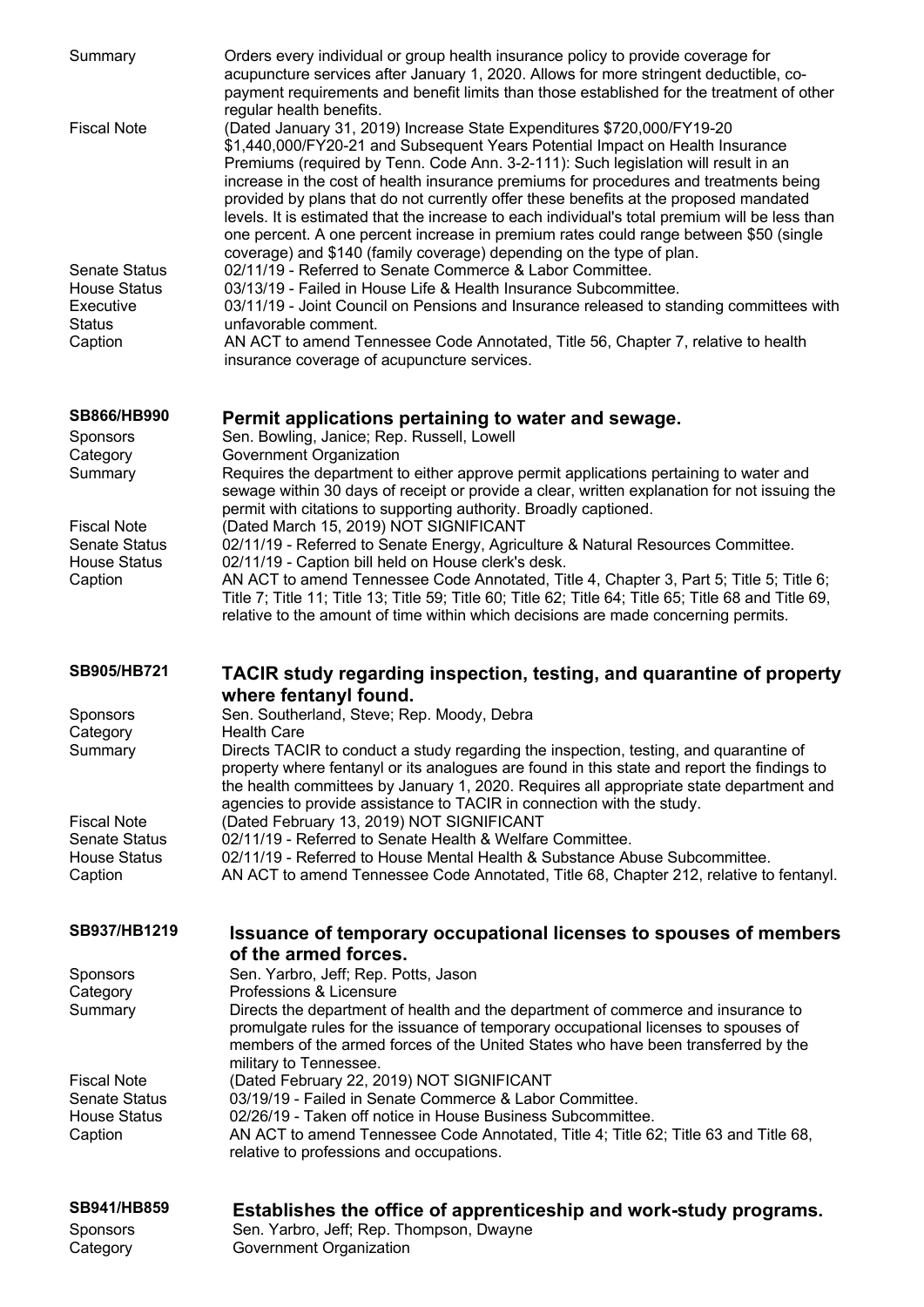| Summary                                     | Establishes the office of apprenticeship and work-study programs within the department<br>of economic and community development. Requires the commissioner to appoint a<br>director of the office, in consultation with THEC, the Tennessee board of regents, the<br>department of education, and the department of labor. Requires the office to promote<br>federally certified apprenticeship and work-study programs to assist industries that have<br>needs for such programs and to establish industry consortiums in which the<br>apprenticeship and work-study programs are organized by industry and where companies<br>can participate to best meet their individual needs. Provides a tax credit to entities that<br>participate in the programs. Reinstates certain apprenticeship programs for certain<br>professional boards and commissions. |
|---------------------------------------------|------------------------------------------------------------------------------------------------------------------------------------------------------------------------------------------------------------------------------------------------------------------------------------------------------------------------------------------------------------------------------------------------------------------------------------------------------------------------------------------------------------------------------------------------------------------------------------------------------------------------------------------------------------------------------------------------------------------------------------------------------------------------------------------------------------------------------------------------------------|
| Amendment<br>Summary                        | House Business Subcommittee amendment 1 (012763) rewrites the bill to establish an<br>interagency advisory council and specifies membership of council. Requires the council to<br>provide advice and recommendations regarding strategies to expand use of the Federal<br>Registered Apprenticeship and Industry Recognized Apprenticeship models for in-<br>demand occupations across industry sectors and ways to more effectively partner with<br>the public workforce system, educational institutions, and communities to leverage<br>Registered Apprenticeship as a valued post-secondary credential. Requires the council to<br>report to the general assembly by January 21, 2021 regarding their advice and<br>recommendations.                                                                                                                  |
| <b>Fiscal Note</b>                          | (Dated March 11, 2019) Increase State Revenue Exceeds \$253,300/FY19-20/Office of<br>Apprenticeship Exceeds \$243,300/FY20-21 and Subsequent Years/Office of<br>Apprenticeship Increase State Expenditures \$253,300/FY19-20/Office of Apprenticeship<br>\$243,300/FY20-21 and Subsequent Years/Office of Apprenticeship                                                                                                                                                                                                                                                                                                                                                                                                                                                                                                                                   |
| <b>Senate Status</b><br><b>House Status</b> | 04/16/19 - Senate Commerce & Labor Committee deferred to first calendar of 2020.<br>01/21/20 - Failed in House Business Subcommittee after adopting amendment 1                                                                                                                                                                                                                                                                                                                                                                                                                                                                                                                                                                                                                                                                                            |
| Caption                                     | (012763).<br>AN ACT to amend Tennessee Code Annotated, Title 4; Title 49; Title 62 and Title 67,<br>relative to apprenticeships and work-study programs.                                                                                                                                                                                                                                                                                                                                                                                                                                                                                                                                                                                                                                                                                                   |
| <b>SB973/HB44</b>                           | Use of hand-held cell phones prohibited while operating a motor<br>vehicle.                                                                                                                                                                                                                                                                                                                                                                                                                                                                                                                                                                                                                                                                                                                                                                                |
| Sponsors<br>Category                        | Sen. Jackson, Ed; Rep. Hazlewood, Patsy<br><b>Transportation Vehicles</b>                                                                                                                                                                                                                                                                                                                                                                                                                                                                                                                                                                                                                                                                                                                                                                                  |
| Summary                                     | Prohibits talking on a hand-held mobile phone on any road or highway in the state while the<br>vehicle is in motion. Current law only applies to talking on such devices while driving within<br>a marked school zone.                                                                                                                                                                                                                                                                                                                                                                                                                                                                                                                                                                                                                                     |
| <b>Fiscal Note</b>                          | (Dated March 26, 2019) Increase State Revenue Exceeds \$40,900/FY19-20 Exceeds<br>\$81,800/FY20-21 Exceeds \$40,900/FY21-22 and Subsequent Years Increase Local<br>Revenue Exceeds \$2,200/FY19-20 Exceeds \$4,300/FY20-21 Exceeds \$2,200/FY21-22 and<br><b>Subsequent Years</b>                                                                                                                                                                                                                                                                                                                                                                                                                                                                                                                                                                          |
| Senate<br><b>Status</b>                     | 02/11/19 - Referred to Senate Transportation & Safety Committee.                                                                                                                                                                                                                                                                                                                                                                                                                                                                                                                                                                                                                                                                                                                                                                                           |
| <b>House Status</b><br>Caption              | 01/22/19 - Referred to House Safety & Funding Subcommittee.<br>AN ACT to amend Tennessee Code Annotated, Title 55, Chapter 8, relative to the use of<br>certain electronic communication devices while operating a motor vehicle.                                                                                                                                                                                                                                                                                                                                                                                                                                                                                                                                                                                                                          |
| SB988/HB1024                                | Notification regarding estimate of board fees.                                                                                                                                                                                                                                                                                                                                                                                                                                                                                                                                                                                                                                                                                                                                                                                                             |
| Sponsors<br>Category                        | Sen. Stevens, John; Rep. Lynn, Susan<br><b>Public Finance</b>                                                                                                                                                                                                                                                                                                                                                                                                                                                                                                                                                                                                                                                                                                                                                                                              |
| Summary                                     | Requires each board to notify the commissioner of finance and administration when the<br>estimate of board fees for a fiscal year is more than the certified amount of board fees<br>required by the board for that fiscal year.                                                                                                                                                                                                                                                                                                                                                                                                                                                                                                                                                                                                                           |
| <b>Fiscal Note</b><br><b>Senate Status</b>  | (Dated February 8, 2019) NOT SIGNIFICANT<br>04/02/19 - Senate Finance Revenue Subcommittee returned to full committee with a                                                                                                                                                                                                                                                                                                                                                                                                                                                                                                                                                                                                                                                                                                                               |
| <b>House Status</b><br>Caption              | negative recommendation.<br>02/11/19 - Caption bill held on House clerk's desk.<br>AN ACT to amend Tennessee Code Annotated, Title 4; Title 9; Title 54; Title 55 and Title<br>67, relative to state funds.                                                                                                                                                                                                                                                                                                                                                                                                                                                                                                                                                                                                                                                |
| <b>SB992/HB722</b>                          | Exemptions from professional privilege tax - judges and chancellors.                                                                                                                                                                                                                                                                                                                                                                                                                                                                                                                                                                                                                                                                                                                                                                                       |

Sponsors Sen. Kelsey, Brian; Rep. Coley, Jim

Category Taxes Business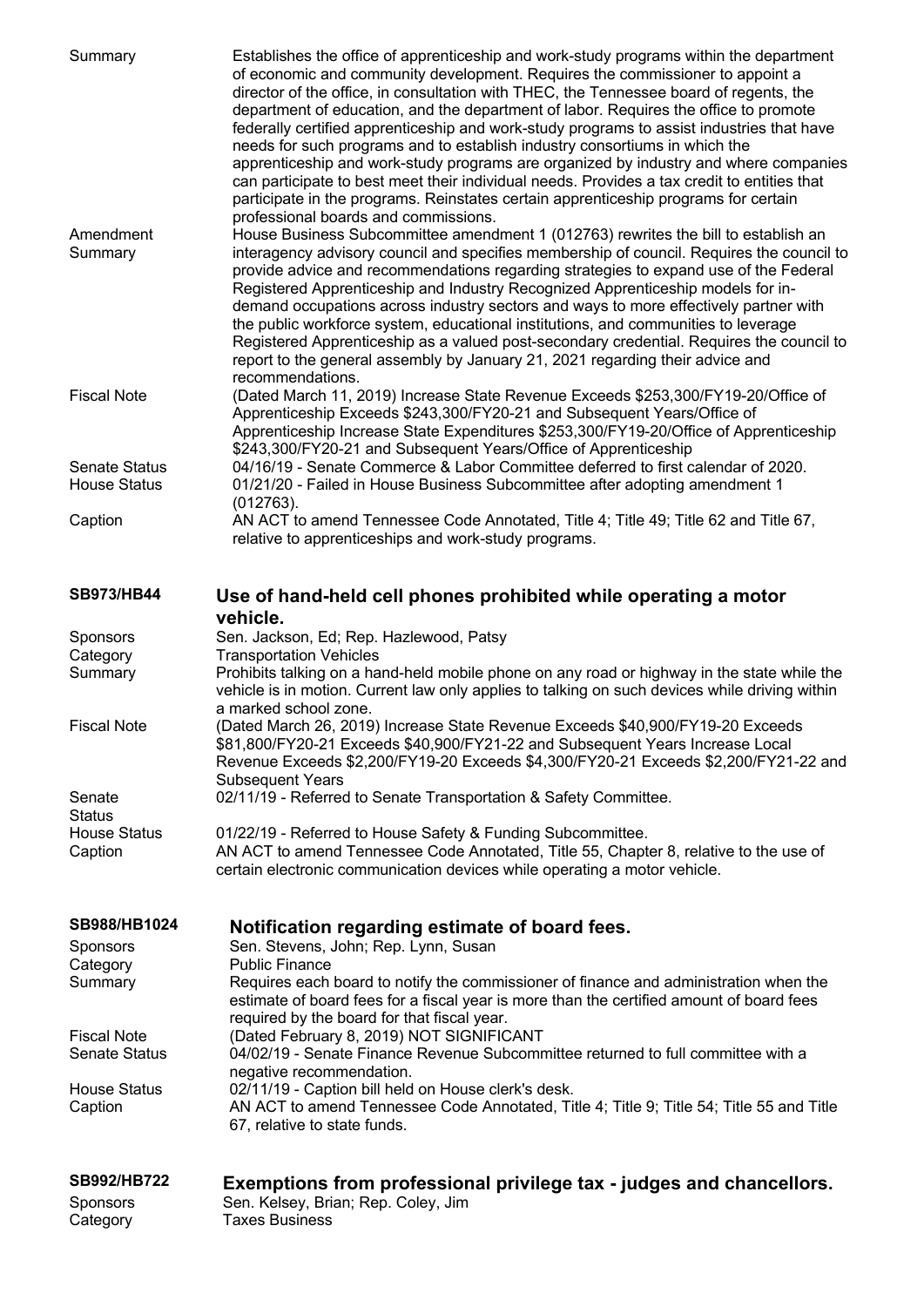| Summary<br><b>Fiscal Note</b><br><b>Senate Status</b><br><b>House Status</b><br>Caption   | Exempts judges and chancellors from the professional privilege tax assessed to persons<br>licensed as attorneys.<br>(Dated February 16, 2019) Decrease State Revenue Net Impact - \$215,300/FY18-19 and<br>Subsequent Years Increase Local Revenue - \$3,100/FY18-19 and Subsequent Years<br>05/01/19 - Taken off notice in Senate Finance, Ways & Means Committee.<br>02/12/20 - Returned to House clerk's desk.<br>AN ACT to amend Tennessee Code Annotated, Title 67, Chapter 4, Part 17, relative to the<br>tax on engaging in certain professions.                                                                                                                                                                                                                                                                                                                                                                                                                                                                                                                                                                                                                                                                                                                                                                                                                                                                                                                                                                                                                                                                                                                                                                                                                                                                                                                                                                                                                                 |
|-------------------------------------------------------------------------------------------|-----------------------------------------------------------------------------------------------------------------------------------------------------------------------------------------------------------------------------------------------------------------------------------------------------------------------------------------------------------------------------------------------------------------------------------------------------------------------------------------------------------------------------------------------------------------------------------------------------------------------------------------------------------------------------------------------------------------------------------------------------------------------------------------------------------------------------------------------------------------------------------------------------------------------------------------------------------------------------------------------------------------------------------------------------------------------------------------------------------------------------------------------------------------------------------------------------------------------------------------------------------------------------------------------------------------------------------------------------------------------------------------------------------------------------------------------------------------------------------------------------------------------------------------------------------------------------------------------------------------------------------------------------------------------------------------------------------------------------------------------------------------------------------------------------------------------------------------------------------------------------------------------------------------------------------------------------------------------------------------|
| SB999/HB1218                                                                              | Reinstatement of professional and occupational licenses under<br>certain circumstances.                                                                                                                                                                                                                                                                                                                                                                                                                                                                                                                                                                                                                                                                                                                                                                                                                                                                                                                                                                                                                                                                                                                                                                                                                                                                                                                                                                                                                                                                                                                                                                                                                                                                                                                                                                                                                                                                                                 |
| Sponsors                                                                                  | Sen. Yarbro, Jeff; Rep. Potts, Jason                                                                                                                                                                                                                                                                                                                                                                                                                                                                                                                                                                                                                                                                                                                                                                                                                                                                                                                                                                                                                                                                                                                                                                                                                                                                                                                                                                                                                                                                                                                                                                                                                                                                                                                                                                                                                                                                                                                                                    |
| Category<br>Summary                                                                       | Professions & Licensure<br>Allows the reinstatement of a professional or occupational license if there is submission of<br>an application acceptable to the licensing entity, payment of the full renewal fee for an<br>active license, and payment of any reinstatement penalty that may be required by the<br>licensing entity.                                                                                                                                                                                                                                                                                                                                                                                                                                                                                                                                                                                                                                                                                                                                                                                                                                                                                                                                                                                                                                                                                                                                                                                                                                                                                                                                                                                                                                                                                                                                                                                                                                                       |
| <b>Fiscal Note</b>                                                                        | (Dated February 22, 2019) NOT SIGNIFICANT                                                                                                                                                                                                                                                                                                                                                                                                                                                                                                                                                                                                                                                                                                                                                                                                                                                                                                                                                                                                                                                                                                                                                                                                                                                                                                                                                                                                                                                                                                                                                                                                                                                                                                                                                                                                                                                                                                                                               |
| <b>Senate Status</b><br><b>House Status</b>                                               | 03/19/19 - Failed in Senate Commerce & Labor Committee for lack of a second.<br>02/26/19 - Failed in House Business Subcommittee due to lack of second.                                                                                                                                                                                                                                                                                                                                                                                                                                                                                                                                                                                                                                                                                                                                                                                                                                                                                                                                                                                                                                                                                                                                                                                                                                                                                                                                                                                                                                                                                                                                                                                                                                                                                                                                                                                                                                 |
| SB1000/HB1124                                                                             | <b>UAPA - board for licensing contractors.</b>                                                                                                                                                                                                                                                                                                                                                                                                                                                                                                                                                                                                                                                                                                                                                                                                                                                                                                                                                                                                                                                                                                                                                                                                                                                                                                                                                                                                                                                                                                                                                                                                                                                                                                                                                                                                                                                                                                                                          |
| Sponsors<br>Category                                                                      | Sen. Roberts, Kerry; Rep. Daniel, Martin<br><b>Government Regulation</b>                                                                                                                                                                                                                                                                                                                                                                                                                                                                                                                                                                                                                                                                                                                                                                                                                                                                                                                                                                                                                                                                                                                                                                                                                                                                                                                                                                                                                                                                                                                                                                                                                                                                                                                                                                                                                                                                                                                |
| Summary                                                                                   | Clarifies that the board for licensing contractors must promulgate rules in accordance                                                                                                                                                                                                                                                                                                                                                                                                                                                                                                                                                                                                                                                                                                                                                                                                                                                                                                                                                                                                                                                                                                                                                                                                                                                                                                                                                                                                                                                                                                                                                                                                                                                                                                                                                                                                                                                                                                  |
| Amendment<br>Summary<br><b>Fiscal Note</b><br><b>Senate Status</b><br><b>House Status</b> | with the Uniform Administrative Procedures Act. Broadly captioned.<br>House Government Operations Committee (008435) rewrites the bill. Defines public<br>health as the science of preventing disease, infection, injury, and disability, promoting<br>sanitation and physical health, and prolonging life, and clarifies that the term does not<br>encompass the general welfare of society or of the community. Permits the stay of rules<br>relative to the Uniform Administrative Procedures Act for up to 90 days. Requires notice<br>be served at least 30 days prior to the hearing for contested cases relative to the<br>Uniform Administrative Procedures Act. Requires an agency, if following the required<br>three years of maintenance elects not to maintain official case records, to transfer the<br>official record of case to the secretary of state for maintenance in the state library and<br>archives. Requires briefs for appeals of contested case hearings be filed in all cases<br>heard by a chancery court upon the record form the state agency. Establishes that<br>petitioner-appellants failing to file briefs within the prescribed time may have their action<br>dismissed and the final decision affirmed, and that defendant-appellees failing to file<br>briefs within the prescribed time may have their cases decided solely upon the record<br>and the petitioner-appellant's brief. Requires hearings on an oral argument be<br>scheduled within 90 days after the record of the contested case hearing is filed, which<br>may be waived by agreement of counsel. Requires the court establish an expedited<br>briefing schedule, upon either party requesting an expedited hearing date, to review the<br>merits of the appeal.<br>(Dated February 10, 2019) NOT SIGNIFICANT<br>01/15/20 - Taken off notice in Senate Government Operations Committee.<br>04/18/19 - House Government Operations Committee deferred to the first calendar of |
|                                                                                           | 2020.                                                                                                                                                                                                                                                                                                                                                                                                                                                                                                                                                                                                                                                                                                                                                                                                                                                                                                                                                                                                                                                                                                                                                                                                                                                                                                                                                                                                                                                                                                                                                                                                                                                                                                                                                                                                                                                                                                                                                                                   |
| Caption                                                                                   | AN ACT to amend Tennessee Code Annotated, Title 4; Title 62 and Title 63, relative to<br>administrative agencies.                                                                                                                                                                                                                                                                                                                                                                                                                                                                                                                                                                                                                                                                                                                                                                                                                                                                                                                                                                                                                                                                                                                                                                                                                                                                                                                                                                                                                                                                                                                                                                                                                                                                                                                                                                                                                                                                       |
| SB1005/HB1221                                                                             | Voter registration form provided by landlord and residential home<br>sellers.                                                                                                                                                                                                                                                                                                                                                                                                                                                                                                                                                                                                                                                                                                                                                                                                                                                                                                                                                                                                                                                                                                                                                                                                                                                                                                                                                                                                                                                                                                                                                                                                                                                                                                                                                                                                                                                                                                           |
| Sponsors                                                                                  | Sen. Gilmore, Brenda; Rep. Potts, Jason                                                                                                                                                                                                                                                                                                                                                                                                                                                                                                                                                                                                                                                                                                                                                                                                                                                                                                                                                                                                                                                                                                                                                                                                                                                                                                                                                                                                                                                                                                                                                                                                                                                                                                                                                                                                                                                                                                                                                 |
| Category<br>Summary                                                                       | Campaigns & Lobbying<br>Requires a residential landlord or a residential home sellet to provide a lessee or buyer<br>with the location and contact information for the office of the county election commission                                                                                                                                                                                                                                                                                                                                                                                                                                                                                                                                                                                                                                                                                                                                                                                                                                                                                                                                                                                                                                                                                                                                                                                                                                                                                                                                                                                                                                                                                                                                                                                                                                                                                                                                                                         |
| <b>Fiscal Note</b>                                                                        | and a voter registration form at the time of the execution of the lease or sale.<br>(Dated February 27, 2019) NOT SIGNIFICANT                                                                                                                                                                                                                                                                                                                                                                                                                                                                                                                                                                                                                                                                                                                                                                                                                                                                                                                                                                                                                                                                                                                                                                                                                                                                                                                                                                                                                                                                                                                                                                                                                                                                                                                                                                                                                                                           |
| <b>Senate Status</b>                                                                      | 02/11/19 - Referred to Senate State & Local Government Committee.                                                                                                                                                                                                                                                                                                                                                                                                                                                                                                                                                                                                                                                                                                                                                                                                                                                                                                                                                                                                                                                                                                                                                                                                                                                                                                                                                                                                                                                                                                                                                                                                                                                                                                                                                                                                                                                                                                                       |
| <b>House Status</b><br>Caption                                                            | 03/06/19 - Taken off notice in House Elections & Campaign Finance Subcommittee.<br>AN ACT to amend Tennessee Code Annotated, Title 2, relative to voter registration.                                                                                                                                                                                                                                                                                                                                                                                                                                                                                                                                                                                                                                                                                                                                                                                                                                                                                                                                                                                                                                                                                                                                                                                                                                                                                                                                                                                                                                                                                                                                                                                                                                                                                                                                                                                                                   |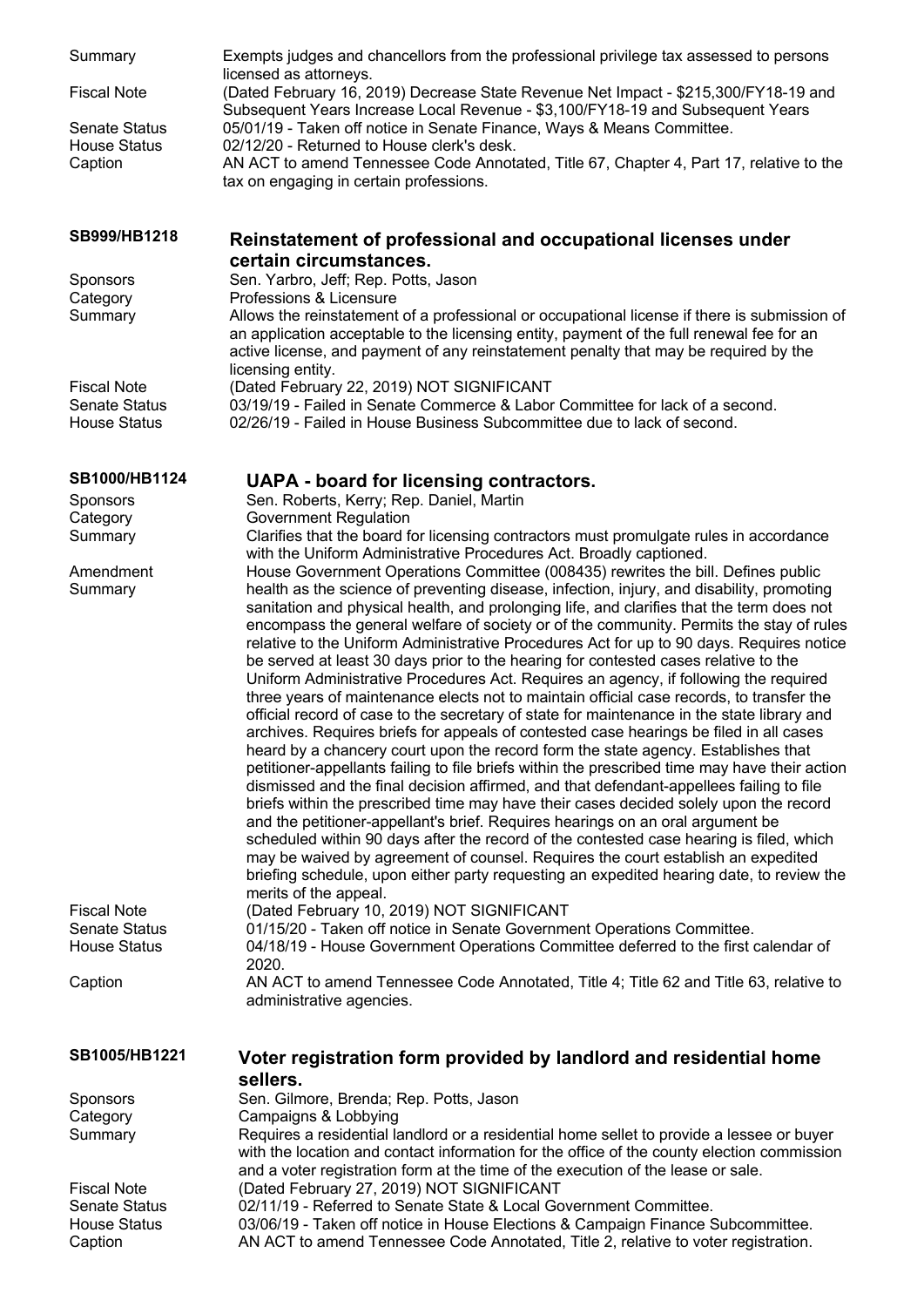| <b>SB1006/HB56</b><br><b>Sponsors</b>                                        | Compensation history of applicants for employment.<br>Sen. Gilmore, Brenda; Rep. Potts, Jason                                                                                                                                                                                                                                                                                                                                                                                                                                                                      |
|------------------------------------------------------------------------------|--------------------------------------------------------------------------------------------------------------------------------------------------------------------------------------------------------------------------------------------------------------------------------------------------------------------------------------------------------------------------------------------------------------------------------------------------------------------------------------------------------------------------------------------------------------------|
| Category<br>Summary                                                          | Labor Law<br>Prohibits employers from screening applicants based on their compensation history by<br>s compensation history to satisfy minimum or maximum criteria<br>requiring the applicantâ<br>or seeking the compensation history of the applicant orally, in writing, or through an<br>employee or agent. Allows employer to consider the compensation of a current employee<br>during a move of job with the same employer. Specifies that a violation is a Class B<br>misdemeanor punishable by a fine only of a minimum of \$100 up to a maximum of \$500. |
| <b>Fiscal Note</b><br><b>Senate Status</b><br><b>House Status</b><br>Caption | (Dated March 3, 2019) NOT SIGNIFICANT<br>02/11/19 - Referred to Senate Commerce & Labor Committee.<br>03/05/19 - Failed in House Employee Affairs Subcommittee.<br>AN ACT to amend Tennessee Code Annotated, Title 8 and Title 50, relative to<br>compensation history of applicants for employment.                                                                                                                                                                                                                                                               |
| SB1037/HB580                                                                 | Limit or expenses incurred by the department of economic and<br>community development to administer the broadband accessibility                                                                                                                                                                                                                                                                                                                                                                                                                                    |
|                                                                              | grant program.                                                                                                                                                                                                                                                                                                                                                                                                                                                                                                                                                     |
| Sponsors<br>Category                                                         | Sen. Gardenhire, Todd; Rep. Todd, Chris<br><b>Public Finance</b>                                                                                                                                                                                                                                                                                                                                                                                                                                                                                                   |
| Summary                                                                      | Reduces the limit at which the expenses incurred by the department of economic and<br>community development to administer the broadband accessibility grant program must not<br>exceed from the total amount appropriated to the program in any fiscal year from five to                                                                                                                                                                                                                                                                                           |
| <b>Fiscal Note</b>                                                           | four percent.<br>(Dated February 27, 2019) NOT SIGNIFICANT                                                                                                                                                                                                                                                                                                                                                                                                                                                                                                         |
| <b>Senate Status</b>                                                         | 03/05/19 - Taken off notice in Senate Commerce & Labor Committee.                                                                                                                                                                                                                                                                                                                                                                                                                                                                                                  |
| <b>House Status</b><br>Caption                                               | 02/07/19 - Caption bill held on House clerk's desk.<br>AN ACT to amend Tennessee Code Annotated, Title 4; Title 65 and Title 67, relative to<br>rural broadband access.                                                                                                                                                                                                                                                                                                                                                                                            |
| SB1044/HB1397                                                                | Recordation tax on transfers to related entities.                                                                                                                                                                                                                                                                                                                                                                                                                                                                                                                  |
| <b>Sponsors</b><br>Category                                                  | Sen. Yarbro, Jeff; Rep. Kumar, Sabi<br><b>Taxes Property</b>                                                                                                                                                                                                                                                                                                                                                                                                                                                                                                       |
| Summary                                                                      | Exempts the transfer of real estate from real estate transfer tax when the transferor is a<br>member, stock holder, or partner, the transferee is a limited liability company,<br>corporation, or partnership, and the real estate so conveyed serves as a capital<br>contribution to the business entity. Broadly captioned.                                                                                                                                                                                                                                      |
| <b>Fiscal Note</b>                                                           | (Dated February 26, 2019) Decrease State Revenue - \$4,013,300 Decrease Local<br>Revenue - \$98,700                                                                                                                                                                                                                                                                                                                                                                                                                                                                |
| <b>Senate Status</b>                                                         | 04/02/19 - Taken off notice in Senate Finance Revenue Subcommittee.                                                                                                                                                                                                                                                                                                                                                                                                                                                                                                |
| <b>House Status</b><br>Caption                                               | 02/13/19 - Referred to House Finance, Ways & Means Subcommittee.<br>AN ACT to amend Tennessee Code Annotated, Section 67-4-409, relative to recordation<br>tax on transfers to related entities.                                                                                                                                                                                                                                                                                                                                                                   |
| SB1071/HB275                                                                 | Requires housing development agency submit reports on blight                                                                                                                                                                                                                                                                                                                                                                                                                                                                                                       |
| Sponsors                                                                     | elimination programs.<br>Sen. Dickerson, Steven; Rep. Freeman, Bob                                                                                                                                                                                                                                                                                                                                                                                                                                                                                                 |
| Category                                                                     | Property & Housing                                                                                                                                                                                                                                                                                                                                                                                                                                                                                                                                                 |
| Summary                                                                      | Requires the housing development agency submit a report on implementation of any<br>amended policies to improve the agency's blight elimination program to the state and local<br>government committee of both legislative houses by March 1 each year.                                                                                                                                                                                                                                                                                                            |
| <b>Fiscal Note</b><br><b>Senate Status</b>                                   | (Dated February 11, 2019) NOT SIGNIFICANT<br>02/11/19 - Referred to Senate State & Local Government Committee.                                                                                                                                                                                                                                                                                                                                                                                                                                                     |
| <b>House Status</b>                                                          | 02/01/19 - Referred to House Property & Planning Subcommittee.                                                                                                                                                                                                                                                                                                                                                                                                                                                                                                     |
| Caption                                                                      | AN ACT to amend Tennessee Code Annotated, Title 4; Title 7; Title 13 and Title 68,<br>relative to housing.                                                                                                                                                                                                                                                                                                                                                                                                                                                         |
| SB1076/HB344                                                                 | Increases time to reclaim garments from dry cleaner.                                                                                                                                                                                                                                                                                                                                                                                                                                                                                                               |

Sponsors Sen. Dickerson, Steven; Rep. Moon, Jerome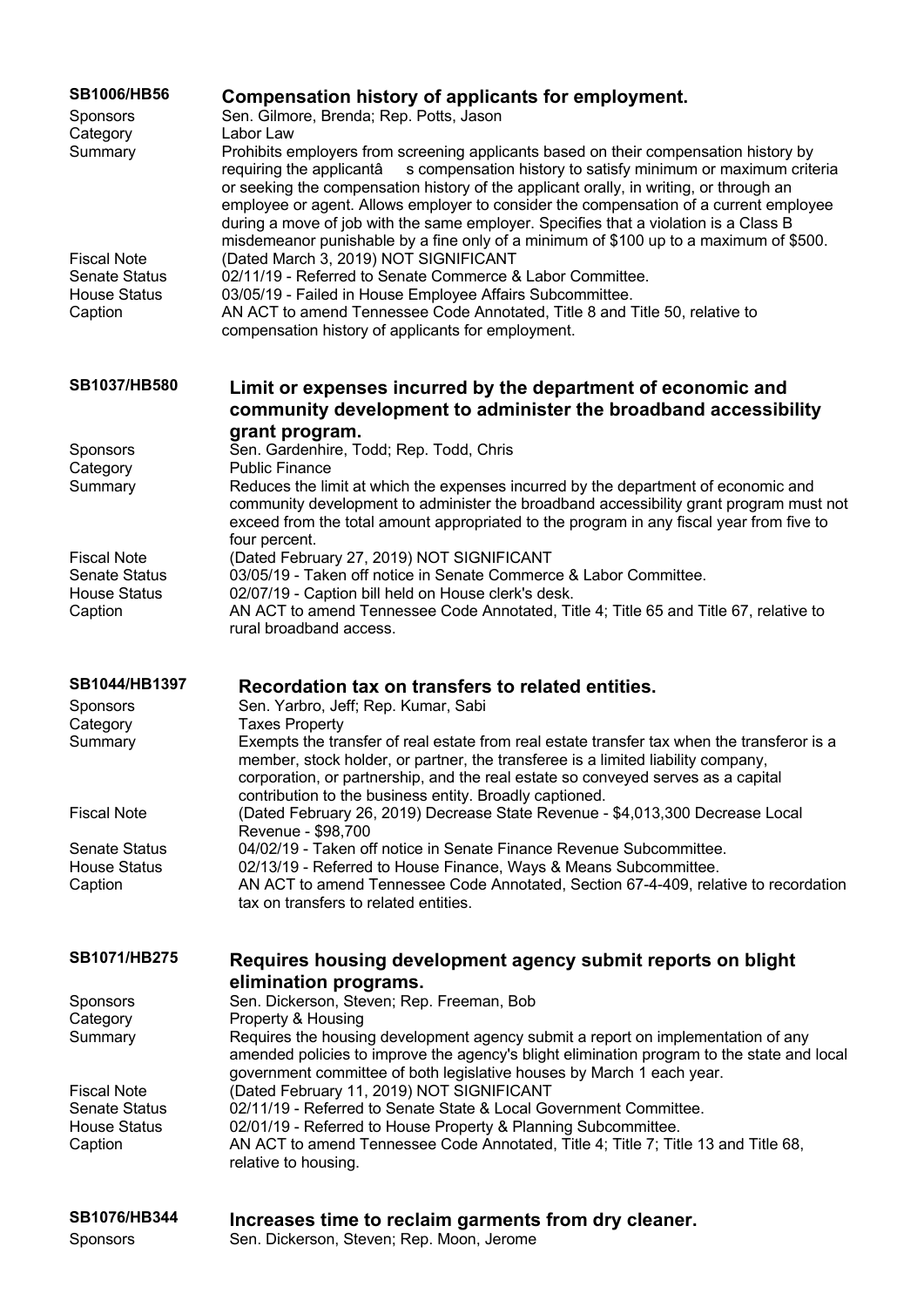| Category<br>Summary                                                          | Property & Housing<br>Increases the amount of time a customer has to reclaim a garment or article from a dry<br>cleaner before the dry cleaner is able to dispose of the garment from 180 days to 240<br>days. Broadly captioned.                                                                                                                                                                                                                                                                                                                                                                                                                 |
|------------------------------------------------------------------------------|---------------------------------------------------------------------------------------------------------------------------------------------------------------------------------------------------------------------------------------------------------------------------------------------------------------------------------------------------------------------------------------------------------------------------------------------------------------------------------------------------------------------------------------------------------------------------------------------------------------------------------------------------|
| <b>Fiscal Note</b><br><b>Senate Status</b><br><b>House Status</b><br>Caption | (Dated February 13, 2019) NOT SIGNIFICANT<br>02/11/19 - Referred to Senate Commerce & Labor Committee.<br>02/04/19 - Caption bill held on House clerk's desk.<br>AN ACT to amend Tennessee Code Annotated, Title 66, relative to property.                                                                                                                                                                                                                                                                                                                                                                                                        |
| SB1080/HB997                                                                 | Animals that are abandoned in vacated rental property.                                                                                                                                                                                                                                                                                                                                                                                                                                                                                                                                                                                            |
| Sponsors<br>Category<br>Summary                                              | Sen. Swann, Art; Rep. Beck, Bill<br>Property & Housing<br>Requires a landlord to inspect a vacated residential property within 72 hours of when the<br>last tenant vacated such property for abandoned animals left at the rental property.<br>Requires landlord to report any abandoned animals found on the vacated rental property<br>to the county or municipal animal shelter, animal control agency or a similar agency.<br>Specifies that it is a Class C misdemeanor offense for a landlord to fail to make the                                                                                                                           |
| <b>Fiscal Note</b><br><b>Senate Status</b>                                   | inspection or report.<br>(Dated March 9, 2019) NOT SIGNIFICANT<br>02/11/19 - Referred to Senate Commerce & Labor Committee.                                                                                                                                                                                                                                                                                                                                                                                                                                                                                                                       |
| <b>House Status</b><br>Caption                                               | 03/27/19 - Taken off notice in House Criminal Justice Subcommittee.<br>AN ACT to amend Tennessee Code Annotated, Title 39, Chapter 14, Part 2 and Title 66,<br>relative to animals that are abandoned in vacated rental property.                                                                                                                                                                                                                                                                                                                                                                                                                 |
| SB1087/HB1285                                                                | Requirements for executive director of real estate commission.                                                                                                                                                                                                                                                                                                                                                                                                                                                                                                                                                                                    |
| Sponsors<br>Category                                                         | Sen. Dickerson, Steven; Rep. Farmer, Andrew<br>Professions & Licensure                                                                                                                                                                                                                                                                                                                                                                                                                                                                                                                                                                            |
| Summary                                                                      | Deletes requirement that the executive director of the real estate commission have<br>passed the real estate broker's examination. Broadly captioned.                                                                                                                                                                                                                                                                                                                                                                                                                                                                                             |
| <b>Fiscal Note</b><br><b>Senate Status</b>                                   | (Dated March 6, 2019) NOT SIGNIFICANT<br>02/11/19 - Referred to Senate Commerce & Labor Committee.                                                                                                                                                                                                                                                                                                                                                                                                                                                                                                                                                |
| <b>House Status</b><br>Caption                                               | 02/13/19 - Referred to House Business Subcommittee.<br>AN ACT to amend Tennessee Code Annotated, Title 62, relative to professions.                                                                                                                                                                                                                                                                                                                                                                                                                                                                                                               |
| <b>SB1090/HB648</b>                                                          | Property tax freeze program for persons 65 years of age or older.                                                                                                                                                                                                                                                                                                                                                                                                                                                                                                                                                                                 |
| Sponsors<br>Category                                                         | Sen. Dickerson, Steven; Rep. Jernigan, Darren<br><b>Taxes Property</b>                                                                                                                                                                                                                                                                                                                                                                                                                                                                                                                                                                            |
| Summary                                                                      | Creates real property tax freeze program for persons 65 years of age or older who have<br>lived in their principal residence for 30 years or more when the assessed value of the<br>property increases by 50 percent or more from an established baseline assessed value of<br>the property. Defines "baseline assessed value of the property" to mean the assessed<br>value of a residential property based on the periodic reappraisal of the property that<br>occurred immediately preceding the first periodic reappraisal of the property used to<br>establish that the residential property owner was qualified for the tax freeze program. |
| <b>Fiscal Note</b><br><b>Senate Status</b>                                   | (Dated April 4, 2019) Decrease Local Revenue \$66,300                                                                                                                                                                                                                                                                                                                                                                                                                                                                                                                                                                                             |
| <b>House Status</b>                                                          | 02/11/19 - Referred to Senate State & Local Government Committee.<br>02/11/19 - Referred to House Property & Planning Subcommittee.                                                                                                                                                                                                                                                                                                                                                                                                                                                                                                               |
| Caption                                                                      | AN ACT to amend Tennessee Code Annotated, Title 67, Chapter 5, Part 7, relative to a<br>property tax freeze program for persons 65 years of age or older.                                                                                                                                                                                                                                                                                                                                                                                                                                                                                         |
| SB1125/HB1127<br>Sponsors                                                    | Report on sealed battery smoke alarms in residential buildings.<br>Sen. Briggs, Richard; Rep. Tillis, Rick                                                                                                                                                                                                                                                                                                                                                                                                                                                                                                                                        |
| Category<br>Summary                                                          | <b>Environment &amp; Nature</b><br>Requires the state fire marshal to submit a report with the commissioner of commerce<br>and insurance on the benefits of using sealed battery smoke alarms in residential<br>buildings located in this state as compared to the use of standard smoke detectors in<br>such buildings.                                                                                                                                                                                                                                                                                                                          |
| <b>Fiscal Note</b><br><b>Senate Status</b>                                   | (Dated February 11, 2019) NOT SIGNIFICANT<br>02/11/19 - Referred to Senate Commerce & Labor Committee.                                                                                                                                                                                                                                                                                                                                                                                                                                                                                                                                            |
| <b>House Status</b><br>Caption                                               | 02/13/19 - Referred to House Department & Agencies Subcommittee.<br>AN ACT to amend Tennessee Code Annotated, Title 68, Chapter 102; Title 68, Chapter                                                                                                                                                                                                                                                                                                                                                                                                                                                                                            |
|                                                                              | 11 and Title 68, Chapter 120, relative to sealed battery smoke alarms.                                                                                                                                                                                                                                                                                                                                                                                                                                                                                                                                                                            |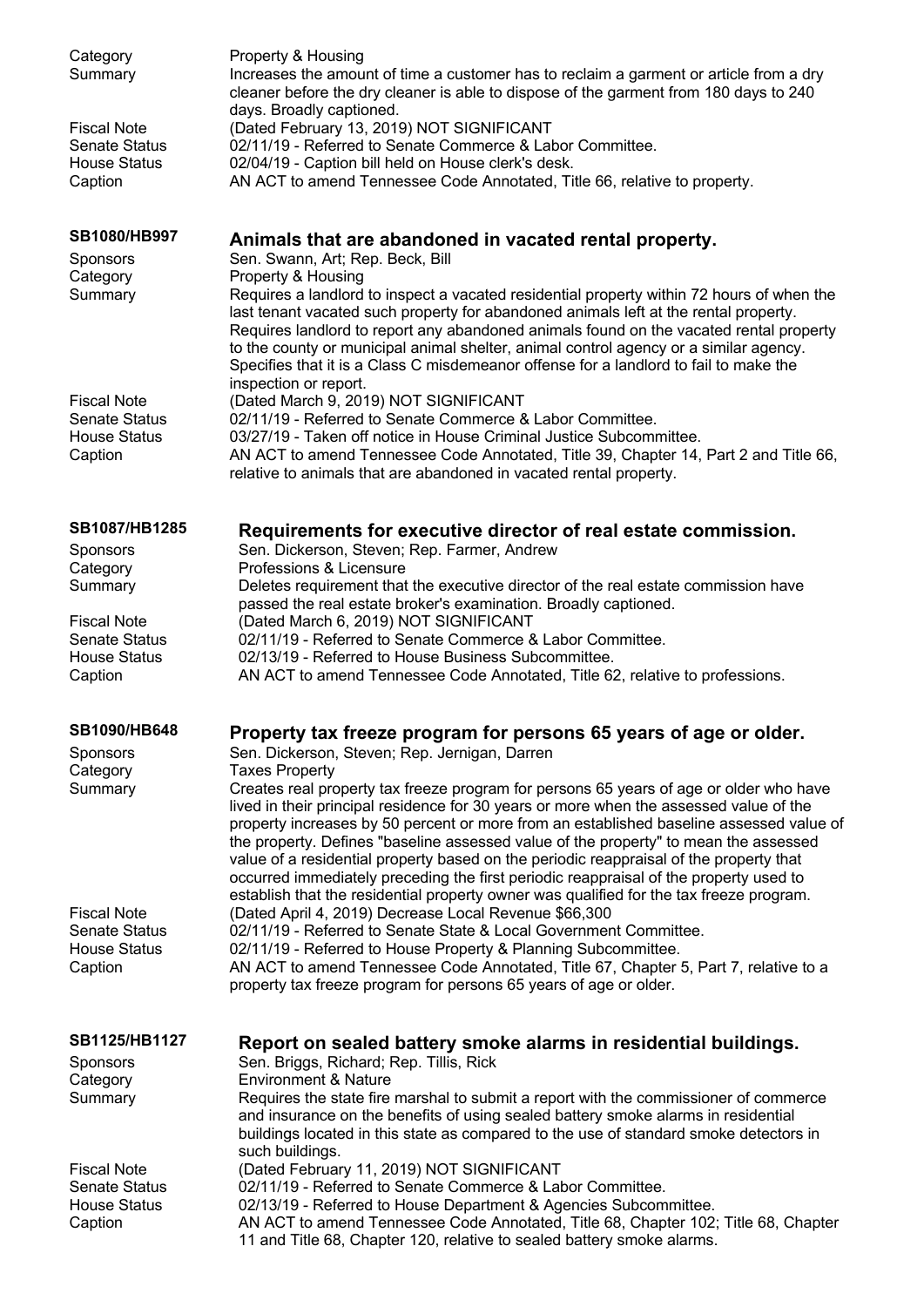| SB1158/HB1007                                          | Share of state sales and use tax revenue deposited to the state                                                                                                                                                                                                                                                                                                                                                                                                                                                                                                                                                                                                                                                                                                                                                                                                                                                                                                                                                                               |
|--------------------------------------------------------|-----------------------------------------------------------------------------------------------------------------------------------------------------------------------------------------------------------------------------------------------------------------------------------------------------------------------------------------------------------------------------------------------------------------------------------------------------------------------------------------------------------------------------------------------------------------------------------------------------------------------------------------------------------------------------------------------------------------------------------------------------------------------------------------------------------------------------------------------------------------------------------------------------------------------------------------------------------------------------------------------------------------------------------------------|
|                                                        | general fund.                                                                                                                                                                                                                                                                                                                                                                                                                                                                                                                                                                                                                                                                                                                                                                                                                                                                                                                                                                                                                                 |
| <b>Sponsors</b>                                        | Sen. Jackson, Ed; Rep. Carr, Dale                                                                                                                                                                                                                                                                                                                                                                                                                                                                                                                                                                                                                                                                                                                                                                                                                                                                                                                                                                                                             |
| Category                                               | <b>Taxes Sales</b>                                                                                                                                                                                                                                                                                                                                                                                                                                                                                                                                                                                                                                                                                                                                                                                                                                                                                                                                                                                                                            |
| Summary                                                | Decreases the amount of the share of state sales and use tax revenue deposited to the<br>state general fund from 29.0141 percent to 28.5262 percent. Increases the share<br>amount appropriated to municipalities from 4.6030 percent to 5.0909 percent.                                                                                                                                                                                                                                                                                                                                                                                                                                                                                                                                                                                                                                                                                                                                                                                      |
| <b>Fiscal Note</b>                                     | (Dated March 8, 2019) Increase State Revenue - \$359,300/Municipal Technical Advisory<br>Service Decrease State Revenue - \$37,196,700/General Fund Increase Local Revenue -<br>\$36,837,400                                                                                                                                                                                                                                                                                                                                                                                                                                                                                                                                                                                                                                                                                                                                                                                                                                                  |
| <b>Senate Status</b><br><b>House Status</b><br>Caption | 03/12/19 - Taken off notice in Senate Finance Revenue Subcommittee.<br>02/13/19 - Referred to House Finance, Ways & Means Subcommittee.<br>AN ACT to amend Tennessee Code Annotated, Section 67-6-103, relative to distribution<br>of revenues.                                                                                                                                                                                                                                                                                                                                                                                                                                                                                                                                                                                                                                                                                                                                                                                               |
| SB1162/HB1488                                          | Threshold decennial county growth rate.                                                                                                                                                                                                                                                                                                                                                                                                                                                                                                                                                                                                                                                                                                                                                                                                                                                                                                                                                                                                       |
| <b>Sponsors</b>                                        | Sen. Hensley, Joey; Rep. Bricken, Rush                                                                                                                                                                                                                                                                                                                                                                                                                                                                                                                                                                                                                                                                                                                                                                                                                                                                                                                                                                                                        |
| Category                                               | <b>Taxes Business</b>                                                                                                                                                                                                                                                                                                                                                                                                                                                                                                                                                                                                                                                                                                                                                                                                                                                                                                                                                                                                                         |
| Summary                                                | Reduces to 15 percent the threshold decennial county growth rate required before a<br>county is authorized to levy a privilege tax on entities engaged in residential<br>development of property to provide the county with an additional source of funding to<br>defray the cost of providing school facilities. Broadly captioned.                                                                                                                                                                                                                                                                                                                                                                                                                                                                                                                                                                                                                                                                                                          |
| <b>Fiscal Note</b>                                     | (Dated April 1, 2019) Other Fiscal Impact Permissive recurring increases in local<br>government revenue; the extent and timing of which cannot be determined due to<br>several unknown factors.                                                                                                                                                                                                                                                                                                                                                                                                                                                                                                                                                                                                                                                                                                                                                                                                                                               |
| <b>Senate Status</b>                                   | 04/16/19 - Taken off notice in Senate State & Local Government Committee.                                                                                                                                                                                                                                                                                                                                                                                                                                                                                                                                                                                                                                                                                                                                                                                                                                                                                                                                                                     |
| <b>House Status</b><br>Caption                         | 02/13/19 - Referred to House Finance, Ways & Means Subcommittee.<br>AN ACT to amend Tennessee Code Annotated, Title 67, Chapter 4, Part 29, relative to<br>taxation.                                                                                                                                                                                                                                                                                                                                                                                                                                                                                                                                                                                                                                                                                                                                                                                                                                                                          |
|                                                        |                                                                                                                                                                                                                                                                                                                                                                                                                                                                                                                                                                                                                                                                                                                                                                                                                                                                                                                                                                                                                                               |
|                                                        |                                                                                                                                                                                                                                                                                                                                                                                                                                                                                                                                                                                                                                                                                                                                                                                                                                                                                                                                                                                                                                               |
| SB1167/HB614                                           | Requires landlords provide email addresses.                                                                                                                                                                                                                                                                                                                                                                                                                                                                                                                                                                                                                                                                                                                                                                                                                                                                                                                                                                                                   |
| Sponsors                                               | Sen. Hensley, Joey; Rep. Griffey, Bruce                                                                                                                                                                                                                                                                                                                                                                                                                                                                                                                                                                                                                                                                                                                                                                                                                                                                                                                                                                                                       |
| Category<br>Summary                                    | Property & Housing<br>Requires a landlord to provide certain local governmental agencies responsible for<br>enforcing building codes the landlord's email address, in addition to name, telephone                                                                                                                                                                                                                                                                                                                                                                                                                                                                                                                                                                                                                                                                                                                                                                                                                                             |
|                                                        | number, and physical address.                                                                                                                                                                                                                                                                                                                                                                                                                                                                                                                                                                                                                                                                                                                                                                                                                                                                                                                                                                                                                 |
| Amendment<br>Summary                                   | House Business Subcommittee amendment 1 (004989) makes it illegal for any lessor to<br>lease, let, or rent a dwelling unit to an illegal alien, or allow an occupant who is an illegal<br>alien to reside in a dwelling unit leased or rented by the lessor, knowing or in reckless<br>disregard of the fact that the alien entered or remains in the United States illegally.<br>Requires lessor verify citizenship and lawful presence of prospective occupants and<br>maintain verifying documents for at least one year following the occupant ceasing to<br>rent, let or lease from the lessor. Establishes punishment for offenses. Specifies that the<br>law applies only to contracts to let, lease, or rent dwelling units on or after the effective<br>date of this act. Requires law enforcement officers investigating violations of this law<br>request federal verification on whether an occupant is an alien lawfully present in the<br>United States. Prohibits law enforcement officers or agencies from making independent |
| <b>Fiscal Note</b>                                     | determinations of any occupant's immigration status.                                                                                                                                                                                                                                                                                                                                                                                                                                                                                                                                                                                                                                                                                                                                                                                                                                                                                                                                                                                          |
| <b>Senate Status</b>                                   | (Dated February 12, 2019) NOT SIGNIFICANT<br>02/11/19 - Referred to Senate Commerce & Labor Committee.                                                                                                                                                                                                                                                                                                                                                                                                                                                                                                                                                                                                                                                                                                                                                                                                                                                                                                                                        |
| <b>House Status</b><br>Caption                         | 03/26/19 - House Commerce Committee deferred to summer study.<br>AN ACT to amend Tennessee Code Annotated, Title 4; Title 62 and Title 66, relative to<br>the landlord tenant relationship.                                                                                                                                                                                                                                                                                                                                                                                                                                                                                                                                                                                                                                                                                                                                                                                                                                                   |
| <b>SB1198/HB1080</b>                                   | Passive investment income.                                                                                                                                                                                                                                                                                                                                                                                                                                                                                                                                                                                                                                                                                                                                                                                                                                                                                                                                                                                                                    |
| Sponsors                                               | Sen. White, Dawn; Rep. Rudd, Tim                                                                                                                                                                                                                                                                                                                                                                                                                                                                                                                                                                                                                                                                                                                                                                                                                                                                                                                                                                                                              |
| Category                                               | <b>Taxes Business</b>                                                                                                                                                                                                                                                                                                                                                                                                                                                                                                                                                                                                                                                                                                                                                                                                                                                                                                                                                                                                                         |
| Summary                                                | Defines passive investment income as gross receipts derived from royalties, rents from<br>residential, farm, or commercial property, dividends, interest, annuities, and sales or<br>exchanges of stock or securities to the extent of any gains therefrom.                                                                                                                                                                                                                                                                                                                                                                                                                                                                                                                                                                                                                                                                                                                                                                                   |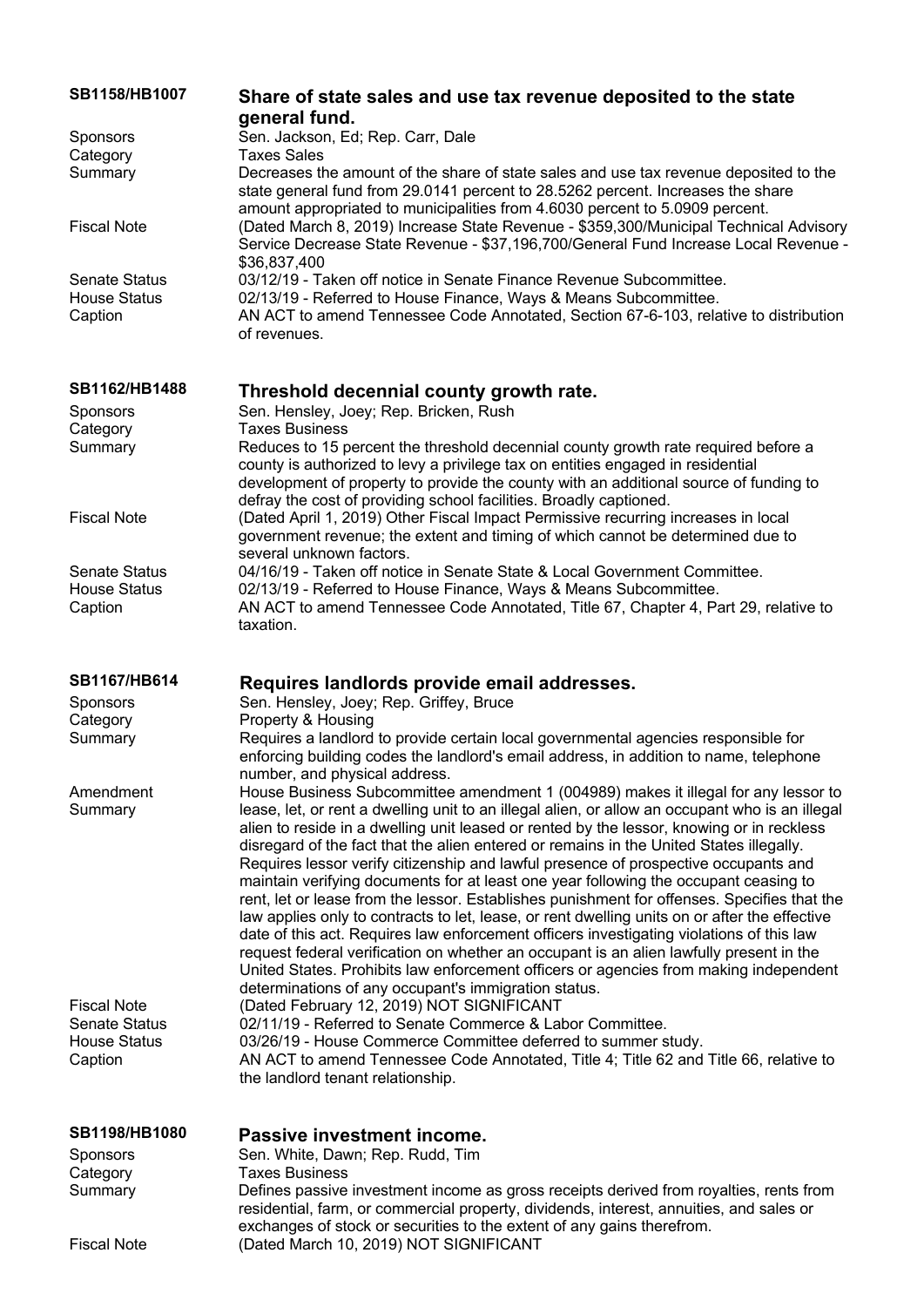| SB1290/HB1053<br>Exemptions from professional privilege tax.<br>Sen. Pody, Mark; Rep. Hall, Mark<br>Sponsors<br><b>Taxes Business</b><br>Category<br>Summary<br>Exempts individuals from the professional privilege tax if they are exempt from the<br>business tax on gross receipts from providing services for which they are licensed.<br>Senate Finance Revenue Subcommittee amendment 1 (003959) rewrites the bill and<br>Amendment<br>provides exemption from the professional privilege tax, beginning with taxes due on<br>Summary<br>June 1, 2020 for the professions of lobbyist, architect, broker, audiologist, chiropractor,<br>dentist, optometrist, podiatrist, psychologist, speech pathologist, veterinarian, and<br>attorney.<br><b>Fiscal Note</b><br>(Dated March 5, 2019) Decrease State Revenue Net Impact \$91,940,900/FY19-20 and<br>Subsequent Years Decrease State Expenditures \$974,400/FY19-20 and Subsequent<br>Years Increase Local Revenue \$456,300/FY19-20 and Subsequent Years<br><b>Senate Status</b><br>04/30/19 - Taken off notice in Senate Finance, Ways & Means Committee.<br>03/06/19 - Taken off notice in House Finance, Ways & Means Subcommittee.<br><b>House Status</b><br>AN ACT to amend Tennessee Code Annotated, Title 67, Chapter 4, Part 17, relative to<br>Caption<br>taxation of the privilege of engaging in certain occupations.<br>SB1327/HB1088<br>Application of licensure expedited for military spouses.<br>Sen. Bowling, Janice; Rep. Bricken, Rush<br>Sponsors<br>Professions & Licensure<br>Category<br>Summary<br>Deletes requirement that spouses armed forces service members of the United States<br>be actively employed in a profession when moving to this state in order to have their<br>licensure application expedited. Broadly captioned.<br>(Dated February 14, 2019) NOT SIGNIFICANT<br><b>Fiscal Note</b><br>03/12/19 - Taken off notice in Senate Commerce & Labor Committee.<br><b>Senate Status</b><br><b>House Status</b><br>02/19/19 - Taken off notice in House Business Subcommittee.<br>Caption<br>AN ACT to amend Tennessee Code Annotated, Title 4, Chapter 3, Part 13 and Title 68,<br>Chapter 1, Part 1, relative to licenses.<br>SB1329/HB1467<br>UAPA - effects administrative rules and regulations have on small<br>businesses.<br>Sen. Watson, Bo; Rep. Daniel, Martin<br><b>Sponsors</b><br><b>Government Regulation</b><br>Category<br>Summary<br>Requires an agency to submit an estimate to the members of the government<br>operations committees of the senate and the house of representatives prior to filing a<br>rule or regulation with the secretary of state. Orders the estimate to include<br>implementation costs incurred by all small businesses over three years, number of<br>small businesses affected by the regulation, reasoning upon which the estimate is<br>based and all information used in determining the estimate. Prohibits the agency from<br>promulgating a regulation that will cost equal to or greater than \$3,000,000, unless<br>there is authorizing legislation or a germane modification to reduce costs below the<br>\$3,000,000 threshold. Does not apply to institutions of higher education, emergency<br>rules, or regulations required by federal mandate.<br>Amendment<br>House Government Operations amendment 1 (005092) establishes that an agency<br>must submit an estimate to the fiscal review committee between 60 and 90 days of<br>Summary<br>filing a rule or regulation with the secretary of state, with the review from the fiscal<br>review staff for accuracy. Declares that the fiscal review staff must review the estimate<br>for accuracy, where after confirmation or modification, the executive director of the<br>fiscal review committee will submit the estimate to the members of the government<br>operations committees of the house and senate.<br><b>Fiscal Note</b><br>(Dated February 16, 2019) Other Fiscal Impact Due to the uncertain complexity of the<br>additional responsibilities and the extent to which certain agencies will be impacted,<br>there may be additional state expenditures incurred in order to comply. Future<br>interpretation or expansion of what is requested of agencies may result in the need to<br>contract for services.<br>02/11/19 - Referred to Senate Government Operations Committee.<br><b>Senate Status</b><br>01/22/20 - Taken off notice in House Finance, Ways & Means Subcommittee.<br><b>House Status</b> | <b>Senate Status</b><br><b>House Status</b><br>Caption | 03/26/19 - Taken off notice in Senate Finance Revenue Subcommittee.<br>03/28/19 - Held on House clerk's desk.<br>AN ACT to amend Tennessee Code Annotated, Section 67-4-2008, relative to passive<br>investment income. |
|----------------------------------------------------------------------------------------------------------------------------------------------------------------------------------------------------------------------------------------------------------------------------------------------------------------------------------------------------------------------------------------------------------------------------------------------------------------------------------------------------------------------------------------------------------------------------------------------------------------------------------------------------------------------------------------------------------------------------------------------------------------------------------------------------------------------------------------------------------------------------------------------------------------------------------------------------------------------------------------------------------------------------------------------------------------------------------------------------------------------------------------------------------------------------------------------------------------------------------------------------------------------------------------------------------------------------------------------------------------------------------------------------------------------------------------------------------------------------------------------------------------------------------------------------------------------------------------------------------------------------------------------------------------------------------------------------------------------------------------------------------------------------------------------------------------------------------------------------------------------------------------------------------------------------------------------------------------------------------------------------------------------------------------------------------------------------------------------------------------------------------------------------------------------------------------------------------------------------------------------------------------------------------------------------------------------------------------------------------------------------------------------------------------------------------------------------------------------------------------------------------------------------------------------------------------------------------------------------------------------------------------------------------------------------------------------------------------------------------------------------------------------------------------------------------------------------------------------------------------------------------------------------------------------------------------------------------------------------------------------------------------------------------------------------------------------------------------------------------------------------------------------------------------------------------------------------------------------------------------------------------------------------------------------------------------------------------------------------------------------------------------------------------------------------------------------------------------------------------------------------------------------------------------------------------------------------------------------------------------------------------------------------------------------------------------------------------------------------------------------------------------------------------------------------------------------------------------------------------------------------------------------------------------------------------------------------------------------------------------------------------------------------------------------------------------------------------------------------------------------------------------------------------------------------------------------------------------------------------------------------------------------------------------------------------------------------------------------------------------------------------------------------------------------------------------------------------------------------------------------------------------------------------------------|--------------------------------------------------------|-------------------------------------------------------------------------------------------------------------------------------------------------------------------------------------------------------------------------|
|                                                                                                                                                                                                                                                                                                                                                                                                                                                                                                                                                                                                                                                                                                                                                                                                                                                                                                                                                                                                                                                                                                                                                                                                                                                                                                                                                                                                                                                                                                                                                                                                                                                                                                                                                                                                                                                                                                                                                                                                                                                                                                                                                                                                                                                                                                                                                                                                                                                                                                                                                                                                                                                                                                                                                                                                                                                                                                                                                                                                                                                                                                                                                                                                                                                                                                                                                                                                                                                                                                                                                                                                                                                                                                                                                                                                                                                                                                                                                                                                                                                                                                                                                                                                                                                                                                                                                                                                                                                                                                                                              |                                                        |                                                                                                                                                                                                                         |
|                                                                                                                                                                                                                                                                                                                                                                                                                                                                                                                                                                                                                                                                                                                                                                                                                                                                                                                                                                                                                                                                                                                                                                                                                                                                                                                                                                                                                                                                                                                                                                                                                                                                                                                                                                                                                                                                                                                                                                                                                                                                                                                                                                                                                                                                                                                                                                                                                                                                                                                                                                                                                                                                                                                                                                                                                                                                                                                                                                                                                                                                                                                                                                                                                                                                                                                                                                                                                                                                                                                                                                                                                                                                                                                                                                                                                                                                                                                                                                                                                                                                                                                                                                                                                                                                                                                                                                                                                                                                                                                                              |                                                        |                                                                                                                                                                                                                         |
|                                                                                                                                                                                                                                                                                                                                                                                                                                                                                                                                                                                                                                                                                                                                                                                                                                                                                                                                                                                                                                                                                                                                                                                                                                                                                                                                                                                                                                                                                                                                                                                                                                                                                                                                                                                                                                                                                                                                                                                                                                                                                                                                                                                                                                                                                                                                                                                                                                                                                                                                                                                                                                                                                                                                                                                                                                                                                                                                                                                                                                                                                                                                                                                                                                                                                                                                                                                                                                                                                                                                                                                                                                                                                                                                                                                                                                                                                                                                                                                                                                                                                                                                                                                                                                                                                                                                                                                                                                                                                                                                              |                                                        |                                                                                                                                                                                                                         |
|                                                                                                                                                                                                                                                                                                                                                                                                                                                                                                                                                                                                                                                                                                                                                                                                                                                                                                                                                                                                                                                                                                                                                                                                                                                                                                                                                                                                                                                                                                                                                                                                                                                                                                                                                                                                                                                                                                                                                                                                                                                                                                                                                                                                                                                                                                                                                                                                                                                                                                                                                                                                                                                                                                                                                                                                                                                                                                                                                                                                                                                                                                                                                                                                                                                                                                                                                                                                                                                                                                                                                                                                                                                                                                                                                                                                                                                                                                                                                                                                                                                                                                                                                                                                                                                                                                                                                                                                                                                                                                                                              |                                                        |                                                                                                                                                                                                                         |
|                                                                                                                                                                                                                                                                                                                                                                                                                                                                                                                                                                                                                                                                                                                                                                                                                                                                                                                                                                                                                                                                                                                                                                                                                                                                                                                                                                                                                                                                                                                                                                                                                                                                                                                                                                                                                                                                                                                                                                                                                                                                                                                                                                                                                                                                                                                                                                                                                                                                                                                                                                                                                                                                                                                                                                                                                                                                                                                                                                                                                                                                                                                                                                                                                                                                                                                                                                                                                                                                                                                                                                                                                                                                                                                                                                                                                                                                                                                                                                                                                                                                                                                                                                                                                                                                                                                                                                                                                                                                                                                                              |                                                        |                                                                                                                                                                                                                         |
|                                                                                                                                                                                                                                                                                                                                                                                                                                                                                                                                                                                                                                                                                                                                                                                                                                                                                                                                                                                                                                                                                                                                                                                                                                                                                                                                                                                                                                                                                                                                                                                                                                                                                                                                                                                                                                                                                                                                                                                                                                                                                                                                                                                                                                                                                                                                                                                                                                                                                                                                                                                                                                                                                                                                                                                                                                                                                                                                                                                                                                                                                                                                                                                                                                                                                                                                                                                                                                                                                                                                                                                                                                                                                                                                                                                                                                                                                                                                                                                                                                                                                                                                                                                                                                                                                                                                                                                                                                                                                                                                              |                                                        |                                                                                                                                                                                                                         |
|                                                                                                                                                                                                                                                                                                                                                                                                                                                                                                                                                                                                                                                                                                                                                                                                                                                                                                                                                                                                                                                                                                                                                                                                                                                                                                                                                                                                                                                                                                                                                                                                                                                                                                                                                                                                                                                                                                                                                                                                                                                                                                                                                                                                                                                                                                                                                                                                                                                                                                                                                                                                                                                                                                                                                                                                                                                                                                                                                                                                                                                                                                                                                                                                                                                                                                                                                                                                                                                                                                                                                                                                                                                                                                                                                                                                                                                                                                                                                                                                                                                                                                                                                                                                                                                                                                                                                                                                                                                                                                                                              |                                                        |                                                                                                                                                                                                                         |
|                                                                                                                                                                                                                                                                                                                                                                                                                                                                                                                                                                                                                                                                                                                                                                                                                                                                                                                                                                                                                                                                                                                                                                                                                                                                                                                                                                                                                                                                                                                                                                                                                                                                                                                                                                                                                                                                                                                                                                                                                                                                                                                                                                                                                                                                                                                                                                                                                                                                                                                                                                                                                                                                                                                                                                                                                                                                                                                                                                                                                                                                                                                                                                                                                                                                                                                                                                                                                                                                                                                                                                                                                                                                                                                                                                                                                                                                                                                                                                                                                                                                                                                                                                                                                                                                                                                                                                                                                                                                                                                                              |                                                        |                                                                                                                                                                                                                         |
|                                                                                                                                                                                                                                                                                                                                                                                                                                                                                                                                                                                                                                                                                                                                                                                                                                                                                                                                                                                                                                                                                                                                                                                                                                                                                                                                                                                                                                                                                                                                                                                                                                                                                                                                                                                                                                                                                                                                                                                                                                                                                                                                                                                                                                                                                                                                                                                                                                                                                                                                                                                                                                                                                                                                                                                                                                                                                                                                                                                                                                                                                                                                                                                                                                                                                                                                                                                                                                                                                                                                                                                                                                                                                                                                                                                                                                                                                                                                                                                                                                                                                                                                                                                                                                                                                                                                                                                                                                                                                                                                              |                                                        |                                                                                                                                                                                                                         |
|                                                                                                                                                                                                                                                                                                                                                                                                                                                                                                                                                                                                                                                                                                                                                                                                                                                                                                                                                                                                                                                                                                                                                                                                                                                                                                                                                                                                                                                                                                                                                                                                                                                                                                                                                                                                                                                                                                                                                                                                                                                                                                                                                                                                                                                                                                                                                                                                                                                                                                                                                                                                                                                                                                                                                                                                                                                                                                                                                                                                                                                                                                                                                                                                                                                                                                                                                                                                                                                                                                                                                                                                                                                                                                                                                                                                                                                                                                                                                                                                                                                                                                                                                                                                                                                                                                                                                                                                                                                                                                                                              |                                                        |                                                                                                                                                                                                                         |
|                                                                                                                                                                                                                                                                                                                                                                                                                                                                                                                                                                                                                                                                                                                                                                                                                                                                                                                                                                                                                                                                                                                                                                                                                                                                                                                                                                                                                                                                                                                                                                                                                                                                                                                                                                                                                                                                                                                                                                                                                                                                                                                                                                                                                                                                                                                                                                                                                                                                                                                                                                                                                                                                                                                                                                                                                                                                                                                                                                                                                                                                                                                                                                                                                                                                                                                                                                                                                                                                                                                                                                                                                                                                                                                                                                                                                                                                                                                                                                                                                                                                                                                                                                                                                                                                                                                                                                                                                                                                                                                                              |                                                        |                                                                                                                                                                                                                         |
|                                                                                                                                                                                                                                                                                                                                                                                                                                                                                                                                                                                                                                                                                                                                                                                                                                                                                                                                                                                                                                                                                                                                                                                                                                                                                                                                                                                                                                                                                                                                                                                                                                                                                                                                                                                                                                                                                                                                                                                                                                                                                                                                                                                                                                                                                                                                                                                                                                                                                                                                                                                                                                                                                                                                                                                                                                                                                                                                                                                                                                                                                                                                                                                                                                                                                                                                                                                                                                                                                                                                                                                                                                                                                                                                                                                                                                                                                                                                                                                                                                                                                                                                                                                                                                                                                                                                                                                                                                                                                                                                              |                                                        |                                                                                                                                                                                                                         |
|                                                                                                                                                                                                                                                                                                                                                                                                                                                                                                                                                                                                                                                                                                                                                                                                                                                                                                                                                                                                                                                                                                                                                                                                                                                                                                                                                                                                                                                                                                                                                                                                                                                                                                                                                                                                                                                                                                                                                                                                                                                                                                                                                                                                                                                                                                                                                                                                                                                                                                                                                                                                                                                                                                                                                                                                                                                                                                                                                                                                                                                                                                                                                                                                                                                                                                                                                                                                                                                                                                                                                                                                                                                                                                                                                                                                                                                                                                                                                                                                                                                                                                                                                                                                                                                                                                                                                                                                                                                                                                                                              |                                                        |                                                                                                                                                                                                                         |
|                                                                                                                                                                                                                                                                                                                                                                                                                                                                                                                                                                                                                                                                                                                                                                                                                                                                                                                                                                                                                                                                                                                                                                                                                                                                                                                                                                                                                                                                                                                                                                                                                                                                                                                                                                                                                                                                                                                                                                                                                                                                                                                                                                                                                                                                                                                                                                                                                                                                                                                                                                                                                                                                                                                                                                                                                                                                                                                                                                                                                                                                                                                                                                                                                                                                                                                                                                                                                                                                                                                                                                                                                                                                                                                                                                                                                                                                                                                                                                                                                                                                                                                                                                                                                                                                                                                                                                                                                                                                                                                                              |                                                        |                                                                                                                                                                                                                         |
|                                                                                                                                                                                                                                                                                                                                                                                                                                                                                                                                                                                                                                                                                                                                                                                                                                                                                                                                                                                                                                                                                                                                                                                                                                                                                                                                                                                                                                                                                                                                                                                                                                                                                                                                                                                                                                                                                                                                                                                                                                                                                                                                                                                                                                                                                                                                                                                                                                                                                                                                                                                                                                                                                                                                                                                                                                                                                                                                                                                                                                                                                                                                                                                                                                                                                                                                                                                                                                                                                                                                                                                                                                                                                                                                                                                                                                                                                                                                                                                                                                                                                                                                                                                                                                                                                                                                                                                                                                                                                                                                              |                                                        |                                                                                                                                                                                                                         |
|                                                                                                                                                                                                                                                                                                                                                                                                                                                                                                                                                                                                                                                                                                                                                                                                                                                                                                                                                                                                                                                                                                                                                                                                                                                                                                                                                                                                                                                                                                                                                                                                                                                                                                                                                                                                                                                                                                                                                                                                                                                                                                                                                                                                                                                                                                                                                                                                                                                                                                                                                                                                                                                                                                                                                                                                                                                                                                                                                                                                                                                                                                                                                                                                                                                                                                                                                                                                                                                                                                                                                                                                                                                                                                                                                                                                                                                                                                                                                                                                                                                                                                                                                                                                                                                                                                                                                                                                                                                                                                                                              |                                                        |                                                                                                                                                                                                                         |
|                                                                                                                                                                                                                                                                                                                                                                                                                                                                                                                                                                                                                                                                                                                                                                                                                                                                                                                                                                                                                                                                                                                                                                                                                                                                                                                                                                                                                                                                                                                                                                                                                                                                                                                                                                                                                                                                                                                                                                                                                                                                                                                                                                                                                                                                                                                                                                                                                                                                                                                                                                                                                                                                                                                                                                                                                                                                                                                                                                                                                                                                                                                                                                                                                                                                                                                                                                                                                                                                                                                                                                                                                                                                                                                                                                                                                                                                                                                                                                                                                                                                                                                                                                                                                                                                                                                                                                                                                                                                                                                                              |                                                        |                                                                                                                                                                                                                         |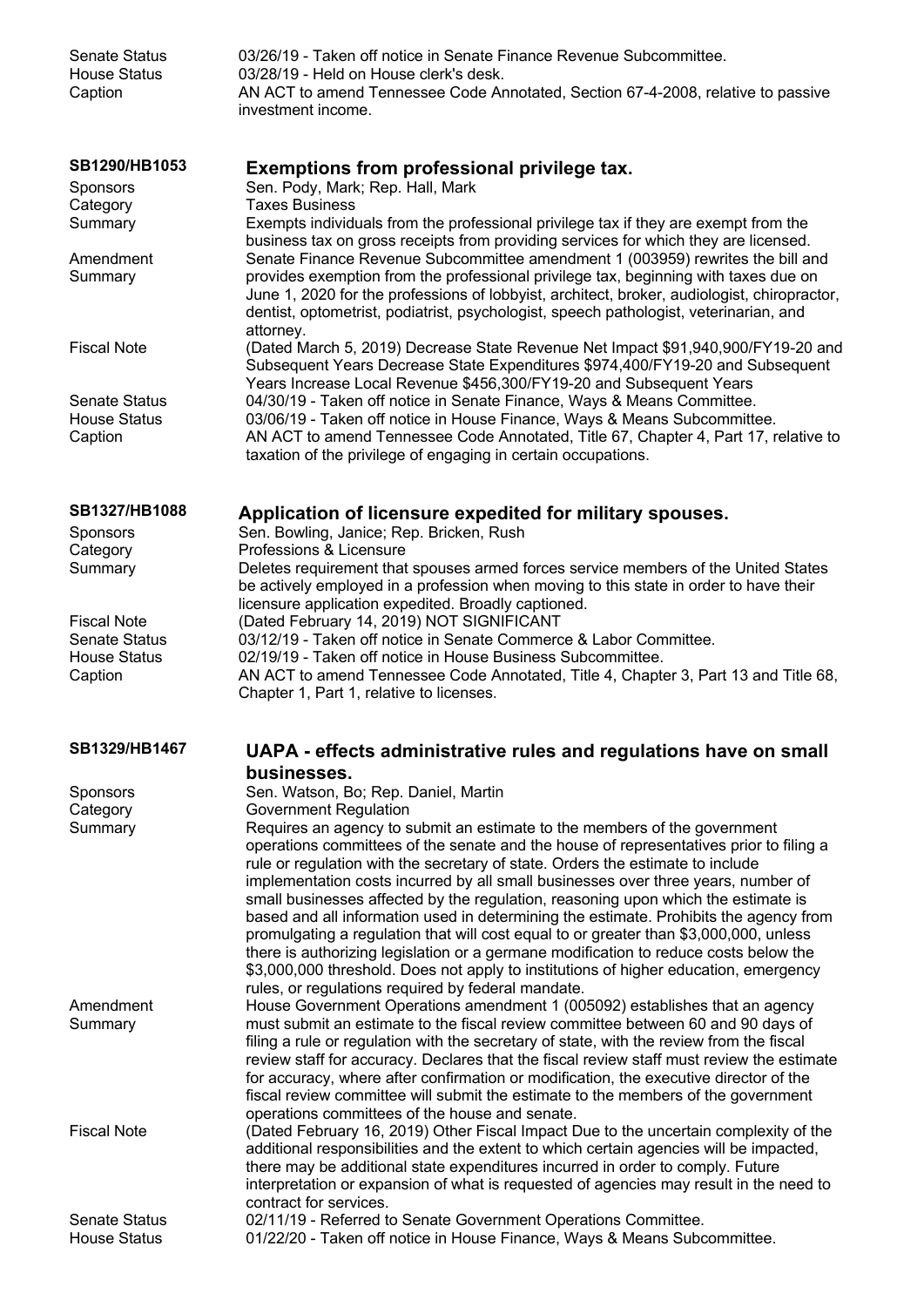| Caption                                                                                                                                       | AN ACT to amend Tennessee Code Annotated, Title 4, Chapter 5, relative to the<br>Uniform Administrative Procedures Act.                                                                                                                                                                                                                                                                                                                                                                                                                                                                                                                                                                                                                                                                                                                                                                                                                                                                                                                                                                                                                                                                                                                                                                                                                                                                                                                                                                                                                                                                                                                                                                                                                                                                                     |
|-----------------------------------------------------------------------------------------------------------------------------------------------|-------------------------------------------------------------------------------------------------------------------------------------------------------------------------------------------------------------------------------------------------------------------------------------------------------------------------------------------------------------------------------------------------------------------------------------------------------------------------------------------------------------------------------------------------------------------------------------------------------------------------------------------------------------------------------------------------------------------------------------------------------------------------------------------------------------------------------------------------------------------------------------------------------------------------------------------------------------------------------------------------------------------------------------------------------------------------------------------------------------------------------------------------------------------------------------------------------------------------------------------------------------------------------------------------------------------------------------------------------------------------------------------------------------------------------------------------------------------------------------------------------------------------------------------------------------------------------------------------------------------------------------------------------------------------------------------------------------------------------------------------------------------------------------------------------------|
| SB1365/HB1356<br>Sponsors<br>Category<br>Summary                                                                                              | Tax relief for certain disaster claimants.<br>Sen. Yager, Ken; Rep. Calfee, Kent<br><b>Taxes Property</b><br>Requires any owner who filed a claim against the Tennessee Valley Authority (TVA) for<br>the coal ash spill occurring between December 1, 2008 and January 1, 2009 to not be<br>subject to the typical penalty or interest of delinquent taxes on property. Orders instead<br>that only interest from the delinquency date of the respective tax year at the composite                                                                                                                                                                                                                                                                                                                                                                                                                                                                                                                                                                                                                                                                                                                                                                                                                                                                                                                                                                                                                                                                                                                                                                                                                                                                                                                         |
| <b>Fiscal Note</b><br><b>Senate Status</b><br><b>House Status</b><br>Caption                                                                  | prime rate published by the federal reserve board, minus two points will be implemented.<br>(Dated March 19, 2019) Decrease Local Revenue Exceeds \$132,900/One-Time<br>04/29/19 - Set for Senate Finance, Ways & Means Committee 04/29/19.<br>03/27/19 - Returned to House clerk's desk.<br>AN ACT to amend Tennessee Code Annotated, Title 67, Chapter 5, relative to tax relief<br>for certain disaster claimants.                                                                                                                                                                                                                                                                                                                                                                                                                                                                                                                                                                                                                                                                                                                                                                                                                                                                                                                                                                                                                                                                                                                                                                                                                                                                                                                                                                                       |
| <b>SB1394/HB691</b><br><b>Sponsors</b><br>Category<br>Summary<br><b>Fiscal Note</b><br><b>Senate Status</b><br><b>House Status</b><br>Caption | Notice landlord regarding change of tenant's email address.<br>Sen. Bell, Mike; Rep. Hall, Mark<br>Property & Housing<br>Requires a tenant to notify the landlord within ten days of a change of email address.<br>(Dated February 13, 2019) NOT SIGNIFICANT<br>02/11/19 - Referred to Senate Commerce & Labor Committee.<br>02/07/19 - Caption bill held on House clerk's desk.<br>AN ACT to amend Tennessee Code Annotated, Title 29, Chapter 18 and Title 66, relative<br>to landlords and tenants.                                                                                                                                                                                                                                                                                                                                                                                                                                                                                                                                                                                                                                                                                                                                                                                                                                                                                                                                                                                                                                                                                                                                                                                                                                                                                                      |
| SB1396/HB1493<br>Sponsors<br>Category<br>Summary<br><b>Fiscal Note</b><br><b>Senate Status</b><br><b>House Status</b>                         | Access to private cemeteries.<br>Sen. Bell, Mike; Rep. Thompson, Dwayne<br><b>Cemetery &amp; Funeral Services</b><br>Requires owners of private property on which a gravesite or crypt containing human<br>remains is located to allow access to such site by certain persons. Prohibits the erection<br>of a barrier to access of such site. Creates right of action if access is denied.<br>(Dated February 26, 2019) NOT SIGNIFICANT<br>02/11/19 - Referred to Senate Judiciary Committee.<br>03/27/19 - Failed in House Property & Planning Subcommittee after adopting<br>amendment 1 (006480).                                                                                                                                                                                                                                                                                                                                                                                                                                                                                                                                                                                                                                                                                                                                                                                                                                                                                                                                                                                                                                                                                                                                                                                                        |
| Caption                                                                                                                                       | AN ACT to amend Tennessee Code Annotated, Title 46, relative to cemeteries.                                                                                                                                                                                                                                                                                                                                                                                                                                                                                                                                                                                                                                                                                                                                                                                                                                                                                                                                                                                                                                                                                                                                                                                                                                                                                                                                                                                                                                                                                                                                                                                                                                                                                                                                 |
| SB1429/HB1290<br><b>Sponsors</b><br>Category<br>Summary<br>Amendment<br>Summary                                                               | Public viewing of solar easement instruments.<br>Sen. Bell, Mike; Rep. Farmer, Andrew<br>Property & Housing<br>Requires the department of environment and conservation to make the sample solar<br>easement instrument accessible to the public through their website. Broadly captioned.<br>Senate Commerce & Labor Committee amendment 1, House Local Committee<br>amendment 1 (007237) deletes all language after the enacting clause. Defines terms<br>associated with, and including, homeowners association. Creates requirements for<br>amendments to homeowners associations' governing documents which effectively<br>prohibit the lease of residential property for 30 days or more. Establishes that the owner<br>of a property subject to such prohibition has a vested right to continue renting such<br>property until the owner transfers ownership of the property. Senate Commerce &<br>Labor Committee amendment 2 (013450) deletes all language after the enacting<br>clause. Defines terms associated with, and including, homeowners association. Creates<br>requirements for amendments to homeowners associationsâ<br>governing documents<br>which effectively prohibit the lease of residential property for 180 days or more.<br>Establishes that the owner of a property subject to such prohibition has a vested right to<br>continue renting such property until the owner transfers ownership of the property.<br>Exempts transfers to relatives or businesses in which the current owner of the rental<br>property is an owner, and exempts transfers from businesses to other businesses<br>where the same owner has control of the property being transferred from the prohibition<br>of leasing the property for 180 days or more. Requires businesses which transfer real |

estate within a homeowners association where such a declaration has been made, or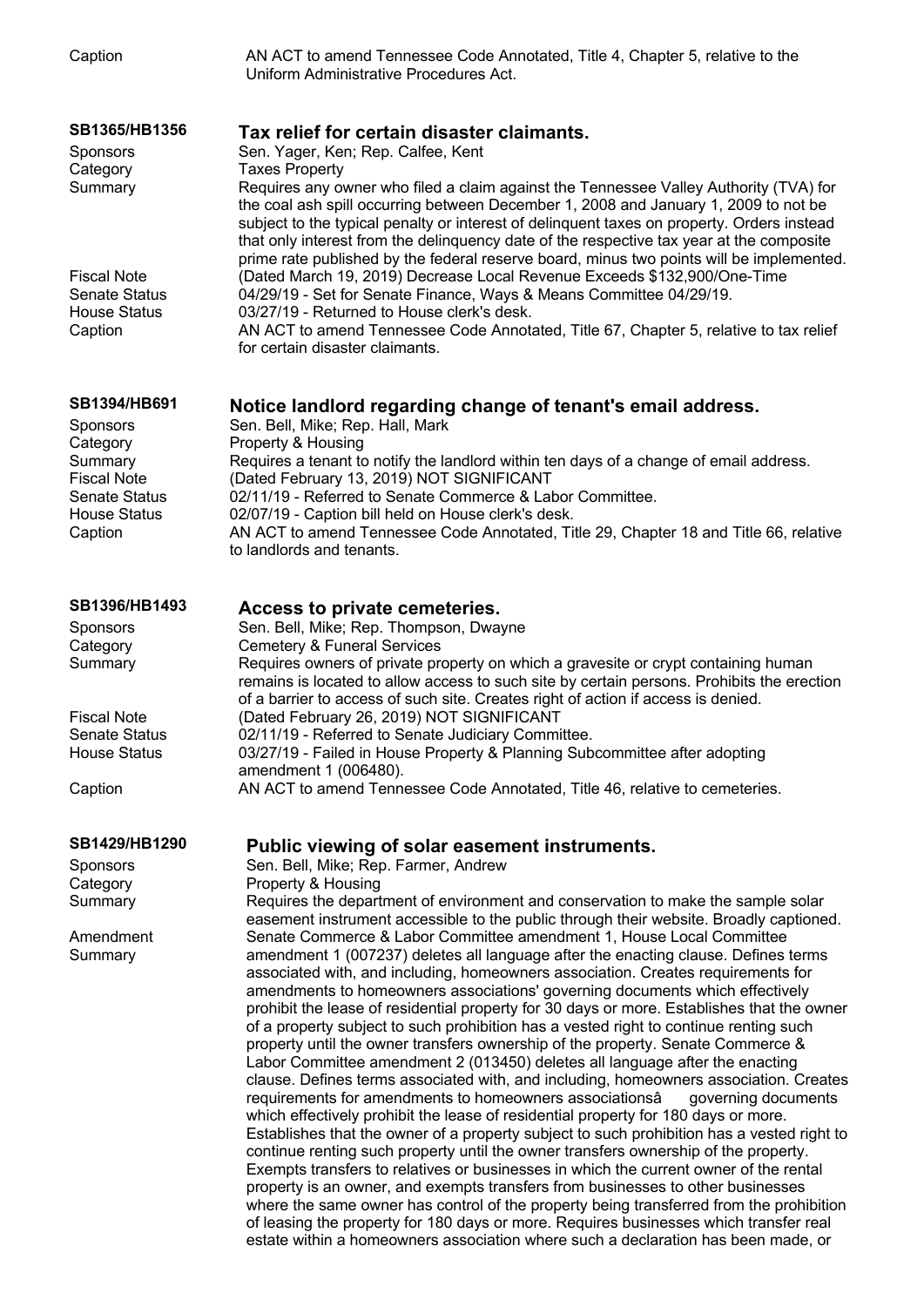| <b>Fiscal Note</b><br><b>Senate Status</b><br><b>House Status</b><br>Caption                                                           | when a change in contact information has occurred, to send a notice to the<br>homeowners association within 30 days of any such occurrence. The proposed<br>legislation will take effect May 1, 2020. Specifies that a transfer within the same<br>business entity can only happen once and not multiple times.<br>(Dated February 11, 2019) NOT SIGNIFICANT<br>01/28/20 - Senate Commerce & Labor Committee recommended with amendment 2<br>(013450). Sent to Senate Calendar Committee.<br>04/03/19 - House Local Committee recommended with amendment 1 (007237). Sent to<br>House Calendar & Rules.<br>AN ACT to amend Tennessee Code Annotated, Title 45; Title 47 and Title 66, relative<br>to real property. |
|----------------------------------------------------------------------------------------------------------------------------------------|---------------------------------------------------------------------------------------------------------------------------------------------------------------------------------------------------------------------------------------------------------------------------------------------------------------------------------------------------------------------------------------------------------------------------------------------------------------------------------------------------------------------------------------------------------------------------------------------------------------------------------------------------------------------------------------------------------------------|
| SB1431/HB520<br>Sponsors<br>Category<br>Summary<br><b>Fiscal Note</b><br><b>Senate Status</b><br>House Status<br>Caption               | Education requirements for licensure for funeral directors,<br>embalmers, and apprentices.<br>Sen. Bailey, Paul; Rep. Hill, Timothy<br>Professions & Licensure<br>Allows a HiSET diploma to fulfill education requirements for licensure or registration of<br>funeral directors, embalmers, and their apprentices.<br>(Dated February 13, 2019) NOT SIGNIFICANT<br>04/16/19 - Taken off notice in Senate Commerce & Labor Committee.<br>02/07/19 - Caption bill held on House clerk's desk.<br>AN ACT to amend Tennessee Code Annotated, Title 38; Title 62 and Title 67, relative to<br>professions.                                                                                                              |
| SB1432/HB522<br>Sponsors<br>Category<br>Summary<br><b>Fiscal Note</b><br><b>Senate Status</b><br><b>House Status</b><br>Caption        | Addresses tenant and landlord email notification.<br>Sen. Bailey, Paul; Rep. Hill, Timothy<br>Property & Housing<br>Allows a tenant to rescind the use of an email address provided in the rental agreement<br>by written notice to the landlord. Broadly captioned.<br>(Dated February 12, 2019) NOT SIGNIFICANT<br>04/16/19 - Taken off notice in Senate Commerce & Labor Committee.<br>02/07/19 - Caption bill held on House clerk's desk.<br>AN ACT to amend Tennessee Code Annotated, Title 13; Title 66 and Title 67, relative to<br>property.                                                                                                                                                                |
| SB1437/HB371<br><b>Sponsors</b><br>Category<br>Summary<br><b>Fiscal Note</b><br><b>Senate Status</b><br><b>House Status</b><br>Caption | Increases time allotted for a home seller to refund a buyer.<br>Sen. Bailey, Paul; Rep. Boyd, Clark<br>Property & Housing<br>Increases from 10 day to 15 days the time frame which a buyer is required to refund<br>payments to the buyer when a home solicitation sale has been cancelled or an offer to<br>purchase was revoked.<br>(Dated February 13, 2019) NOT SIGNIFICANT<br>04/16/19 - Taken off notice in Senate Commerce & Labor Committee.<br>02/06/19 - Caption bill held on House clerk's desk.<br>AN ACT to amend Tennessee Code Annotated, Title 47 and Title 62, relative to consumer<br>protection.                                                                                                 |
| SB1456/HB1386<br>Sponsors<br>Category<br>Summary<br><b>Fiscal Note</b><br><b>Senate Status</b><br><b>House Status</b><br>Caption       | Payment of professional privilege tax by military service member.<br>Sen. Bailey, Paul; Rep. Williams, Ryan<br><b>Taxes Business</b><br>Increases the amount of time extended to a military or national guard service member<br>who is subject to the professional privilege tax to pay the tax upon return from a combat<br>deployment from 180 days to 210 days.<br>(Dated March 13, 2019) NOT SIGNIFICANT<br>03/19/19 - Taken off notice in Senate Finance Revenue Subcommittee.<br>02/11/19 - Caption bill held on House clerk's desk.<br>AN ACT to amend Tennessee Code Annotated, Title 67, Chapter 4, Part 17, relative to<br>taxation.                                                                      |
| SB1467/HB741                                                                                                                           | References to insurance and banking committee of the house                                                                                                                                                                                                                                                                                                                                                                                                                                                                                                                                                                                                                                                          |

**SB1467/HB741 References to insurance and banking committee of the house.** Sponsors Sen. Bailey, Paul; Rep. Hill, Matthew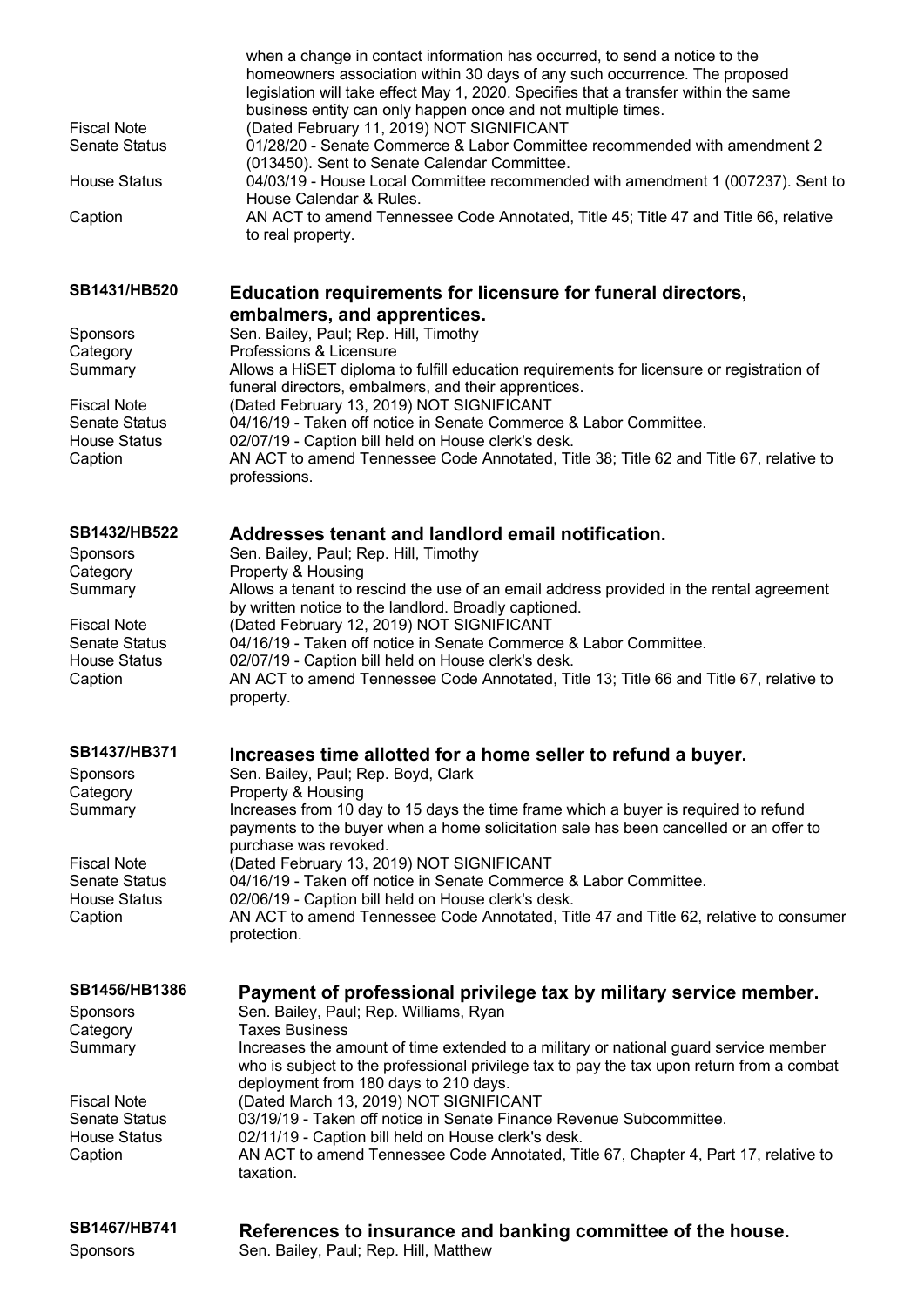| Category<br>Summary                                                          | <b>Health Care</b><br>Corrects a reference to the insurance and banking committee of the house of<br>representatives by replacing it with a reference to the insurance committee of the house                                                                                                                                                                                                                                                                                                                                                                                                                                                                                                                                                                                                                                                                                                                                                                                                                                                                                                                                                                                                                                                                                                                                                                                                                                                                                                                                                                                                                                                                                                                                                                                                                                                                                                                                                                                                                                                                                                                                                                                                                                                                                                                                                                                                                                              |
|------------------------------------------------------------------------------|--------------------------------------------------------------------------------------------------------------------------------------------------------------------------------------------------------------------------------------------------------------------------------------------------------------------------------------------------------------------------------------------------------------------------------------------------------------------------------------------------------------------------------------------------------------------------------------------------------------------------------------------------------------------------------------------------------------------------------------------------------------------------------------------------------------------------------------------------------------------------------------------------------------------------------------------------------------------------------------------------------------------------------------------------------------------------------------------------------------------------------------------------------------------------------------------------------------------------------------------------------------------------------------------------------------------------------------------------------------------------------------------------------------------------------------------------------------------------------------------------------------------------------------------------------------------------------------------------------------------------------------------------------------------------------------------------------------------------------------------------------------------------------------------------------------------------------------------------------------------------------------------------------------------------------------------------------------------------------------------------------------------------------------------------------------------------------------------------------------------------------------------------------------------------------------------------------------------------------------------------------------------------------------------------------------------------------------------------------------------------------------------------------------------------------------------|
| Amendment<br>Summary                                                         | of representatives. Broadly captioned.<br>House Public Health Subcommittee amendment 1 (005163) rewrites the bill. Creates the<br>Rural Health Care Task Force to assess the impact of administrative rules on access to<br>health care in rural areas of this state, with particular emphasis on any effects<br>administrative rules might have on rural health clinics (RHCs) and federally qualified<br>health centers (FQHCs) and make recommendations for improving access to health care<br>in rural areas. Establishes that the Task Force must consist of 13 members, 6 of which<br>are to be legislative members. Establishes that non-legislative members of the Task<br>Force will serve without compensation or reimbursement for expenses. Authorizes the<br>Task Force chairman to obtain assistance from appropriate state agencies. Requires the<br>Task Force to include an examination of eight specific items outlined in the amendment<br>in its assessment and recommendations. Requires the Task Force to report their<br>findings and recommendations for improving access to health care in rural areas through<br>the administrative rulemaking process by the Bureau of TennCare and other<br>administrative agencies of this state, to the Governor and the General Assembly no later<br>than February 1, 2020, at which time the Task Force terminates. Establishes that any<br>rule filed with the Secretary of State pursuant to this part on or after the effective date,<br>but before February 1, 2020, that pertains to reimbursements or payments to RHCs,<br>FQHCs and federally qualified health center lookalikes filed with the office of the<br>Secretary of State on January 29, 2019, expires on the effective date of this Act and is<br>void and no effect. Requires the Department of Finance and Administration Division of<br>TennCare rule regarding reimbursement for RHCs, FQHCs and federally qualified health<br>center lookalikes filed with the office of the Secretary of State on January 19, 2019,<br>expires on the effective date of this Act and is void and no effect. Requires the<br>Department of Finance and Administration and the Bureau of TennCare to ensure that<br>interim payments are continued to all RHCs, FQHCs and federally qualified health center<br>look-alikes that, on the effective date of this Act, are affected by the reimbursement<br>moratorium. |
| <b>Fiscal Note</b><br><b>Senate Status</b><br><b>House Status</b><br>Caption | (Dated February 6, 2019) NOT SIGNIFICANT<br>04/16/19 - Taken off notice in Senate Commerce & Labor Committee.<br>02/11/20 - Taken off notice in House Health Committee.<br>AN ACT to amend Tennessee Code Annotated, Title 3; Title 4; Title 8 and Title 71,<br>relative to health care.                                                                                                                                                                                                                                                                                                                                                                                                                                                                                                                                                                                                                                                                                                                                                                                                                                                                                                                                                                                                                                                                                                                                                                                                                                                                                                                                                                                                                                                                                                                                                                                                                                                                                                                                                                                                                                                                                                                                                                                                                                                                                                                                                   |
| SB1485/HB1465                                                                | Veterans Property Tax Relief Act of 2019.                                                                                                                                                                                                                                                                                                                                                                                                                                                                                                                                                                                                                                                                                                                                                                                                                                                                                                                                                                                                                                                                                                                                                                                                                                                                                                                                                                                                                                                                                                                                                                                                                                                                                                                                                                                                                                                                                                                                                                                                                                                                                                                                                                                                                                                                                                                                                                                                  |
| <b>Sponsors</b><br>Category                                                  | Sen. Bailey, Paul; Rep. Windle, John<br><b>Taxes Property</b>                                                                                                                                                                                                                                                                                                                                                                                                                                                                                                                                                                                                                                                                                                                                                                                                                                                                                                                                                                                                                                                                                                                                                                                                                                                                                                                                                                                                                                                                                                                                                                                                                                                                                                                                                                                                                                                                                                                                                                                                                                                                                                                                                                                                                                                                                                                                                                              |
| Summary                                                                      | Establishes the Veterans Property Tax Relief Act of 2019. Requires that market value<br>cap for real property eligible for disabled veteran property tax relief be adjusted every<br>two years to reflect percentage change in consumer price index.                                                                                                                                                                                                                                                                                                                                                                                                                                                                                                                                                                                                                                                                                                                                                                                                                                                                                                                                                                                                                                                                                                                                                                                                                                                                                                                                                                                                                                                                                                                                                                                                                                                                                                                                                                                                                                                                                                                                                                                                                                                                                                                                                                                       |
| <b>Fiscal Note</b>                                                           | (Dated March 4, 2019) Increase State Expenditures \$232,000/FY20-21 \$259,800/FY21-<br>22 \$582,300/FY22-23 \$652,200/FY23-24 and Subsequent Years                                                                                                                                                                                                                                                                                                                                                                                                                                                                                                                                                                                                                                                                                                                                                                                                                                                                                                                                                                                                                                                                                                                                                                                                                                                                                                                                                                                                                                                                                                                                                                                                                                                                                                                                                                                                                                                                                                                                                                                                                                                                                                                                                                                                                                                                                         |
| <b>Senate Status</b>                                                         | 04/09/19 - Taken off notice in Senate State & Local Government Committee.                                                                                                                                                                                                                                                                                                                                                                                                                                                                                                                                                                                                                                                                                                                                                                                                                                                                                                                                                                                                                                                                                                                                                                                                                                                                                                                                                                                                                                                                                                                                                                                                                                                                                                                                                                                                                                                                                                                                                                                                                                                                                                                                                                                                                                                                                                                                                                  |
| <b>House Status</b><br>Caption                                               | 03/13/19 - Taken off notice in House Property & Planning Subcommittee.<br>AN ACT to amend Tennessee Code Annotated, Section 67-5-704, relative to property<br>valuation.                                                                                                                                                                                                                                                                                                                                                                                                                                                                                                                                                                                                                                                                                                                                                                                                                                                                                                                                                                                                                                                                                                                                                                                                                                                                                                                                                                                                                                                                                                                                                                                                                                                                                                                                                                                                                                                                                                                                                                                                                                                                                                                                                                                                                                                                   |
| <b>SB1576/HB1622</b>                                                         | <b>Issuance of bonds by THDA.</b>                                                                                                                                                                                                                                                                                                                                                                                                                                                                                                                                                                                                                                                                                                                                                                                                                                                                                                                                                                                                                                                                                                                                                                                                                                                                                                                                                                                                                                                                                                                                                                                                                                                                                                                                                                                                                                                                                                                                                                                                                                                                                                                                                                                                                                                                                                                                                                                                          |
| Sponsors<br>Category<br>Summary                                              | Sen. Yager, Ken; Rep. Baum, Charlie<br><b>Public Finance</b><br>Increases the maximum aggregate principal amount for which the THDA may issue<br>bonds and notes at any one time from \$2.93 billion to \$5 billion.                                                                                                                                                                                                                                                                                                                                                                                                                                                                                                                                                                                                                                                                                                                                                                                                                                                                                                                                                                                                                                                                                                                                                                                                                                                                                                                                                                                                                                                                                                                                                                                                                                                                                                                                                                                                                                                                                                                                                                                                                                                                                                                                                                                                                       |
| <b>Fiscal Note</b><br><b>Senate Status</b>                                   | (Dated January 15, 2020) NOT SIGNIFICANT<br>01/28/20 - Senate State & Local Government Committee recommended. Sent to Senate<br>Calendar Committee.                                                                                                                                                                                                                                                                                                                                                                                                                                                                                                                                                                                                                                                                                                                                                                                                                                                                                                                                                                                                                                                                                                                                                                                                                                                                                                                                                                                                                                                                                                                                                                                                                                                                                                                                                                                                                                                                                                                                                                                                                                                                                                                                                                                                                                                                                        |
| <b>House Status</b><br>Caption                                               | 02/12/20 - House Local Committee recommended. Sent to House Calendar & Rules.<br>AN ACT to amend Tennessee Code Annotated, Section 13-23-121, relative to the<br>Tennessee housing development agency.                                                                                                                                                                                                                                                                                                                                                                                                                                                                                                                                                                                                                                                                                                                                                                                                                                                                                                                                                                                                                                                                                                                                                                                                                                                                                                                                                                                                                                                                                                                                                                                                                                                                                                                                                                                                                                                                                                                                                                                                                                                                                                                                                                                                                                     |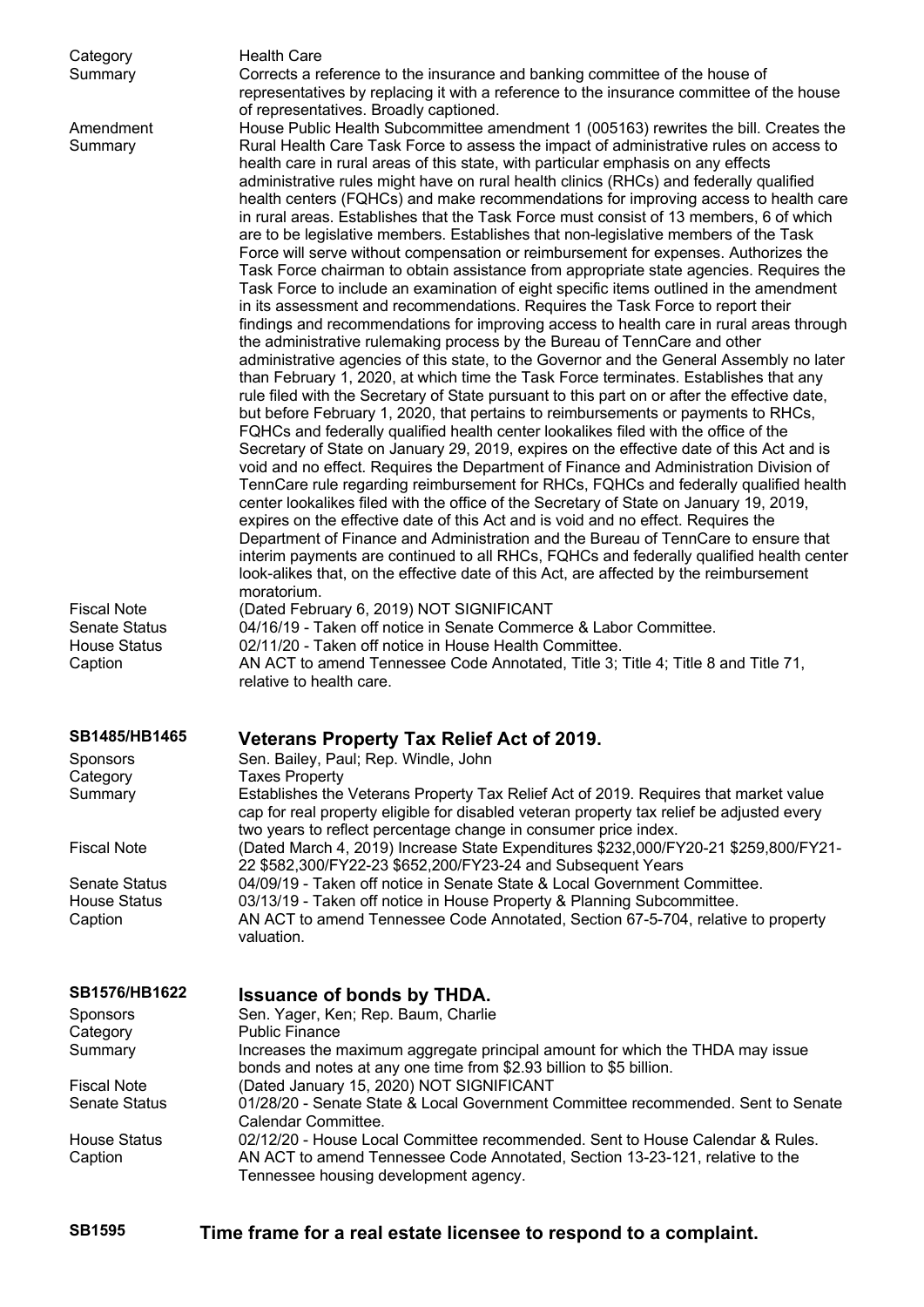| <b>Sponsors</b><br>Category<br>Summary<br><b>Fiscal Note</b><br>Senate<br><b>Status</b><br>Caption | Sen. Johnson, Jack<br>Professions & Licensure<br>Extends the amount of time, from 10 days to 30 days, that a real estate licensee or real estate<br>licensee applicant has to respond to a complaint attempting to institute disciplinary action by<br>the Tennessee real estate commission against the licensee or applicant.<br>(Dated January 26, 2020) NOT SIGNIFICANT<br>01/22/20 - Referred to Senate Commerce & Labor Committee.<br>AN ACT to amend Tennessee Code Annotated, Title 62, Chapter 13, relative to regulation of<br>real estate professionals.      |
|----------------------------------------------------------------------------------------------------|-------------------------------------------------------------------------------------------------------------------------------------------------------------------------------------------------------------------------------------------------------------------------------------------------------------------------------------------------------------------------------------------------------------------------------------------------------------------------------------------------------------------------------------------------------------------------|
| SB1607/HB1654                                                                                      | Housing authority may assist in development of projects that                                                                                                                                                                                                                                                                                                                                                                                                                                                                                                            |
| <b>Sponsors</b>                                                                                    | promote affordable rental housing.<br>Sen. Massey, Becky; Rep. Dunn, Bill                                                                                                                                                                                                                                                                                                                                                                                                                                                                                               |
| Category<br>Summary                                                                                | Property & Housing<br>Specifies that a housing authority may assist in the development of projects that promote<br>affordable rental housing, including mixed-income rental housing developed primarily for<br>persons of low and moderate income as part of its authority to further the goals and local<br>objectives established in redevelopment and urban renewal plans. Authorizes the<br>exercise of such powers in the same manner as mixed finance projects for persons of                                                                                     |
| <b>Fiscal Note</b><br><b>Senate Status</b>                                                         | low income.<br>(Dated January 26, 2020) NOT SIGNIFICANT<br>02/11/20 - Senate State & Local Government Committee recommended. Sent to Senate<br>Calendar Committee.                                                                                                                                                                                                                                                                                                                                                                                                      |
| <b>House Status</b><br>Caption                                                                     | 01/22/20 - Referred to House Property & Planning Subcommittee.<br>AN ACT to amend Tennessee Code Annotated, Title 13, Chapter 20, relative to<br>redevelopment projects.                                                                                                                                                                                                                                                                                                                                                                                                |
| SB1615/HB1606<br>Sponsors<br>Category<br>Summary                                                   | Notice period for termination of residential tenancy.<br>Sen. Haile, Ferrell; Rep. Lamberth, William<br>Property & Housing<br>Reduces the required notice period for termination of residential tenancy to three days<br>in a county with a population more than 75,000 and to 14 days for all other counties in                                                                                                                                                                                                                                                        |
| Amendment<br>Summary                                                                               | situations where an unauthorized subtenant refuses to vacate the premises<br>House Commerce Committee amendment 1 (014222), which deletes and rewrites all<br>language after the enacting clause such that the only change is that it authorizes a<br>landlord to terminate a residential tenancy within three days from the date written notice<br>is received by the tenant in any county.                                                                                                                                                                            |
| <b>Fiscal Note</b><br><b>Senate Status</b>                                                         | (Dated January 15, 2020) NOT SIGNIFICANT<br>02/12/20 - Set for Senate Commerce & Labor Committee 02/18/20.                                                                                                                                                                                                                                                                                                                                                                                                                                                              |
| <b>House Status</b><br>Caption                                                                     | 02/13/20 - Set for House Floor 02/20/20.<br>AN ACT to amend Tennessee Code Annotated, Title 66, relative to residential leases.                                                                                                                                                                                                                                                                                                                                                                                                                                         |
| SB1620/HB1637<br>Sponsors<br>Category<br>Summary                                                   | Requirements for scrap metal dealers.<br>Sen. Haile, Ferrell; Rep. Lamberth, William<br>Professions & Licensure<br>Prohibits a scrap metal dealer from purchasing, receiving, or otherwise acquiring any<br>scrap metal directly from a person younger than 18 years of age or obtained with the aid<br>of a person younger than 18 years of age. Specifies that a scrap metal dealer who<br>purchases an unattached catalytic converter or scrap metal consisting of copper must<br>keep possession of the unattached catalytic converter or scrap metal consisting of |
| <b>Fiscal Note</b><br><b>Senate Status</b><br><b>House Status</b><br>Caption                       | copper for at least five days from the date of purchase.<br>(Dated January 25, 2020) NOT SIGNIFICANT<br>01/22/20 - Referred to Senate Commerce & Labor Committee.<br>02/04/20 - Taken off notice in House Business Subcommittee.<br>AN ACT to amend Tennessee Code Annotated, Title 62, Chapter 9, relative to scrap<br>metal dealers.                                                                                                                                                                                                                                  |
| SB1625/HB1813<br>Sponsors                                                                          | Revisions to the property tax appeal process.<br>Sen. Briggs, Richard; Rep. Crawford, John                                                                                                                                                                                                                                                                                                                                                                                                                                                                              |

Category Taxes Property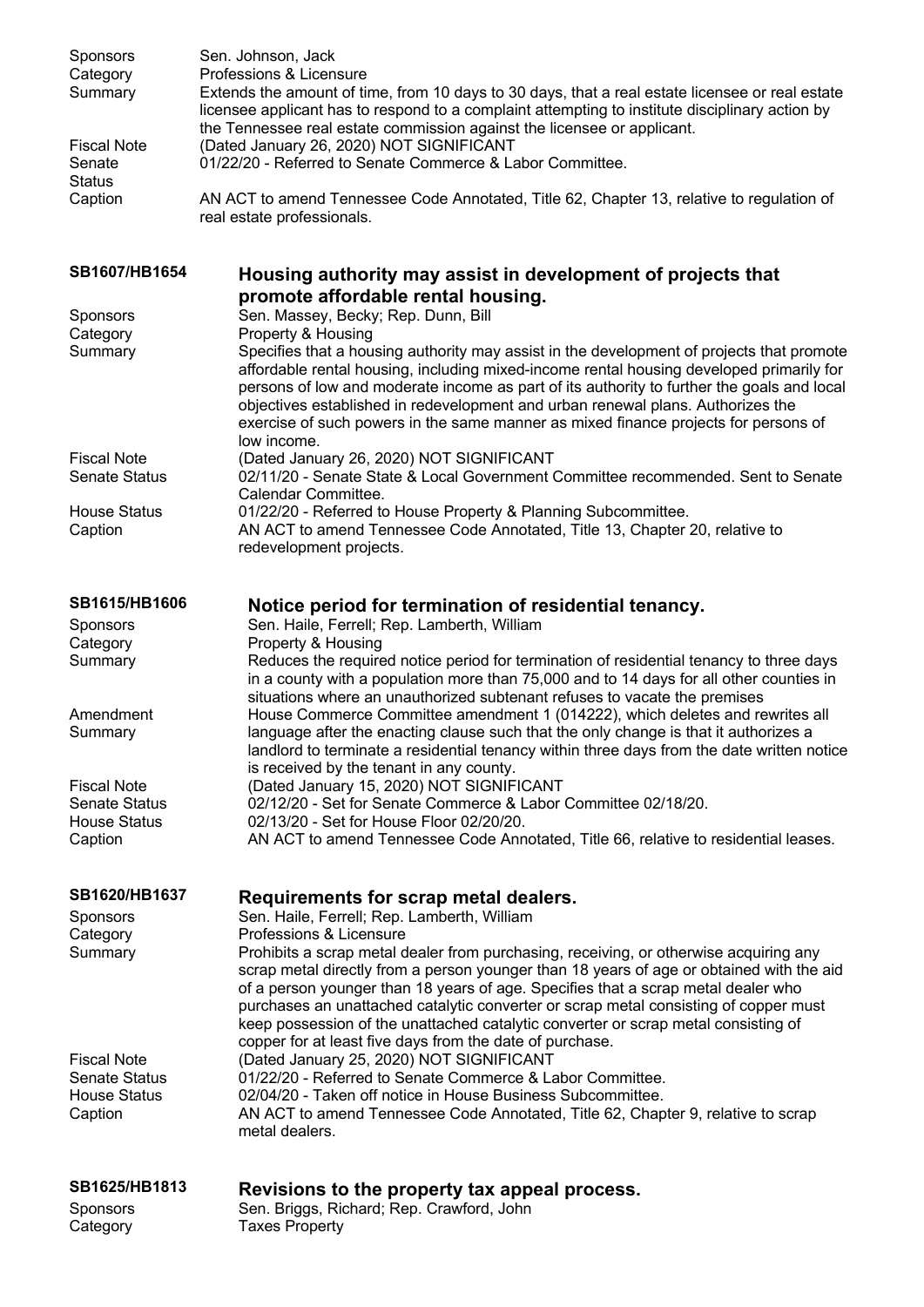| Summary<br><b>Fiscal Note</b><br><b>Senate Status</b> | Removes language that prohibits taxpayers in certain counties from filing an appeal<br>directly with the state board of equalization. Specifies that any additional tax due<br>following an appeal will accrue interest from the delinguency rate at the composite prime<br>rate published by the federal reserve board minus two points. Makes other revisions to<br>the property tax appeal process.<br>(Dated January 27, 2020) NOT SIGNIFICANT<br>02/10/20 - Senate passed. |
|-------------------------------------------------------|---------------------------------------------------------------------------------------------------------------------------------------------------------------------------------------------------------------------------------------------------------------------------------------------------------------------------------------------------------------------------------------------------------------------------------------------------------------------------------|
| <b>House Status</b><br>Caption                        | 02/12/20 - House Local Committee recommended. Sent to House Calendar & Rules.<br>AN ACT to amend Tennessee Code Annotated, Title 67, Chapter 5, relative to property<br>tax appeals.                                                                                                                                                                                                                                                                                            |
| SB1684/HB1762<br>Sponsors<br>Category                 | Sunset - real estate commission.<br>Sen. Roberts, Kerry; Rep. Daniel, Martin<br>Government Organization                                                                                                                                                                                                                                                                                                                                                                         |
| Summary                                               | Extends the real estate commission to June 30, 2024.                                                                                                                                                                                                                                                                                                                                                                                                                            |
| <b>Fiscal Note</b>                                    | (Dated January 20, 2020) NOT SIGNIFICANT                                                                                                                                                                                                                                                                                                                                                                                                                                        |
| <b>Senate Status</b><br><b>House Status</b>           | 02/12/20 - Set for Senate Government Operations Consent Calendar 02/19/20.<br>01/23/20 - Referred to House Government Operations Committee.                                                                                                                                                                                                                                                                                                                                     |
| Caption                                               | AN ACT to amend Tennessee Code Annotated, Title 4, Chapter 29 and Title 62, Chapter<br>13, Part 2, relative to the real estate commission.                                                                                                                                                                                                                                                                                                                                      |
| <b>SB1717/HB1552</b><br>Sponsors                      | Tax relief for disability accessibility improvements.<br>Sen. Massey, Becky; Rep. Staples, Rick                                                                                                                                                                                                                                                                                                                                                                                 |
| Category                                              | <b>Taxes Sales</b>                                                                                                                                                                                                                                                                                                                                                                                                                                                              |
| Summary                                               | Establishes a sales and use tax rebate of up to \$2,500 for certain homeowners who<br>make eligible purchases of appliances, fixtures, and materials to improve disability<br>accessibility in the homeowner's principal residence.                                                                                                                                                                                                                                             |
| <b>Fiscal Note</b>                                    | (Dated January 16, 2020) Increase State Expenditures \$8,667,400/FY20-21<br>\$5,791,500/FY21-22 and Subsequent Years                                                                                                                                                                                                                                                                                                                                                            |
| <b>Senate Status</b>                                  | 02/11/20 - Senate Finance Revenue Subcommittee returned to full committee with a<br>negative recommendation.                                                                                                                                                                                                                                                                                                                                                                    |
| <b>House Status</b><br>Caption                        | 01/15/20 - Referred to House Finance, Ways & Means Subcommittee.<br>AN ACT to amend Tennessee Code Annotated, Title 67, relative to tax relief for disability<br>accessibility improvements.                                                                                                                                                                                                                                                                                    |
| <b>SB1734/HB1682</b>                                  | Expands county legislative bodies authority on public roads.                                                                                                                                                                                                                                                                                                                                                                                                                    |
| <b>Sponsors</b>                                       | Sen. Hensley, Joey; Rep. Haston, Kirk                                                                                                                                                                                                                                                                                                                                                                                                                                           |
| Category<br>Summary                                   | <b>Transportation General</b><br>Expands county legislative bodies authority to adopt alternative procedures for opening,<br>changing, or closing of public roads in the county. Authorizes formation of a committee of<br>the county legislative body to perform certain functions for the opening, changing, or<br>closing of such roads if no regional planning commission exists.                                                                                           |
| <b>Fiscal Note</b>                                    | (Dated January 25, 2020) Increase Local Expenditures Exceeds \$1,400/FY20-21 and<br>Subsequent Years/Permissive                                                                                                                                                                                                                                                                                                                                                                 |
| <b>Senate Status</b>                                  | 02/12/20 - Set for Senate Transportation & Safety Committee 02/19/20.                                                                                                                                                                                                                                                                                                                                                                                                           |
| <b>House Status</b>                                   | 02/13/20 - Set for House Transportation Committee 02/19/20.<br>AN ACT to amend Tennessee Code Annotated, Title 54, Chapter 10, Part 2, relative to                                                                                                                                                                                                                                                                                                                              |
| Caption                                               | opening, closing, or changing public roads.                                                                                                                                                                                                                                                                                                                                                                                                                                     |
| SB1748/HB1616                                         | Use of wireless telecommunications devices while operating a motor<br>vehicle.                                                                                                                                                                                                                                                                                                                                                                                                  |
| <b>Sponsors</b>                                       | Sen. Lundberg, Jon; Rep. Hulsey, Bud                                                                                                                                                                                                                                                                                                                                                                                                                                            |
| Category<br>Summary                                   | <b>Transportation Vehicles</b><br>Exempts operators of taxis and transportation network company drivers from the<br>prohibition on physically holding a wireless telecommunication device while operating a                                                                                                                                                                                                                                                                     |
| <b>Fiscal Note</b>                                    | motor vehicle.<br>(Dated January 14, 2020) Decrease State Revenue Exceeds \$4,000/FY20-21 and<br>Subsequent Years Decrease Local Revenue Exceeds \$800/FY20-21 and Subsequent                                                                                                                                                                                                                                                                                                   |
| <b>Senate Status</b><br><b>House Status</b>           | Years<br>01/23/20 - Referred to Senate Transportation.<br>02/13/20 - Set for House Safety & Funding Subcommittee 02/18/20.                                                                                                                                                                                                                                                                                                                                                      |
|                                                       |                                                                                                                                                                                                                                                                                                                                                                                                                                                                                 |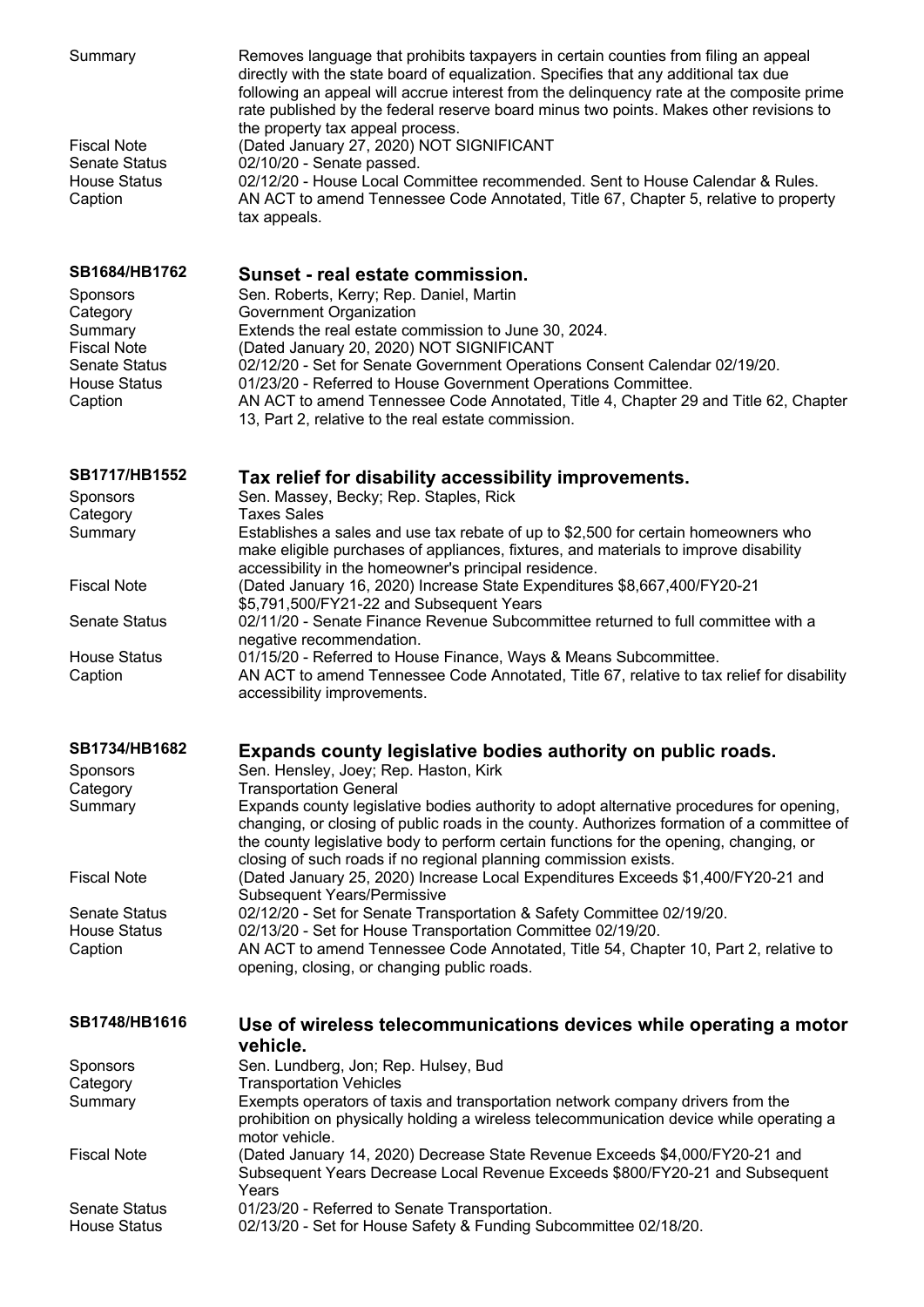| SB1778/HB1830<br>Sponsors      | Broadens definition of a bed and breakfast homestay.<br>Sen. Stevens, John; Rep. Boyd, Clark                                                                                                                                                                                                                                                        |
|--------------------------------|-----------------------------------------------------------------------------------------------------------------------------------------------------------------------------------------------------------------------------------------------------------------------------------------------------------------------------------------------------|
| <b>House Status</b><br>Caption | 02/10/20 - Referred to House Business Subcommittee.<br>AN ACT to amend Tennessee Code Annotated, Title 55; Title 67 and Title 68, relative to<br>manufactured homes.                                                                                                                                                                                |
| <b>Senate Status</b>           | Subsequent Years /Manufactured Housing Fund<br>01/27/20 - Referred to Senate Commerce & Labor Committee.                                                                                                                                                                                                                                            |
| <b>Fiscal Note</b>             | charge a monitoring inspection fee to manufactured home manufactures for each home<br>produced in this state. Broadly captioned.<br>(Dated January 26, 2020) Decrease State Revenue - \$628,400/FY20-21 and                                                                                                                                         |
| Summary                        | Deletes the commissioner of the department of commerce and insurance's ability to                                                                                                                                                                                                                                                                   |
| Category                       | <b>Health Care</b>                                                                                                                                                                                                                                                                                                                                  |
| Sponsors                       | Sen. Massey, Becky; Rep. Tillis, Rick                                                                                                                                                                                                                                                                                                               |
| <b>SB1775/HB2201</b>           | Deletes manufactured home monitoring inspection fee.                                                                                                                                                                                                                                                                                                |
| <b>House Status</b><br>Caption | 01/23/20 - Caption bill held on House clerk's desk.<br>AN ACT to amend Tennessee Code Annotated, Title 12, relative to real property.                                                                                                                                                                                                               |
| <b>Senate Status</b>           | 01/27/20 - Referred to Senate State & Local Government Committee.                                                                                                                                                                                                                                                                                   |
| <b>Fiscal Note</b>             | the general assembly of an impending sale of surplus real property in the members'<br>district from 20 days before the sale to 30 days before the sale. Broadly captioned.<br>(Dated January 26, 2020) NOT SIGNIFICANT                                                                                                                              |
| Summary                        | Extends the date required for the commissioner of general services to notify members of                                                                                                                                                                                                                                                             |
| Sponsors<br>Category           | Sen. Southerland, Steve; Rep. Faison, Jeremy<br>Property & Housing                                                                                                                                                                                                                                                                                  |
| SB1770/HB1807                  | Extends notification date of sale of surplus real property.                                                                                                                                                                                                                                                                                         |
|                                | submitted to the secretary of state.                                                                                                                                                                                                                                                                                                                |
|                                | Chapter 101; Title 48, Chapter 11; Title 48, Chapter 228; Title 48, Chapter 247; Title 48,<br>Chapter 249; Title 48, Chapter 26; Title 48, Chapter 51; Title 48, Chapter 66; Title 61,<br>Chapter 1; Title 61, Chapter 2 and Title 61, Chapter 3, relative to business filings                                                                      |
| <b>House Status</b><br>Caption | 02/13/20 - Set for House State Committee 02/18/20.<br>AN ACT to amend Tennessee Code Annotated, Title 43, Chapter 38, Part 11; Title 48,                                                                                                                                                                                                            |
| <b>Senate Status</b>           | 02/12/20 - Set for Senate State & Local Government Committee 02/18/20.                                                                                                                                                                                                                                                                              |
| <b>Fiscal Note</b>             | of state (32 pp).<br>(Dated February 6, 2020) NOT SIGNIFICANT                                                                                                                                                                                                                                                                                       |
| Summary                        | Makes various changes concerning filings submitted by different entities to the secretary                                                                                                                                                                                                                                                           |
| Category                       | <b>Commercial Law</b>                                                                                                                                                                                                                                                                                                                               |
| SB1754/HB1811<br>Sponsors      | Business filings submitted to the secretary of state.<br>Sen. Lundberg, Jon; Rep. Wright, Dave                                                                                                                                                                                                                                                      |
| Caption                        | devices.                                                                                                                                                                                                                                                                                                                                            |
| <b>House Status</b>            | 02/10/20 - Referred to House Safety & Funding Subcommittee.<br>AN ACT to amend Tennessee Code Annotated, Title 55, Chapter 8, relative to electronic                                                                                                                                                                                                |
| <b>Senate Status</b>           | \$45,600/FY20-21 and Subsequent Years<br>02/12/20 - Set for Senate Transportation & Safety Committee 02/19/20.                                                                                                                                                                                                                                      |
| <b>Fiscal Note</b>             | (Dated January 29, 2020) Decrease State Revenue Net Impact Exceeds<br>\$360,700/FY20-21 and Subsequent Years Decrease Local Revenue Net Impact                                                                                                                                                                                                      |
|                                | telephones while driving. Returns the affected provisions of law to their prior versions,<br>including specifying that the prohibition only applies to a person driving a motor vehicle<br>that is in motion at the time a written message from a mobile telephone or hand-held<br>personal digital assistant is transmitted or read by the person. |
| Summary                        | Repeals Chapter 412 of the Public Acts of 2019, which prohibits the use of hand-held                                                                                                                                                                                                                                                                |
| Sponsors<br>Category           | Sen. Lundberg, Jon; Rep. Hulsey, Bud<br><b>Transportation Vehicles</b>                                                                                                                                                                                                                                                                              |
| SB1751/HB2290                  | Use of hand-held cell phone while driving.                                                                                                                                                                                                                                                                                                          |
|                                |                                                                                                                                                                                                                                                                                                                                                     |
| Caption                        | of wireless telecommunications devices.                                                                                                                                                                                                                                                                                                             |
|                                | AN ACT to amend Tennessee Code Annotated, Title 55 and Title 65, relative to the use                                                                                                                                                                                                                                                                |

Category **Property & Housing**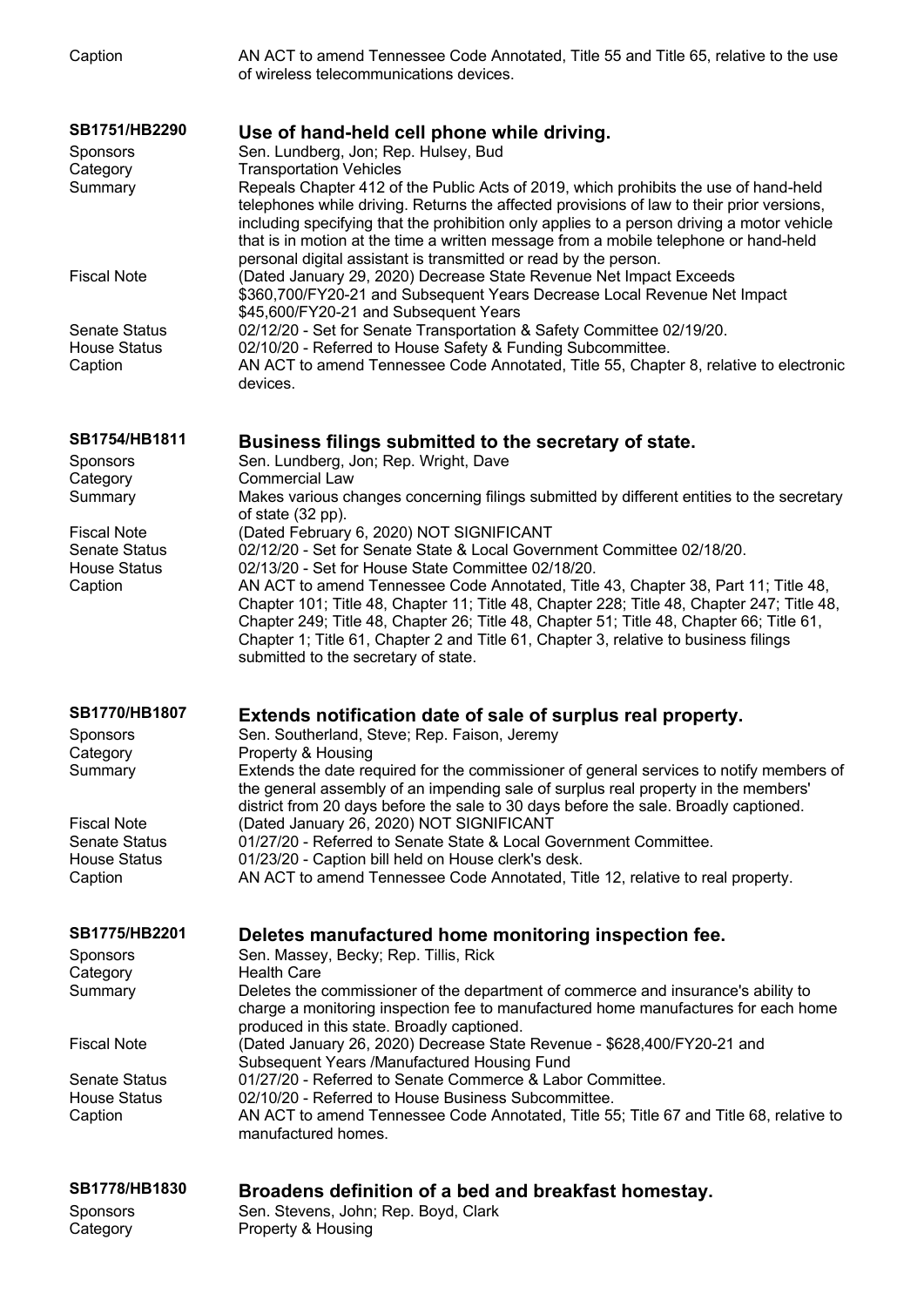| Summary                                    | Qualifies a single condominium as a â<br>bed and breakfast homestay.â<br><b>Broadly</b>                                                                                                                                |
|--------------------------------------------|------------------------------------------------------------------------------------------------------------------------------------------------------------------------------------------------------------------------|
| <b>Fiscal Note</b><br><b>Senate Status</b> | captioned.<br>(Dated January 29, 2020) NOT SIGNIFICANT<br>01/27/20 - Referred to Senate Commerce & Labor Committee.                                                                                                    |
| <b>House Status</b>                        | 01/27/20 - Caption bill held on House clerk's desk.                                                                                                                                                                    |
| Caption                                    | AN ACT to amend Tennessee Code Annotated, Title 5; Title 6; Title 7; Title 13; Title 56;                                                                                                                               |
|                                            | Title 62; Title 66; Title 67 and Title 68, relative to the rental of real property.                                                                                                                                    |
| SB1811/HB1681                              | Allows cancellation of unsolicited contract by mail.<br>Sen. Hensley, Joey; Rep. Haston, Kirk                                                                                                                          |
| Sponsors<br>Category                       | Property & Housing                                                                                                                                                                                                     |
| Summary                                    | Allows cancellation of an unsolicited agreement or contract to purchase the offeree's real                                                                                                                             |
|                                            | property that was mailed within 30 days from the date of the offeree signing the<br>agreement or contract. Broadly captioned.                                                                                          |
| <b>Fiscal Note</b>                         | (Dated February 14, 2020) NOT SIGNIFICANT                                                                                                                                                                              |
| <b>Senate Status</b>                       | 01/29/20 - Referred to Senate Commerce & Labor Committee.                                                                                                                                                              |
| <b>House Status</b>                        | 02/13/20 - Set for House Business Subcommittee 02/18/20.                                                                                                                                                               |
| Caption                                    | AN ACT to amend Tennessee Code Annotated, Title 8; Title 13; Title 39; Title 47; Title<br>66 and Title 71, relative to real property.                                                                                  |
| SB1812/HB1680                              | Certain professions exempt from the prohibition on using hand-held                                                                                                                                                     |
|                                            | devices while operating a motor vehicle.                                                                                                                                                                               |
| Sponsors                                   | Sen. Hensley, Joey; Rep. Haston, Kirk                                                                                                                                                                                  |
| Category                                   | <b>Transportation Vehicles</b>                                                                                                                                                                                         |
| Summary                                    | Adds physicians and nurse practitioners, when working in the capacity of their<br>profession, to the types of people exempt from the ban on using hand-held                                                            |
|                                            | telecommunication devices while operating a motor vehicle.                                                                                                                                                             |
| <b>Fiscal Note</b>                         | (Dated January 16, 2020) NOT SIGNIFICANT                                                                                                                                                                               |
| <b>Senate Status</b>                       | 01/29/20 - Referred to Senate Transportation.                                                                                                                                                                          |
| <b>House Status</b>                        | 02/04/20 - Taken off notice in House Safety & Funding Subcommittee.                                                                                                                                                    |
| Caption                                    | AN ACT to amend Tennessee Code Annotated, Title 55, Chapter 8, relative to the use of                                                                                                                                  |
|                                            | wireless telecommunication devices while operating a motor vehicle.                                                                                                                                                    |
| SB1825/HB1969                              | Subdivision regulations - sale of land prior to final subdivision plat                                                                                                                                                 |
|                                            | approval.                                                                                                                                                                                                              |
| Sponsors                                   | Sen. Kelsey, Brian; Rep. Helton, Esther                                                                                                                                                                                |
| Category                                   | Property & Housing                                                                                                                                                                                                     |
| Summary                                    | Permits an owner or agent of the owner of land to sell, agree to sell, or negotiate to sell<br>the land by reference to a subdivision plat before the final subdivision plat is approved by<br>the planning commission |
| <b>Fiscal Note</b>                         | (Dated February 5, 2020) Other Fiscal Impact In the event local governments are                                                                                                                                        |
|                                            | required to provide infrastructure improvements to subdivision plats, the proposed<br>legislation will result in a mandatory increase in local expenditures, the timing and extent                                     |
|                                            | of which cannot reasonably be determined.*                                                                                                                                                                             |
| <b>Senate Status</b>                       | 02/12/20 - Set for Senate State & Local Government Committee 02/18/20.                                                                                                                                                 |
| <b>House Status</b>                        | 01/31/20 - Referred to House Property & Planning Subcommittee.                                                                                                                                                         |
| Caption                                    | AN ACT to amend Tennessee Code Annotated, Title 13, Chapter 3; Title 13, Chapter 4<br>and Title 66, relative to subdivision regulations.                                                                               |
| <b>SB1857/HB2048</b>                       | Right-of-way reservations affecting property owners.                                                                                                                                                                   |
| Sponsors                                   | Sen. Swann, Art; Rep. Williams, Ryan                                                                                                                                                                                   |
| Category                                   | Property & Housing                                                                                                                                                                                                     |
| Summary                                    | Declares no government entity require right-of-way dedication that requires a landowner                                                                                                                                |
|                                            | to transfer any ownership of property to government entity for any application approval.                                                                                                                               |
|                                            | Government entities may require right-of-way reservations as a condition for subdivision                                                                                                                               |
|                                            | approval. Gives property owners the choice of agreeing to a right-of-way reservation or<br>dedication and allows agreement to be changed through a process determined by the                                           |
|                                            | government entity if property is transferred to a new owner. Right-of-way reservations                                                                                                                                 |
|                                            | will automatically reflect decreases in distance required by major road plans. Entitles                                                                                                                                |
|                                            | property owner compensation of property covered by a right-of-way reservation if                                                                                                                                       |
|                                            | possession of property is taken by a government entity. Declares real estate licensees                                                                                                                                 |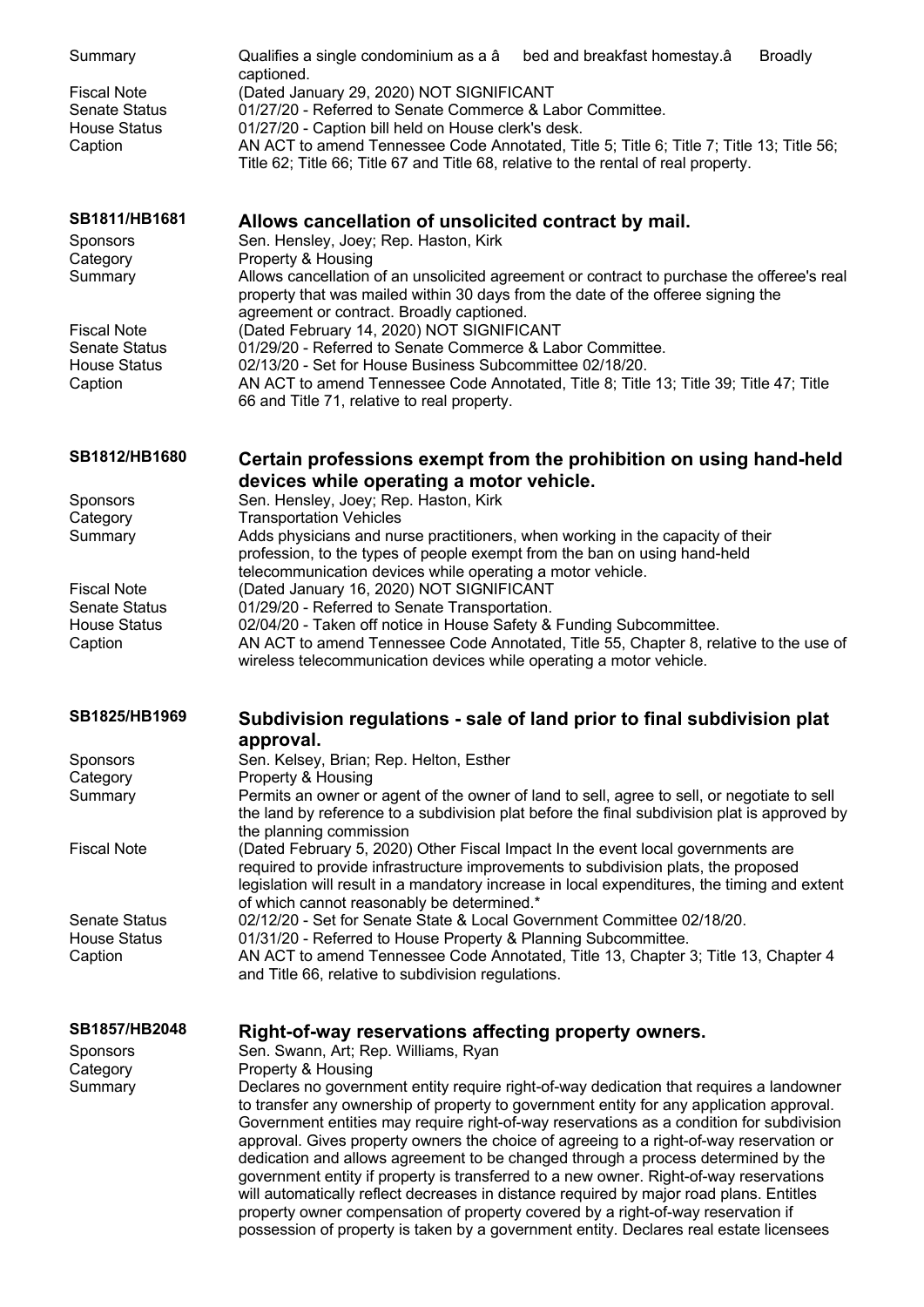| <b>Senate Status</b><br><b>House Status</b><br>Caption                       | have no duty to inform parties of a real estate transaction of right-of-way reservations<br>affecting real estate.<br>02/12/20 - Set for Senate Commerce & Labor Committee 02/18/20.<br>02/13/20 - Set for House Property & Planning Subcommittee 02/18/20.<br>AN ACT to amend Tennessee Code Annotated, Title 13; Title 62 and Title 66, relative to<br>property located along existing rights-of-way.                                                                                                                                                                                   |
|------------------------------------------------------------------------------|-------------------------------------------------------------------------------------------------------------------------------------------------------------------------------------------------------------------------------------------------------------------------------------------------------------------------------------------------------------------------------------------------------------------------------------------------------------------------------------------------------------------------------------------------------------------------------------------|
| SB1862/HB1857<br><b>Sponsors</b><br>Category<br>Summary                      | Disposal of real property by county.<br>Sen. Lundberg, Jon; Rep. Hill, Timothy<br><b>Local Government</b><br>Authorizes a county, upon two-thirds vote of the county legislative body, to dispose of<br>real property at a nominal cost by private negotiation and sale to a 501(c)(3) nonprofit                                                                                                                                                                                                                                                                                          |
|                                                                              | corporation, incorporated under the laws of this state, whose purpose includes<br>educational services to youth in areas including health, science, agriculture, and civic<br>engagement through in-school and after-school programs and school and community<br>clubs and camps.                                                                                                                                                                                                                                                                                                         |
| <b>Fiscal Note</b>                                                           | (Dated February 1, 2020) Decrease Local Revenue Exceeds \$1,000/FY20-21 and<br>Subsequent Years/Permissive Decrease Local Expenditures Exceeds \$500/FY20-21<br>and Subsequent Years/Permissive                                                                                                                                                                                                                                                                                                                                                                                           |
| <b>Senate Status</b><br><b>House Status</b><br>Caption                       | 01/30/20 - Referred to Senate State & Local Government Committee.<br>01/29/20 - Referred to House Property & Planning Subcommittee.<br>AN ACT to amend Tennessee Code Annotated, Title 5, relative to county disposal of real                                                                                                                                                                                                                                                                                                                                                             |
|                                                                              | property.                                                                                                                                                                                                                                                                                                                                                                                                                                                                                                                                                                                 |
| SB1868/HB1986<br>Sponsors<br>Category                                        | Adds requirements for creation of historic district or zone.<br>Sen. Lundberg, Jon; Rep. Crawford, John<br>Property & Housing                                                                                                                                                                                                                                                                                                                                                                                                                                                             |
| Summary                                                                      | Requires that the recommendations creating a historic district or zone are submitted by a<br>regional historic zoning commission to a county or municipal legislative body and identify<br>the statutory criteria or criterion met by the proposed historic zone or district. Broadly<br>captioned.                                                                                                                                                                                                                                                                                       |
| <b>Fiscal Note</b><br><b>Senate Status</b><br><b>House Status</b>            | (Dated January 28, 2020) NOT SIGNIFICANT<br>01/30/20 - Referred to Senate State & Local Government Committee.<br>01/30/20 - Caption bill held on House clerk's desk.                                                                                                                                                                                                                                                                                                                                                                                                                      |
| Caption                                                                      | AN ACT to amend Tennessee Code Annotated, Title 5; Title 6; Title 7; Title 12; Title 13;<br>Title 66 and Title 67, relative to local governments.                                                                                                                                                                                                                                                                                                                                                                                                                                         |
| SB1896/HB1914<br>Sponsors                                                    | Easements on private property.<br>Sen. Gardenhire, Todd; Rep. Carter, Mike                                                                                                                                                                                                                                                                                                                                                                                                                                                                                                                |
| Category<br>Summary                                                          | <b>Transportation General</b><br>Restricts the width of a private easement or right-of-way to 20 feet. Adds provision that<br>specifies that in counties with a metropolitan form of government, the maximum<br>permissible width for an easement or right-of-way is 15 feet. Authorizes the court to<br>award attorney fees to the defending landowner in an action for an easement or right-of-<br>way brought by a private person owning land obstructed entirely from a public road by<br>the intervening land of another person. Makes other changes regarding private<br>easements. |
| <b>Fiscal Note</b><br><b>Senate Status</b><br><b>House Status</b><br>Caption | (Dated February 1, 2020) NOT SIGNIFICANT<br>01/30/20 - Referred to Senate Judiciary Committee.<br>02/13/20 - Set for House Judiciary Committee 02/19/20.<br>AN ACT to amend Tennessee Code Annotated, Title 29, Chapter 16 and Title 54,                                                                                                                                                                                                                                                                                                                                                  |
|                                                                              | Chapter 14, relative to easements on private property.                                                                                                                                                                                                                                                                                                                                                                                                                                                                                                                                    |
| SB1909/HB1928<br>Sponsors<br>Category                                        | Sale or termination of business - notification to local assessor.<br>Sen. Lundberg, Jon; Rep. Hicks, Gary<br><b>Taxes Property</b>                                                                                                                                                                                                                                                                                                                                                                                                                                                        |
| Summary                                                                      | Increases from 15 to 20 the number of days after the sale or termination of a business<br>within which the operator of the business must notify the local assessor and pay any<br>personal property taxes due on account of the operation of the business. Broadly<br>captioned.                                                                                                                                                                                                                                                                                                          |
| <b>Fiscal Note</b><br><b>Senate Status</b>                                   | (Dated January 28, 2020) NOT SIGNIFICANT<br>01/30/20 - Referred to Senate State & Local Government Committee.                                                                                                                                                                                                                                                                                                                                                                                                                                                                             |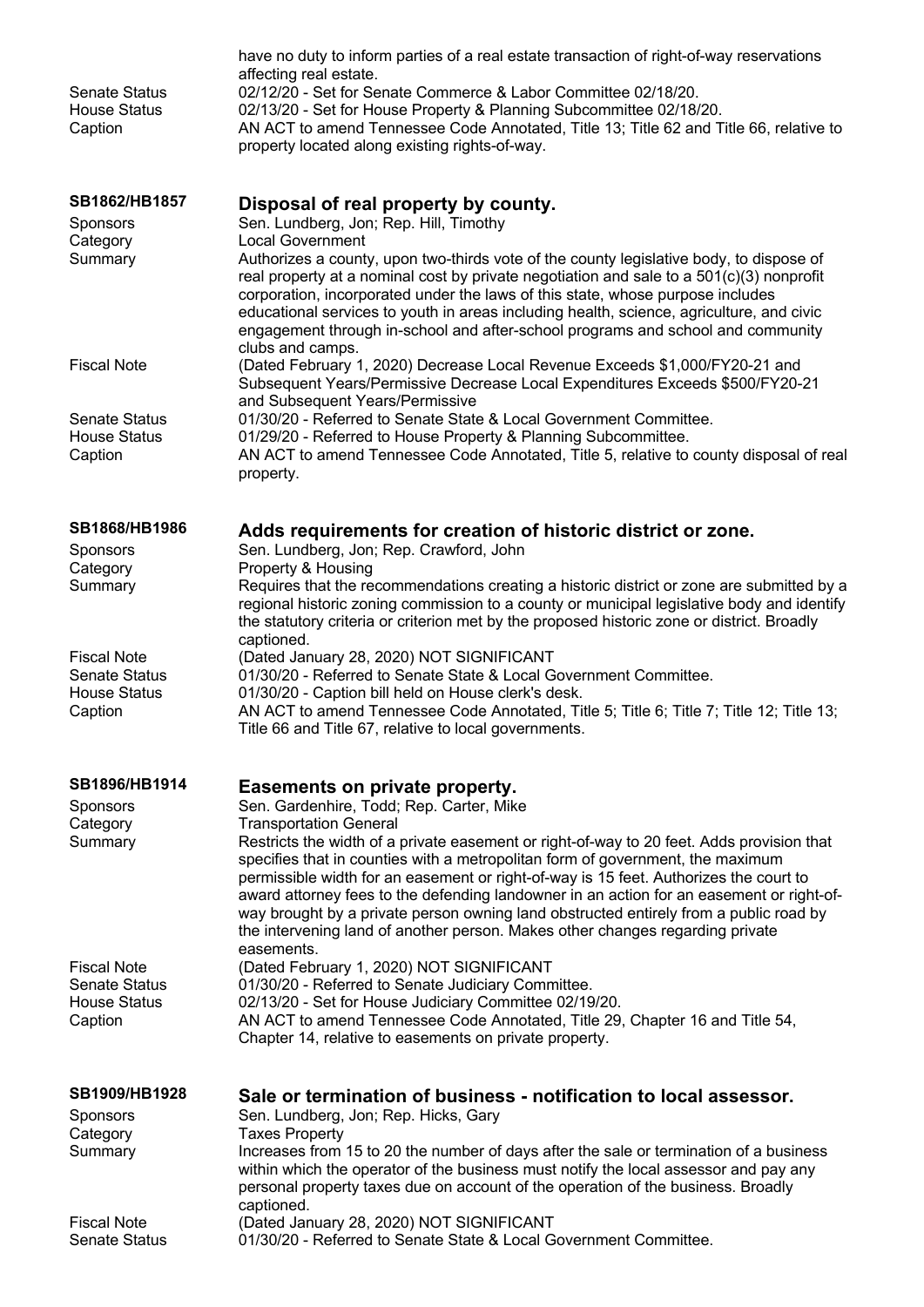| <b>House Status</b><br>Caption                          | 01/31/20 - Referred to House Property & Planning Subcommittee.<br>AN ACT to amend Tennessee Code Annotated, Title 67, Chapter 5, relative to property<br>taxes.                                                                                                                                                                                                                                                                                                           |
|---------------------------------------------------------|---------------------------------------------------------------------------------------------------------------------------------------------------------------------------------------------------------------------------------------------------------------------------------------------------------------------------------------------------------------------------------------------------------------------------------------------------------------------------|
| <b>SB1914/HB1945</b><br>Sponsors<br>Category<br>Summary | Performing work without a license or required certification.<br>Sen. Bowling, Janice; Rep. Daniel, Martin<br>Professions & Licensure<br>Authorizes a person to perform, without a license or certification, work for which a<br>license or certification is normally required if the recipient of the work acknowledges the<br>person's lack of licensure or certification and waives claims against the person. Requires                                                 |
|                                                         | the agreement to be in writing and specifies that such written agreement include an<br>acknowledgement that the customer releases the person performing the work from all<br>liability that may arise from the person's performance of the work, except for an action<br>brought for intentional, willful, or malicious conduct. This bill applies to several<br>professions including locksmiths, real estate brokers, land surveyors and soil scientists<br>$(23$ pp.). |
| <b>Senate Status</b><br><b>House Status</b><br>Caption  | 01/30/20 - Referred to Senate Commerce & Labor Committee.<br>01/31/20 - Referred to House Business Subcommittee.<br>AN ACT to amend Tennessee Code Annotated, Title 62 and Title 63, relative to<br>professional licenses.                                                                                                                                                                                                                                                |
| SB1915/HB1946                                           | Occupational training for members of the U.S. armed forces and                                                                                                                                                                                                                                                                                                                                                                                                            |
| Sponsors                                                | honorably discharged veterans.<br>Sen. Bowling, Janice; Rep. Daniel, Martin                                                                                                                                                                                                                                                                                                                                                                                               |
| Category                                                | Veterans & Military Affairs                                                                                                                                                                                                                                                                                                                                                                                                                                               |
| Summary                                                 | Allows members of the United States armed forces and veterans who have been<br>honorably discharged to receive equivalent credit toward the receipt of an occupational<br>license relating to the training that was received. Broadly captioned.                                                                                                                                                                                                                          |
| <b>Fiscal Note</b>                                      | (Dated January 30, 2020) NOT SIGNIFICANT                                                                                                                                                                                                                                                                                                                                                                                                                                  |
| <b>Senate Status</b><br><b>House Status</b>             | 01/30/20 - Referred to Senate State & Local Government Committee.<br>02/13/20 - Set for House Business Subcommittee 02/18/20.                                                                                                                                                                                                                                                                                                                                             |
| Caption                                                 | AN ACT to amend Tennessee Code Annotated, Title 58; Title 62 and Title 63, relative to<br>occupational training.                                                                                                                                                                                                                                                                                                                                                          |
| SB1931/HB1881                                           | Local governments to report on business licenses issued regarding<br>accommodation of transients.                                                                                                                                                                                                                                                                                                                                                                         |
| Sponsors                                                | Sen. Swann, Art; Rep. Carr, Dale                                                                                                                                                                                                                                                                                                                                                                                                                                          |
| Category<br>Summary                                     | <b>Local Government</b><br>Requires the governing body of each municipality, county, and metropolitan form of<br>government to report, no later than February 1, 2021, to the state and local government<br>committee of the senate and the local government committee of the house the number of                                                                                                                                                                         |
|                                                         | business licenses issued to hotels, motels, and other places of accommodation for<br>transients for the immediately preceding calendar year. Broadly captioned.                                                                                                                                                                                                                                                                                                           |
| <b>Fiscal Note</b><br><b>Senate Status</b>              | (Dated January 28, 2020) NOT SIGNIFICANT<br>01/30/20 - Referred to Senate State & Local Government Committee.                                                                                                                                                                                                                                                                                                                                                             |
| <b>House Status</b>                                     | 01/30/20 - Caption bill held on House clerk's desk.                                                                                                                                                                                                                                                                                                                                                                                                                       |
| Caption                                                 | AN ACT to amend Tennessee Code Annotated, Title 5; Title 6; Title 7; Title 13; Title 67<br>and Title 68, relative to accommodations for transients.                                                                                                                                                                                                                                                                                                                       |
| SB1933/HB1661                                           | Class B misdemeanor for misrepresentation of a service animal.                                                                                                                                                                                                                                                                                                                                                                                                            |
| <b>Sponsors</b><br>Category                             | Sen. Swann, Art; Rep. Farmer, Andrew<br><b>Criminal Law</b>                                                                                                                                                                                                                                                                                                                                                                                                               |
| Summary                                                 | Establishes the misrepresentation of a service or support animal as a Class B                                                                                                                                                                                                                                                                                                                                                                                             |
|                                                         | misdemeanor. One commits misrepresentation of a service or support animal when<br>fraudulently representing themselves as a person with a disability in need of the service<br>or support in order to remain in a residential rental property or enter public places and<br>provides false documentation declaring an animal as a service or support animal.                                                                                                              |
| <b>Fiscal Note</b>                                      | Broadly captioned.<br>(Dated January 17, 2020) NOT SIGNIFICANT                                                                                                                                                                                                                                                                                                                                                                                                            |
| <b>Senate Status</b>                                    | 01/30/20 - Referred to Senate Health & Welfare Committee.                                                                                                                                                                                                                                                                                                                                                                                                                 |
| <b>House Status</b>                                     | 01/22/20 - Referred to House Business Subcommittee.                                                                                                                                                                                                                                                                                                                                                                                                                       |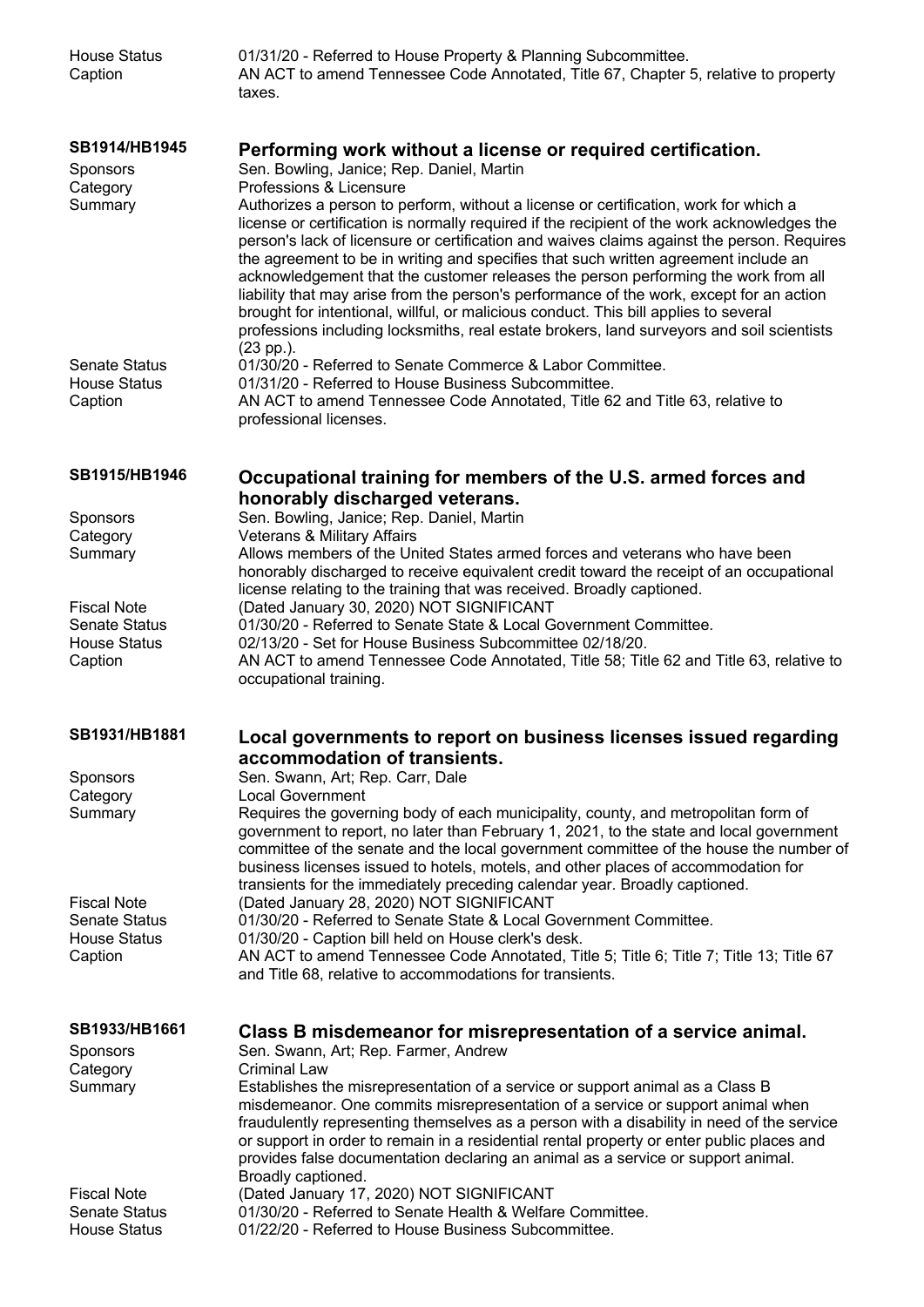| Caption                                                                                                                                 | AN ACT to amend Tennessee Code Annotated, Title 4; Title 5; Title 6; Title 7; Title 13;<br>Title 16; Title 33; Title 39; Title 41; Title 49; Title 50; Title 62; Title 66 and Title 68,<br>relative to animals utilized by persons with disabilities.                                                                                                                                                                                                                                                                                                                                                                                                                                                                                                                                                                                                                  |
|-----------------------------------------------------------------------------------------------------------------------------------------|------------------------------------------------------------------------------------------------------------------------------------------------------------------------------------------------------------------------------------------------------------------------------------------------------------------------------------------------------------------------------------------------------------------------------------------------------------------------------------------------------------------------------------------------------------------------------------------------------------------------------------------------------------------------------------------------------------------------------------------------------------------------------------------------------------------------------------------------------------------------|
| SB1986/HB1913<br><b>Sponsors</b><br>Category<br>Summary<br><b>Fiscal Note</b><br><b>Senate Status</b><br><b>House Status</b><br>Caption | Time period for filing small estate affidavit.<br>Sen. Stevens, John; Rep. Carter, Mike<br><b>Estates &amp; Trusts</b><br>Changes from 45 to 30 days following a decedent's death, the time period after which a<br>small estate affidavit must be filed with the clerk of court.<br>(Dated January 28, 2020) NOT SIGNIFICANT<br>02/03/20 - Referred to Senate Judiciary Committee.<br>01/31/20 - Referred to House Children & Families Subcommittee.<br>AN ACT to amend Tennessee Code Annotated, Title 8, Chapter 21 and Title 30, Chapter<br>4, relative to probate.                                                                                                                                                                                                                                                                                                |
| <b>SB1987/HB2662</b><br><b>Sponsors</b><br>Category<br>Summary                                                                          | Notice of construction to install utility services.<br>Sen. Stevens, John; Rep. Todd, Chris<br><b>Utilities</b><br>Requires cooperatives installing broadband internet access, internet protocol-based<br>video, video programming, or other similar services to give all other providers of cable,<br>video or broadband services in the area written 60 day notice prior to start of<br>construction to allow other providers to install conduit, pedestals, or vaults and laterals at<br>other providersâ<br>expense.                                                                                                                                                                                                                                                                                                                                               |
| <b>Fiscal Note</b><br><b>Senate Status</b><br><b>House Status</b><br>Caption                                                            | (Dated February 10, 2020) NOT SIGNIFICANT<br>02/03/20 - Referred to Senate Commerce & Labor Committee.<br>02/11/20 - Referred to House Utilities Subcommittee.<br>AN ACT to amend Tennessee Code Annotated, Title 65, Chapter 25, relative to<br>cooperatives providing video or broadband.                                                                                                                                                                                                                                                                                                                                                                                                                                                                                                                                                                            |
| SB1989/HB1885<br><b>Sponsors</b><br>Category<br>Summary                                                                                 | Real property in trust.<br>Sen. Stevens, John; Rep. Garrett, Johnny<br><b>Estates &amp; Trusts</b><br>Abolishes various reverter and forfeiture provisions in estates and real property.<br>Terminates certain interest and fees on properties after 25 years. Allows real property<br>conveyances to a trust to vest title in the trustee of the trust. Requires that public records<br>referencing a trust be indexed by the name of the trust, if stated in the document, and in                                                                                                                                                                                                                                                                                                                                                                                    |
| <b>Senate Status</b><br><b>House Status</b><br>Caption                                                                                  | the name of each trustee listed in the document.<br>02/03/20 - Referred to Senate Judiciary Committee.<br>01/31/20 - Referred to House Children & Families Subcommittee.<br>AN ACT to amend Tennessee Code Annotated, Title 10, Chapter 7; Title 35 and Title 66,<br>relative to real property.                                                                                                                                                                                                                                                                                                                                                                                                                                                                                                                                                                        |
| SB2029/HB2672<br><b>Sponsors</b><br>Category<br>Summary                                                                                 | Contracting performed by unlicensed persons.<br>Sen. Rose, Paul; Rep. Williams, Ryan<br>Professions & Licensure<br>Specifies that a person who owns property and intends to construct a residential building<br>on that property is exempt from the licensing requirements for contractors if the person<br>personally appears at the local permitting agency and receives from the agency a<br>Disclosure Statement and Notice of Non-licensed Owner's Intent to Build form. Such<br>person is required to sign the form and file the form with the register of deeds. Such<br>person is also required to appear at the local permitting agency and sign applicable<br>building permits, in addition to providing the local permitting agency an affidavit affirming<br>that the person maintains general liability insurance and workers' compensation<br>insurance. |
| <b>Senate Status</b><br><b>House Status</b><br>Caption                                                                                  | 02/06/20 - Referred to Senate Commerce & Labor Committee.<br>02/11/20 - Referred to House Business Subcommittee.<br>AN ACT to amend Tennessee Code Annotated, Title 13; Title 62, Chapter 6 and Title 66,<br>relative to contracting performed by unlicensed persons.                                                                                                                                                                                                                                                                                                                                                                                                                                                                                                                                                                                                  |
| SB2041/HB2082<br>Sponsors                                                                                                               | Fair compensation for subcontractor employees.<br>Sen. Gilmore, Brenda; Rep. Powell, Jason                                                                                                                                                                                                                                                                                                                                                                                                                                                                                                                                                                                                                                                                                                                                                                             |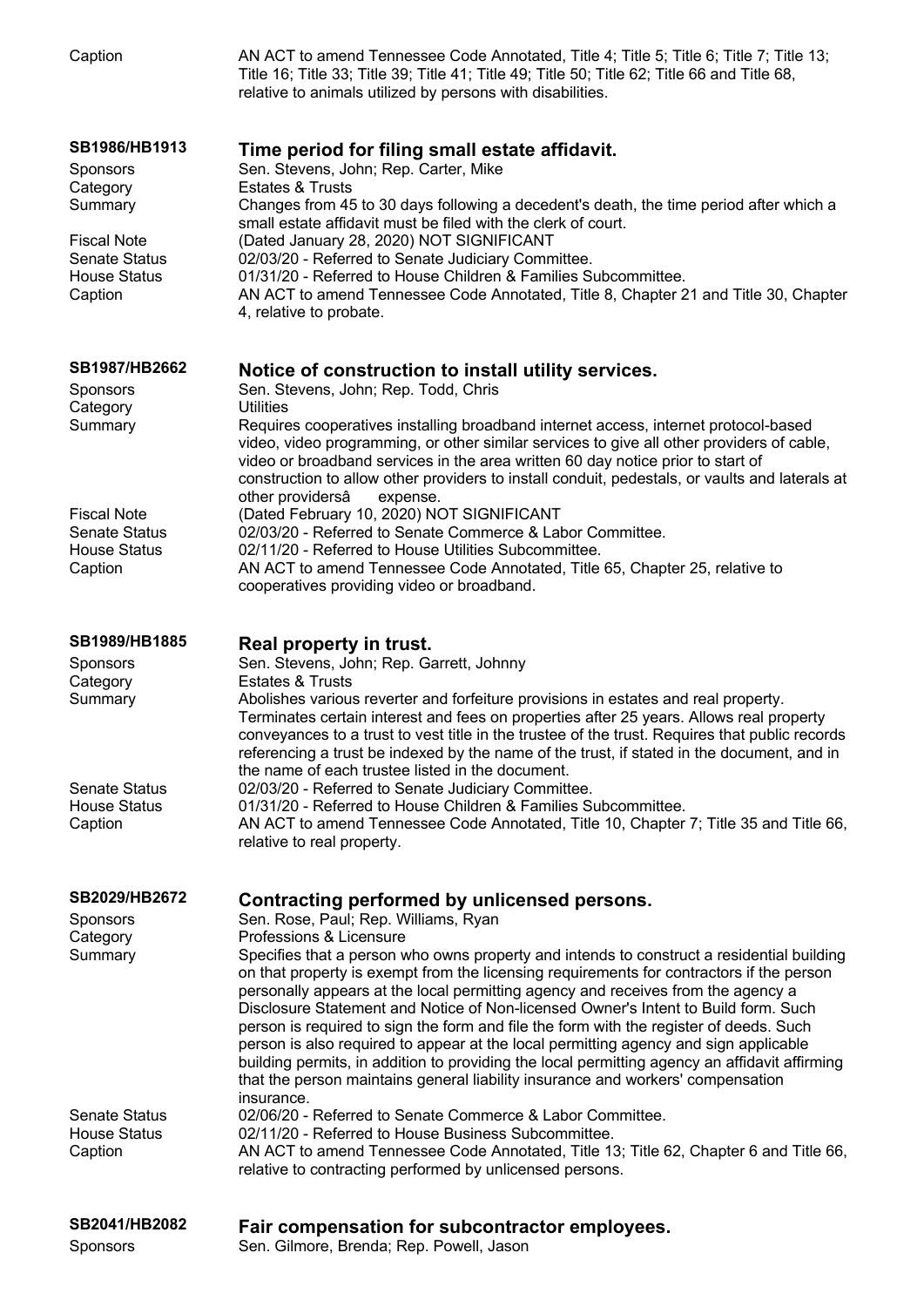| Category<br>Summary<br><b>Senate Status</b> | <b>Public Employees</b><br>Allows a county, municipality, or school board to require a contractor to bond a<br>subcontractor to ensure contractors of the subcontractor receive fair compensation for<br>work. Broadly captioned.<br>02/06/20 - Referred to Senate Commerce & Labor Committee.                                                                                                                                                                                                                                                                                                                                 |
|---------------------------------------------|--------------------------------------------------------------------------------------------------------------------------------------------------------------------------------------------------------------------------------------------------------------------------------------------------------------------------------------------------------------------------------------------------------------------------------------------------------------------------------------------------------------------------------------------------------------------------------------------------------------------------------|
| <b>House Status</b><br>Caption              | 02/05/20 - Referred to House Business Subcommittee.<br>AN ACT to amend Tennessee Code Annotated, Title 12; Title 50, Chapter 2 and Title 62,<br>Chapter 6, relative to contractors.                                                                                                                                                                                                                                                                                                                                                                                                                                            |
| SB2056/HB2020                               | Repurchasing of condemned property and property taken through<br>eminent domain.                                                                                                                                                                                                                                                                                                                                                                                                                                                                                                                                               |
| Sponsors                                    | Sen. Niceley, Frank; Rep. Wright, Dave                                                                                                                                                                                                                                                                                                                                                                                                                                                                                                                                                                                         |
| Category<br>Summary                         | <b>Local Government</b><br>Requires the department of transportation make good faith effort to sell condemned<br>property or property taken through eminent domain to the former property owner from<br>which it was taken if 20 or more years have passed since the department acquired the<br>property or the department has not used the property in the last 20 years. Requires<br>department send a purchase agreement to the former owner authorizing repurchase of<br>the property at the rate the department obtained it for if the former owner signs and<br>returns the agreement within 90 days. Broadly captioned. |
| <b>Senate Status</b>                        | 02/06/20 - Referred to Senate Judiciary Committee.                                                                                                                                                                                                                                                                                                                                                                                                                                                                                                                                                                             |
| <b>House Status</b><br>Caption              | 02/11/20 - Referred to House Constitutional Protections & Sentencing Subcommittee.<br>AN ACT to amend Tennessee Code Annotated, Title 4; Title 12; Title 29 and Title 54,<br>relative to the purchase of property taken by eminent domain.                                                                                                                                                                                                                                                                                                                                                                                     |
| SB2058/HB1880                               | Redefines blighted area for purposes of redevelopment projects by<br>housing authorities.                                                                                                                                                                                                                                                                                                                                                                                                                                                                                                                                      |
| Sponsors                                    | Sen. Niceley, Frank; Rep. Carr, Dale                                                                                                                                                                                                                                                                                                                                                                                                                                                                                                                                                                                           |
| Category                                    | <b>Local Government</b>                                                                                                                                                                                                                                                                                                                                                                                                                                                                                                                                                                                                        |
| Summary                                     | Revises the definition of "blighted area" for purposes of redevelopment projects by<br>housing authorities to include language that specifies that a blighted area does not<br>include land used primarily in the production of agriculture.                                                                                                                                                                                                                                                                                                                                                                                   |
| <b>Fiscal Note</b>                          | (Dated February 13, 2020) Other Fiscal Impact The extent and timing of any permissive<br>decrease in local government revenue and expenditures cannot reasonably be<br>determined due to multiple unknown factors.                                                                                                                                                                                                                                                                                                                                                                                                             |
| Senate Status                               | 02/06/20 - Referred to Senate Judiciary Committee.                                                                                                                                                                                                                                                                                                                                                                                                                                                                                                                                                                             |
| <b>House Status</b><br>Caption              | 01/31/20 - Referred to House Constitutional Protections & Sentencing Subcommittee.<br>AN ACT to amend Tennessee Code Annotated, Title 13, Chapter 20; Title 13, Chapter<br>21 and Title 29, Chapter 17, relative to eminent domain.                                                                                                                                                                                                                                                                                                                                                                                            |
| SB2074/HB1949                               | Allows agencies to use reserve funds to cover deficits.                                                                                                                                                                                                                                                                                                                                                                                                                                                                                                                                                                        |
| Sponsors<br>Category                        | Sen. Pody, Mark; Rep. Daniel, Martin<br><b>Public Finance</b>                                                                                                                                                                                                                                                                                                                                                                                                                                                                                                                                                                  |
| Summary                                     | Allows an agency, defined as a regulatory board, commission, or entity administratively<br>attached to the division of regulatory boards within the department of commerce and<br>insurance or the division of health related boards with the department of health, to use<br>up to ten percent (10%) of their reserve funds to cover an operating deficit. Establishes<br>requirements of the agency regarding their financial status and use of their reserve.<br>Broadly captioned.                                                                                                                                         |
| <b>Senate Status</b>                        | 02/06/20 - Referred to Senate Finance, Ways & Means Committee.                                                                                                                                                                                                                                                                                                                                                                                                                                                                                                                                                                 |
| <b>House Status</b><br>Caption              | 02/13/20 - Set for House Department & Agencies Subcommittee 02/18/20.<br>AN ACT to amend Tennessee Code Annotated, Title 4 and Title 9, relative to funds.                                                                                                                                                                                                                                                                                                                                                                                                                                                                     |
| SB2086/HB2318                               | <b>TACIR report on impact of Competitive Wireless Broadband</b><br><b>Investment, Deployment &amp; Safety Act.</b>                                                                                                                                                                                                                                                                                                                                                                                                                                                                                                             |
| <b>Sponsors</b>                             | Sen. Briggs, Richard; Rep. Lafferty, Justin                                                                                                                                                                                                                                                                                                                                                                                                                                                                                                                                                                                    |
| Category<br>Summary                         | Government Organization<br>Adds the speaker of the senate and the speaker of the house to the list of those<br>receiving the TACIR report on the impact of the "Competitive Wireless Broadband<br>Investment, Deployment, and Safety Act of 2018" by January 1, 2021. Broadly<br>captioned.                                                                                                                                                                                                                                                                                                                                    |
| <b>Fiscal Note</b>                          | (Dated February 11, 2020) NOT SIGNIFICANT                                                                                                                                                                                                                                                                                                                                                                                                                                                                                                                                                                                      |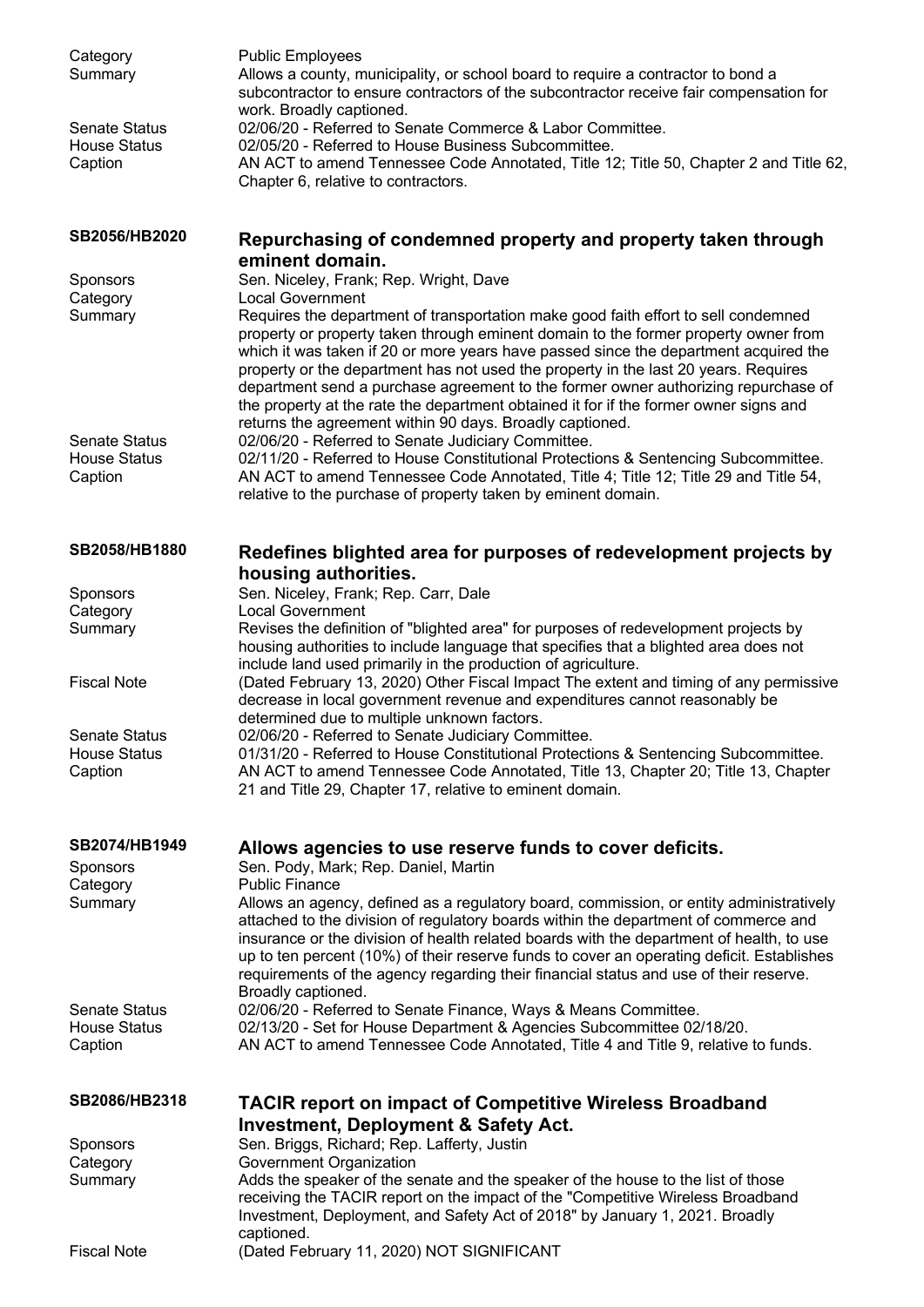| <b>Senate Status</b><br><b>House Status</b><br>Caption                       | 02/10/20 - Referred to Senate Commerce & Labor Committee.<br>02/06/20 - Caption bill held on House clerk's desk.<br>AN ACT to amend Tennessee Code Annotated, Title 4; Title 7; Title 13; Title 65 and Title<br>66, relative to wireless broadband.                                                                                                                                                                                                                                                                                                                                                                                                                                                                                                   |
|------------------------------------------------------------------------------|-------------------------------------------------------------------------------------------------------------------------------------------------------------------------------------------------------------------------------------------------------------------------------------------------------------------------------------------------------------------------------------------------------------------------------------------------------------------------------------------------------------------------------------------------------------------------------------------------------------------------------------------------------------------------------------------------------------------------------------------------------|
| SB2098/HB2485<br>Sponsors<br>Category<br>Summary                             | <b>Requirements for HOAs.</b><br>Sen. Massey, Becky; Rep. Garrett, Johnny<br>Property & Housing<br>Requires homeowners' associations to make financial statements of the homeowners'<br>association that show the assets and liabilities of the association available to each<br>property owner annually. Requires homeowners' associations to permit access to<br>association property to any person with written permission from a member of the<br>association. Also requires homeowners' associations to provide copies of dedicatory<br>instruments to a prospective property buyer upon request and requires homeowners'                                                                                                                        |
| <b>Senate Status</b><br><b>House Status</b><br>Caption                       | associations to have bylaws that meet certain requirements.<br>02/10/20 - Referred to Senate Commerce & Labor Committee.<br>02/11/20 - Referred to House Business Subcommittee.<br>AN ACT to amend Tennessee Code Annotated, Title 39, Chapter 14, Part 4; Title 48,<br>Chapter 66 and Title 66, relative to real property.                                                                                                                                                                                                                                                                                                                                                                                                                           |
| SB2133/HB2150                                                                | <b>TACIR report on impact of the Competitive Wireless Broadband</b><br>Investment, Deployment, & Safety Act of 2018.                                                                                                                                                                                                                                                                                                                                                                                                                                                                                                                                                                                                                                  |
| Sponsors<br>Category<br>Summary                                              | Sen. Briggs, Richard; Rep. Zachary, Jason<br>Government Organization<br>Deletes provision that requires TACIR to report to the chairs of the commerce committee<br>of the house and the commerce and labor committee of the senate by January 1, 2021,<br>on the impact of the "Competitive Wireless Broadband Investment, Deployment, and<br>Safety Act of 2018" after the report is given. Broadly captioned.                                                                                                                                                                                                                                                                                                                                       |
| <b>Fiscal Note</b><br><b>Senate Status</b><br><b>House Status</b><br>Caption | (Dated February 11, 2020) NOT SIGNIFICANT<br>02/10/20 - Referred to Senate Commerce & Labor Committee.<br>02/06/20 - Caption bill held on House clerk's desk.<br>AN ACT to amend Tennessee Code Annotated, Title 4; Title 5; Title 6; Title 7; Title 12;<br>Title 13; Title 65; Title 66 and Title 67, relative to telecommunications.                                                                                                                                                                                                                                                                                                                                                                                                                |
| SB2144/HB2213                                                                | Changes requirements for persons who have an ownership interest<br>in an appraisal management company.                                                                                                                                                                                                                                                                                                                                                                                                                                                                                                                                                                                                                                                |
| Sponsors                                                                     | Sen. Johnson, Jack; Rep. Lamberth, William                                                                                                                                                                                                                                                                                                                                                                                                                                                                                                                                                                                                                                                                                                            |
| Category<br>Summary                                                          | Professions & Licensure<br>Extends the requirement for review of persons owning interest in an appraisal<br>management company to all persons rather than just those owning more than ten<br>percent (10%) of an appraisal management company. Broadly captioned.                                                                                                                                                                                                                                                                                                                                                                                                                                                                                     |
| <b>Fiscal Note</b><br><b>Senate Status</b><br><b>House Status</b>            | (Dated February 12, 2020) NOT SIGNIFICANT<br>02/12/20 - Set for Senate Commerce & Labor Committee 02/18/20.<br>02/13/20 - Set for House Business Subcommittee 02/18/20.                                                                                                                                                                                                                                                                                                                                                                                                                                                                                                                                                                               |
| Caption                                                                      | AN ACT to amend Tennessee Code Annotated, Title 62, Chapter 39, Part 4, relative to<br>real estate appraisal.                                                                                                                                                                                                                                                                                                                                                                                                                                                                                                                                                                                                                                         |
| SB2148/HB2217                                                                | <b>Licensing Innovation Act.</b>                                                                                                                                                                                                                                                                                                                                                                                                                                                                                                                                                                                                                                                                                                                      |
| Sponsors<br>Category<br>Summary                                              | Sen. Johnson, Jack; Rep. Lamberth, William<br>Government Organization<br>Enacts the "Licensing Innovation Act," which allows the commissioner of commerce and<br>insurance to issue a regulatory innovation waiver to license a person to pilot test an<br>innovation. Specifies that any person may apply for a regulatory innovation waiver by<br>submitting an application to the department on a form prescribed by the commissioner.<br>Specifies requirements for such application form, including a description of how the<br>innovation would benefit consumers. Allows the commissioner to collect a fee for the<br>application. Specifies other requirements for regulatory innovation waivers (11 pp.). Part<br>of Administration Package. |
| <b>Senate Status</b><br><b>House Status</b><br>Caption                       | 02/10/20 - Referred to Senate Commerce & Labor Committee.<br>02/10/20 - Referred to House Business Subcommittee.<br>AN ACT to amend Tennessee Code Annotated, Title 4; Title 56, Chapter 1; Title 62 and<br>Title 63, relative to regulatory innovation waivers.                                                                                                                                                                                                                                                                                                                                                                                                                                                                                      |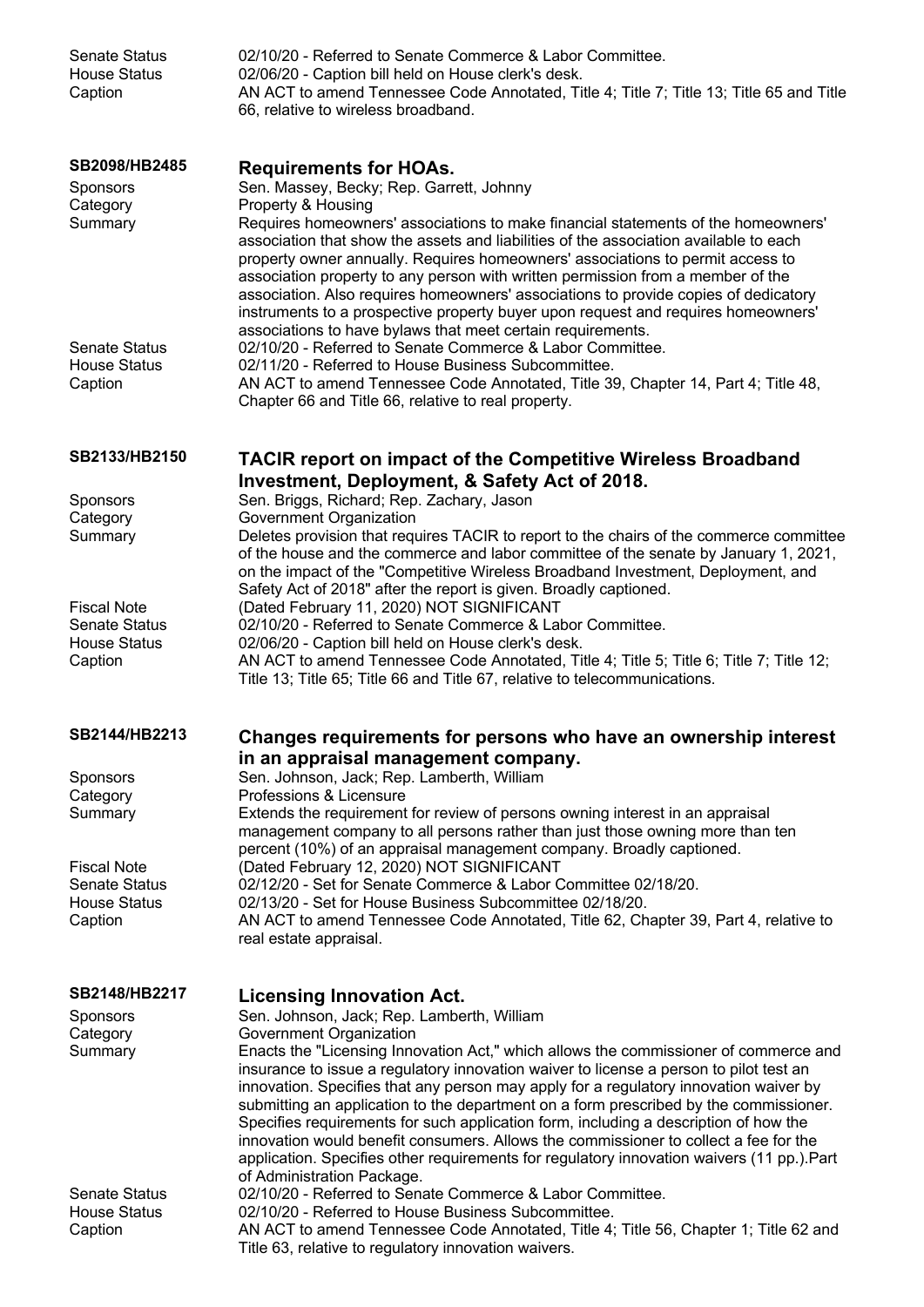| <b>SB2158/HB2227</b><br>Sponsors<br>Category<br>Summary | Tax credits for brownfield properties.<br>Sen. Johnson, Jack; Rep. Lamberth, William<br><b>Taxes Business</b><br>Authorizes tax credits for privilege and excise taxes equal to 75 percent of the purchase<br>price of brownfield property purchased in a tier 3 or tier 4 enhancement county for the<br>purpose of a qualified development project. Revises other provisions regarding tax                                                                                                                                                                                                                                                                                                                    |
|---------------------------------------------------------|----------------------------------------------------------------------------------------------------------------------------------------------------------------------------------------------------------------------------------------------------------------------------------------------------------------------------------------------------------------------------------------------------------------------------------------------------------------------------------------------------------------------------------------------------------------------------------------------------------------------------------------------------------------------------------------------------------------|
| <b>Senate Status</b><br><b>House Status</b><br>Caption  | credits for brownfield properties. Part of Administration Package.<br>02/12/20 - Set for Senate Finance Revenue Subcommittee 02/18/20.<br>02/13/20 - Set for House Finance, Ways & Means Subcommittee 02/19/20.<br>AN ACT to amend Tennessee Code Annotated, Section 67-4-2009, relative to tax credits<br>for brownfield properties.                                                                                                                                                                                                                                                                                                                                                                          |
| SB2167/HB2236                                           | Changes department responsible for certifying land rendered tax<br>exempt under state acquisition.                                                                                                                                                                                                                                                                                                                                                                                                                                                                                                                                                                                                             |
| Sponsors                                                | Sen. Johnson, Jack; Rep. Lamberth, William                                                                                                                                                                                                                                                                                                                                                                                                                                                                                                                                                                                                                                                                     |
| Category<br>Summary                                     | Property & Housing<br>Requires the commissioner of general services instead of the commissioner of finance                                                                                                                                                                                                                                                                                                                                                                                                                                                                                                                                                                                                     |
|                                                         | and administration to certify by January 1 of each year to the comptroller of the treasury<br>information necessary to identify property rendered tax exempt by acquisition by the<br>state in the preceding fiscal year for conservation and preservation. Part of<br>Administration Package.                                                                                                                                                                                                                                                                                                                                                                                                                 |
| <b>Senate Status</b>                                    | 02/10/20 - Referred to Senate Energy, Agriculture & Natural Resources Committee.                                                                                                                                                                                                                                                                                                                                                                                                                                                                                                                                                                                                                               |
| <b>House Status</b><br>Caption                          | 02/13/20 - Set for House Property & Planning Subcommittee 02/18/20.<br>AN ACT to amend Tennessee Code Annotated, Section 11-14-406 and Section 11-7-<br>109, relative to compensation funds for property acquired by the state for conservation<br>and preservation.                                                                                                                                                                                                                                                                                                                                                                                                                                           |
| SB2172/HB2241                                           | Expands requirements for recovery of reasonable expenses and                                                                                                                                                                                                                                                                                                                                                                                                                                                                                                                                                                                                                                                   |
|                                                         | attorney's fees in contested case hearings.<br>Sen. Johnson, Jack; Rep. Lamberth, William                                                                                                                                                                                                                                                                                                                                                                                                                                                                                                                                                                                                                      |
| Sponsors<br>Category                                    | Judiciary                                                                                                                                                                                                                                                                                                                                                                                                                                                                                                                                                                                                                                                                                                      |
| Summary                                                 | Allows a hearing officer or administrative law judge in a contested case hearing to order<br>the state agency who issued a notice pay the party issued the notice if the party issued<br>the notice substantially prevails on the merits of all allegations in the notice and the<br>hearing officer or administrative law judge finds the state agency issued the notice to<br>harass, cause unnecessary delay, or cause needless expense to the party issued the<br>notice. Requires license and certificate holders to pay actual and reasonable costs<br>incurred by the division of health related boards for judicial reviews of agency decisions<br>in contested cases. Part of Administration Package. |
| <b>Senate Status</b>                                    | 02/10/20 - Referred to Senate Government Operations Committee.                                                                                                                                                                                                                                                                                                                                                                                                                                                                                                                                                                                                                                                 |
| <b>House Status</b>                                     | 02/10/20 - Referred to House Department & Agencies Subcommittee.                                                                                                                                                                                                                                                                                                                                                                                                                                                                                                                                                                                                                                               |
| Caption                                                 | AN ACT to amend Tennessee Code Annotated, Section 4- 5-325 and Section 63-1-144,<br>relative to payment of expenses incurred during proceedings related to contested cases.                                                                                                                                                                                                                                                                                                                                                                                                                                                                                                                                    |
| SB2181/HB1950                                           | Zoning ordinance hearing notification requirements.                                                                                                                                                                                                                                                                                                                                                                                                                                                                                                                                                                                                                                                            |
| Sponsors                                                | Sen. Niceley, Frank; Rep. Daniel, Martin                                                                                                                                                                                                                                                                                                                                                                                                                                                                                                                                                                                                                                                                       |
| Category<br>Summary                                     | Property & Housing<br>Requires a county or municipality's governing body within 60 days of a public hearing on<br>proposed zoning ordinances to mail first class a notice of such hearing to any property<br>owners located in the proposed affected area. Requires the governing body to maintain<br>a written list of each person notified and the chair of the governing body with file a<br>certified copy of the list with the county clerk within five business days of the notice. If<br>these requirements are not met, a real property owner in the proposed affected area<br>may bring a court action of competent jurisdiction to have the ordinance voided. Broadly                                |
| <b>Senate Status</b>                                    | captioned.<br>02/10/20 - Referred to Senate State & Local Government Committee.                                                                                                                                                                                                                                                                                                                                                                                                                                                                                                                                                                                                                                |
| <b>House Status</b><br>Caption                          | 02/04/20 - Referred to House Property & Planning Subcommittee.<br>AN ACT to amend Tennessee Code Annotated, Title 13, Chapter 7, relative to zoning.                                                                                                                                                                                                                                                                                                                                                                                                                                                                                                                                                           |
|                                                         |                                                                                                                                                                                                                                                                                                                                                                                                                                                                                                                                                                                                                                                                                                                |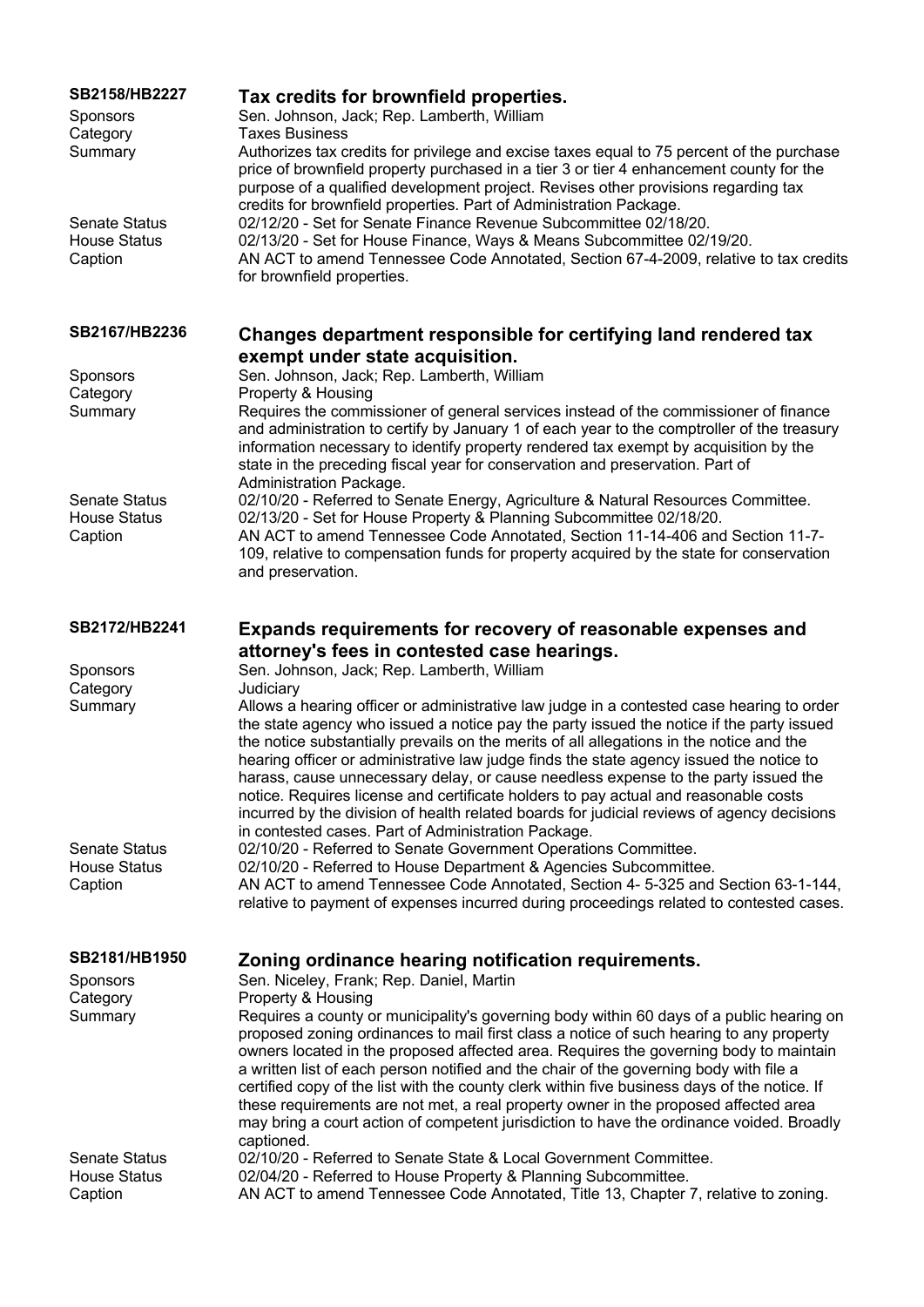| SB2221/HB2306                               | Comprehensive growth plans for cities and counties.<br>Sen. Southerland, Steve; Rep. Eldridge, Rick                                                                                                                                                                          |
|---------------------------------------------|------------------------------------------------------------------------------------------------------------------------------------------------------------------------------------------------------------------------------------------------------------------------------|
| Sponsors<br>Category                        | <b>Local Government</b>                                                                                                                                                                                                                                                      |
| Summary                                     | Removes requirements from statute for cities and counties to develop comprehensive<br>growth plans.                                                                                                                                                                          |
| <b>Senate Status</b><br><b>House Status</b> | 02/10/20 - Referred to Senate State & Local Government Committee.<br>02/10/20 - Referred to House Property & Planning Subcommittee.                                                                                                                                          |
| Caption                                     | AN ACT to amend Tennessee Code Annotated, Title 4, Chapter 10; Title 6; Title 7; Title<br>13 and Title 65, Chapter 4, relative to comprehensive growth plans.                                                                                                                |
| SB2224/HB2206                               | Decreases time that board rulings are required to be published by                                                                                                                                                                                                            |
| Sponsors                                    | the Tennessee board of energy and natural resources.<br>Sen. Southerland, Steve; Rep. Zachary, Jason                                                                                                                                                                         |
| Category<br>Summary                         | <b>Environment &amp; Nature</b><br>Decreases the amount of days the Tennessee board of energy and natural resources or                                                                                                                                                       |
|                                             | an administrative judge is required to publish board rulings on contested cases and<br>acceptance of judgments by consent from five business days to three business days.<br>Broadly captioned.                                                                              |
| <b>Fiscal Note</b>                          | (Dated February 10, 2020) NOT SIGNIFICANT                                                                                                                                                                                                                                    |
| <b>Senate Status</b><br><b>House Status</b> | 02/10/20 - Referred to Senate Energy, Agriculture & Natural Resources Committee.<br>02/06/20 - Caption bill held on House clerk's desk.                                                                                                                                      |
| Caption                                     | AN ACT to amend Tennessee Code Annotated, Title 4, Chapter 3, Part 5; Title 7,<br>Chapter 35; Title 65 and Title 69, relative to water quality.                                                                                                                              |
| SB2232/HB2879                               | Tennessee residential property condition disclosure form.                                                                                                                                                                                                                    |
| <b>Sponsors</b>                             | Sen. Haile, Ferrell; Rep. Weaver, Terri                                                                                                                                                                                                                                      |
| Category<br>Summary                         | Property & Housing<br>Requires the department of state to maintain a printable Tennessee residential property                                                                                                                                                                |
|                                             | condition disclosure form on the department's website for use by the public. Broadly<br>captioned.                                                                                                                                                                           |
| <b>Fiscal Note</b>                          | (Dated February 11, 2020) NOT SIGNIFICANT                                                                                                                                                                                                                                    |
| <b>Senate Status</b><br><b>House Status</b> | 02/10/20 - Referred to Senate Commerce & Labor Committee.<br>02/10/20 - Caption bill held on House clerk's desk.                                                                                                                                                             |
| Caption                                     | AN ACT to amend Tennessee Code Annotated, Title 12; Title 13; Title 29; Title 49; Title<br>66 and Title 68, relative to real property.                                                                                                                                       |
| SB2235/HB2682                               | Increases the values of homestead exemptions in various                                                                                                                                                                                                                      |
|                                             | provisions.                                                                                                                                                                                                                                                                  |
| Sponsors<br>Category                        | Sen. Yager, Ken; Rep. Hill, Timothy<br><b>Estates &amp; Trusts</b>                                                                                                                                                                                                           |
| Summary                                     | Increases aggregate value for individuals owning homesteads acting as their principal<br>place of residence from \$5,000 to \$35,000, and individuals jointly owning a homestead<br>acting as their principle place of residence from \$7,500 to \$52,500. Removes homestead |
|                                             | exemption restrictions on unmarried individuals over age 62 and individuals who have at<br>least one minor child. Broadly captioned.                                                                                                                                         |
| <b>Fiscal Note</b>                          | (Dated February 8, 2020) NOT SIGNIFICANT                                                                                                                                                                                                                                     |
| <b>Senate Status</b><br><b>House Status</b> | 02/10/20 - Referred to Senate Judiciary Committee.<br>02/13/20 - Set for House Civil Justice Subcommittee 02/18/20.                                                                                                                                                          |
| Caption                                     | AN ACT to amend Tennessee Code Annotated, Title 26 and Title 30, relative to property<br>exemptions.                                                                                                                                                                         |
| <b>SB2237/HB2313</b>                        | Licensure for a service member.                                                                                                                                                                                                                                              |
| Sponsors                                    | Sen. Jackson, Ed; Rep. Stewart, Mike                                                                                                                                                                                                                                         |
| Category<br>Summary                         | Professions & Licensure<br>Requires an agency with an applicant who is a member of the armed forces and is                                                                                                                                                                   |
|                                             | licensed to practice a professional service in another state to allow the member to                                                                                                                                                                                          |
| <b>Senate Status</b>                        | practice in this state.<br>02/10/20 - Referred to Senate Commerce & Labor Committee.                                                                                                                                                                                         |
| <b>House Status</b>                         | 02/10/20 - Referred to House Business Subcommittee.                                                                                                                                                                                                                          |
| Caption                                     | AN ACT to amend Tennessee Code Annotated, Title 62; Title 63 and Section 68-1-101,<br>relative to a licensure for a service member.                                                                                                                                          |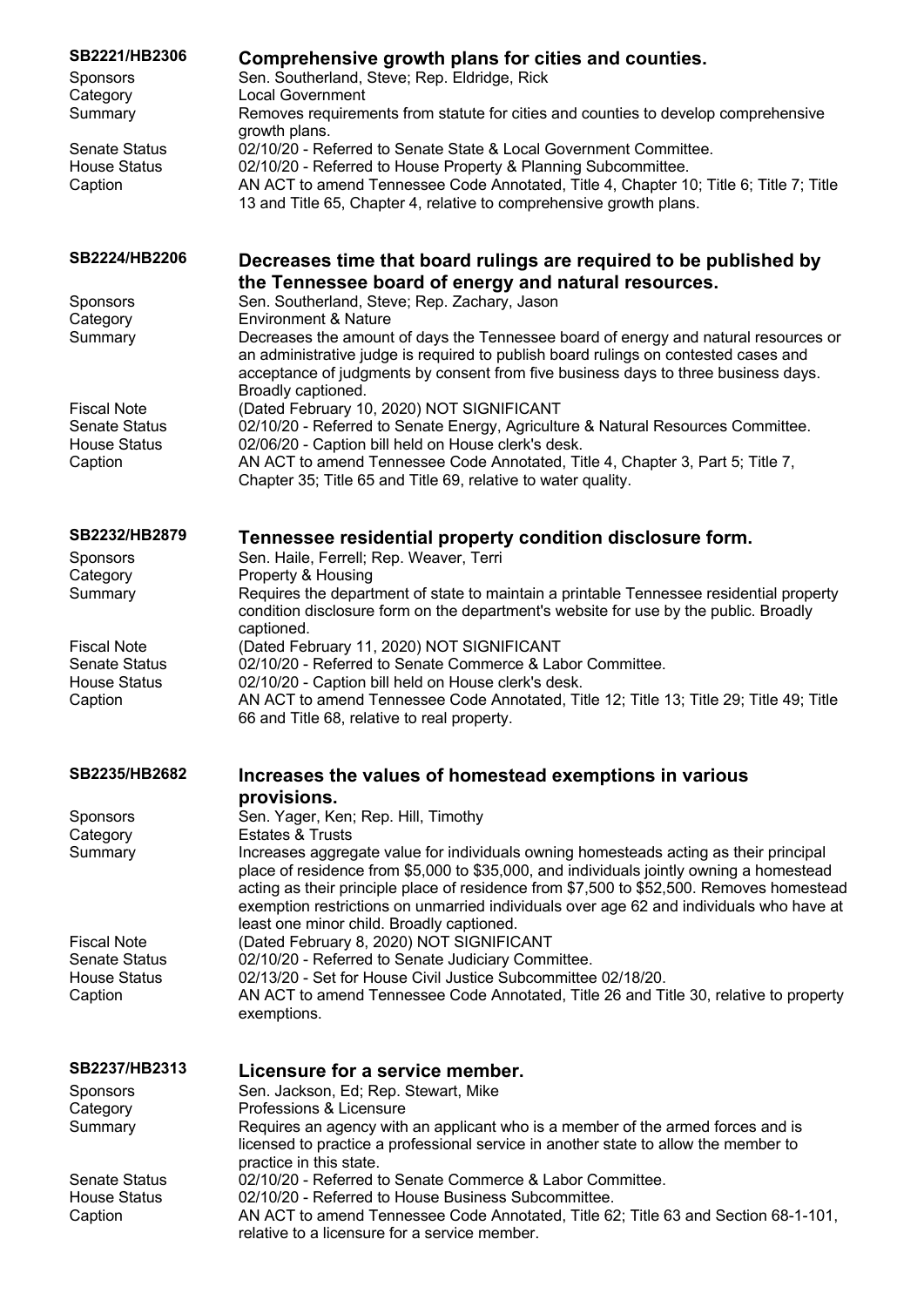| SB2242/HB2332<br><b>Sponsors</b><br>Category | Persons with dementia authorizing a power of attorney.<br>Sen. Lundberg, Jon; Rep. Crawford, John<br>Judiciary                                                                                                                                                                                                                                                                                                         |
|----------------------------------------------|------------------------------------------------------------------------------------------------------------------------------------------------------------------------------------------------------------------------------------------------------------------------------------------------------------------------------------------------------------------------------------------------------------------------|
| Summary                                      | Requires a power of attorney or other writing authorizing an agent to contract on behalf<br>of a person with any form of dementia be void unless the authorization is accompanied<br>by a physician's signature at the time of execution of power of attorney of other contract<br>stating the impaired person possesses sufficient mental capacity to understand the<br>nature of the transaction. Broadly captioned. |
| <b>Fiscal Note</b>                           | (Dated February 9, 2020) NOT SIGNIFICANT                                                                                                                                                                                                                                                                                                                                                                               |
| <b>Senate Status</b><br><b>House Status</b>  | 02/10/20 - Referred to Senate Judiciary Committee.<br>02/06/20 - Caption bill held on House clerk's desk.                                                                                                                                                                                                                                                                                                              |
| Caption                                      | AN ACT to amend Tennessee Code Annotated, Title 24; Title 28; Title 29; Title 30; Title<br>31; Title 32; Title 33; Title 34; Title 35; Title 45; Title 56; Title 63; Title 68 and Title 71,<br>relative to persons with dementia.                                                                                                                                                                                      |
| SB2272/HB2317                                | Makes changes to rules and regulations concerning trusts.                                                                                                                                                                                                                                                                                                                                                              |
| Sponsors<br>Category                         | Sen. Stevens, John; Rep. Garrett, Johnny<br><b>Estates &amp; Trusts</b>                                                                                                                                                                                                                                                                                                                                                |
| Summary                                      | Exempts any received money and property in a distribution that is 20 percent (20%) or<br>less of the gross assets from partial liquidation. Expands requirement that for a qualified<br>beneficiary. Expands nonjudicial settlement agreements. Makes various other changes<br>concerning trusts. Broadly captioned. (10 pp.)                                                                                          |
| <b>Senate Status</b>                         | 02/10/20 - Referred to Senate Judiciary Committee.                                                                                                                                                                                                                                                                                                                                                                     |
| <b>House Status</b><br>Caption               | 02/10/20 - Referred to House Children & Families Subcommittee.<br>AN ACT to amend Tennessee Code Annotated, Title 35, relative to trusts.                                                                                                                                                                                                                                                                              |
| SB2285/HB2099                                | Emergency meetings by teleconference for state regulatory boards,<br>state agencies.                                                                                                                                                                                                                                                                                                                                   |
| Sponsors                                     | Sen. Roberts, Kerry; Rep. Lafferty, Justin                                                                                                                                                                                                                                                                                                                                                                             |
| Category<br>Summary                          | Professions & Licensure<br>Allows state regulatory boards, state agencies, or commissions attached to the division                                                                                                                                                                                                                                                                                                     |
|                                              | of regulatory boards and the division of health-related boards to conduct emergency<br>meetings by teleconference when called by the presiding officer or upon petition by a<br>majority of the members of such agencies.                                                                                                                                                                                              |
| <b>Fiscal Note</b><br>Senate Status          | (Dated February 13, 2020) NOT SIGNIFICANT<br>02/10/20 - Referred to Senate State & Local Government Committee                                                                                                                                                                                                                                                                                                          |
| <b>House Status</b>                          | 02/05/20 - Referred to House Department & Agencies Subcommittee.                                                                                                                                                                                                                                                                                                                                                       |
| Caption                                      | AN ACT to amend Tennessee Code Annotated, Title 8, Chapter 44, Part 1; Title 62 and<br>Title 63, relative to state agency meetings.                                                                                                                                                                                                                                                                                    |
| SB2286/HB2098<br>Sponsors                    | Clarifies recovery of attorney fees in contested case hearings.<br>Sen. Roberts, Kerry; Rep. Lafferty, Justin                                                                                                                                                                                                                                                                                                          |
| Category                                     | Professions & Licensure                                                                                                                                                                                                                                                                                                                                                                                                |
| Summary                                      | Clarifies that attorney fees may be recovered by parties seeking judicial review of<br>contested case hearings.                                                                                                                                                                                                                                                                                                        |
| <b>Fiscal Note</b>                           | (Dated February 10, 2020) NOT SIGNIFICANT                                                                                                                                                                                                                                                                                                                                                                              |
| Senate Status<br><b>House Status</b>         | 02/10/20 - Referred to Senate Judiciary Committee.<br>02/05/20 - Referred to House Department & Agencies Subcommittee.                                                                                                                                                                                                                                                                                                 |
| Caption                                      | AN ACT to amend Tennessee Code Annotated, Title 4, Chapter 5, relative to contested<br>case hearings.                                                                                                                                                                                                                                                                                                                  |
| SB2287/HB2378                                | Continues permanent rules filed with the secretary of state after                                                                                                                                                                                                                                                                                                                                                      |
| Sponsors                                     | <b>January 1, 2019.</b><br>Sen. Roberts, Kerry; Rep. Daniel, Martin                                                                                                                                                                                                                                                                                                                                                    |
| Category                                     | <b>Government Regulation</b>                                                                                                                                                                                                                                                                                                                                                                                           |
| Summary                                      | Requires all permanent rules still in effect upon the effective date of this act that were<br>filed in the office of secretary of state after January 1, 2019, remain active until repealed<br>or amended unless the rule conflicts with the provisions of any legislative enactment<br>other than the Uniform Administrative Procedures Act.                                                                          |
|                                              |                                                                                                                                                                                                                                                                                                                                                                                                                        |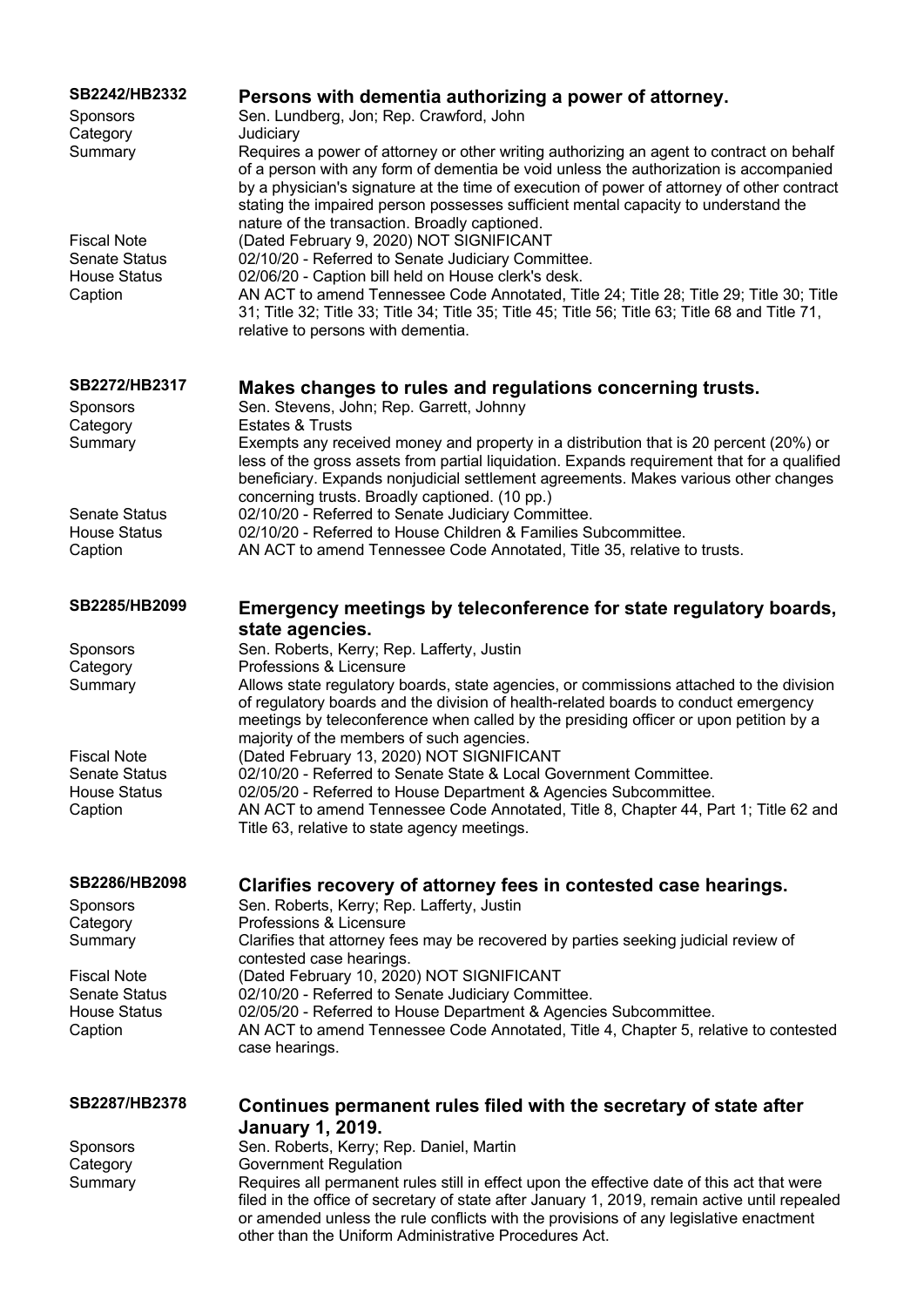| <b>Senate Status</b><br><b>House Status</b><br>Caption                       | 02/10/20 - Referred to Senate Government Operations Committee.<br>02/06/20 - Referred to House Government Operations Committee.<br>AN ACT relative to agency rules scheduled to expire pursuant to the provisions of the<br>Uniform Administrative Procedures Act, compiled in Tennessee Code Annotated, Title 4,<br>Chapter 5.                                                                                                                                                                                                                                                                                                                                                                                                                                      |
|------------------------------------------------------------------------------|----------------------------------------------------------------------------------------------------------------------------------------------------------------------------------------------------------------------------------------------------------------------------------------------------------------------------------------------------------------------------------------------------------------------------------------------------------------------------------------------------------------------------------------------------------------------------------------------------------------------------------------------------------------------------------------------------------------------------------------------------------------------|
| SB2293/HB2396<br><b>Sponsors</b><br>Category<br>Summary                      | Disclosure of personal information - donors to 501(c) organizations.<br>Sen. Bowling, Janice; Rep. Todd, Chris<br>Media & Publishing<br>Prohibits a state or local governmental entity from requiring that a 501 (c) organization<br>provide the entity with personal information or disclose information without the express<br>written consent of every identified member, supporter, volunteer or donor. States that<br>personal information held by the entity is not public record. Allows a person alleging a<br>violation of these rules to bring civil actions against violators, and if found guilty of such                                                                                                                                                |
| <b>Fiscal Note</b><br><b>Senate Status</b><br><b>House Status</b><br>Caption | violations, requires the court to award all or portions of the the cost of litigation.<br>(Dated February 8, 2020) NOT SIGNIFICANT<br>02/10/20 - Referred to Senate State & Local Government Committee.<br>02/11/20 - Referred to House Constitutional Protections & Sentencing Subcommittee.<br>AN ACT to amend Tennessee Code Annotated, Title 10, Chapter 7, Part 5, relative to<br>the protection of personal information.                                                                                                                                                                                                                                                                                                                                       |
| SB2302/HB2724                                                                | <b>Main Street Historic Tourism and Revitalization Act.</b>                                                                                                                                                                                                                                                                                                                                                                                                                                                                                                                                                                                                                                                                                                          |
| Sponsors<br>Category<br>Summary                                              | Sen. Watson, Bo; Rep. Sexton, Cameron<br>Property & Housing<br>Requires that any person who incurs costs or expenses for rehabilitating a certified<br>historic structure after July 1, 2020, must receive a tax credit equal to the applicable<br>percentage of the expenditures; cannot exceed \$4 million a year. Percentages include<br>ten percent (10%) for Williamson and Davidson County, twenty percent (20%) for<br>Hamilton, Knox, and Shelby County, and thirty percent (30%) for any other county.<br>Rehabilitations must meet certain criteria to qualify. Places caps on the amount of<br>money the Tennessee historical commission can approve in credits in given fiscal years.<br>Creates other regulations and requirements for the tax credits. |
| <b>Senate Status</b><br><b>House Status</b><br>Caption                       | 02/10/20 - Referred to Senate Commerce & Labor Committee.<br>02/10/20 - Caption bill held on House clerk's desk.<br>AN ACT to amend Tennessee Code Annotated, Title 4, Chapter 11, Part 1; Title 56,<br>Chapter 4 and Title 67, relative to tax credits for the rehabilitation of historic structures.                                                                                                                                                                                                                                                                                                                                                                                                                                                               |
| SB2321/HB1952                                                                | Increases the time a government operation committee can stay a<br>rule.                                                                                                                                                                                                                                                                                                                                                                                                                                                                                                                                                                                                                                                                                              |
| <b>Sponsors</b>                                                              | Sen. Roberts, Kerry; Rep. Daniel, Martin<br>Government Organization                                                                                                                                                                                                                                                                                                                                                                                                                                                                                                                                                                                                                                                                                                  |
| Category<br>Summary                                                          | Increases the period in which the house of representatives or senate government<br>operations committee may stay a rule from 75 days to 90 days. Broadly captioned.                                                                                                                                                                                                                                                                                                                                                                                                                                                                                                                                                                                                  |
| <b>Fiscal Note</b><br><b>Senate Status</b>                                   | (Dated February 1, 2020) NOT SIGNIFICANT<br>02/10/20 - Referred to Senate Government Operations Committee.                                                                                                                                                                                                                                                                                                                                                                                                                                                                                                                                                                                                                                                           |
| <b>House Status</b><br>Caption                                               | 01/30/20 - Caption bill held on House clerk's desk.<br>AN ACT to amend Tennessee Code Annotated, Title 4, Chapter 5, relative to the<br>Uniform Administrative Procedures Act.                                                                                                                                                                                                                                                                                                                                                                                                                                                                                                                                                                                       |
| SB2322/HB1951<br>Sponsors<br>Category                                        | UAPA - rulemaking hearings by state agencies.<br>Sen. Roberts, Kerry; Rep. Daniel, Martin<br><b>Government Regulation</b>                                                                                                                                                                                                                                                                                                                                                                                                                                                                                                                                                                                                                                            |
| Summary                                                                      | Requires state agencies to hold rulemaking hearings when promulgating proposed<br>administrative rules that may affect a person's rights.                                                                                                                                                                                                                                                                                                                                                                                                                                                                                                                                                                                                                            |
| <b>Fiscal Note</b><br><b>Senate Status</b><br><b>House Status</b><br>Caption | (Dated February 7, 2020) NOT SIGNIFICANT<br>02/10/20 - Referred to Senate Government Operations Committee.<br>02/10/20 - House Government Operations Committee deferred to 02/24/20.<br>AN ACT to amend Tennessee Code Annotated, Title 4, Chapter 5, Part 2, relative to the<br>uniform administrative procedures act.                                                                                                                                                                                                                                                                                                                                                                                                                                              |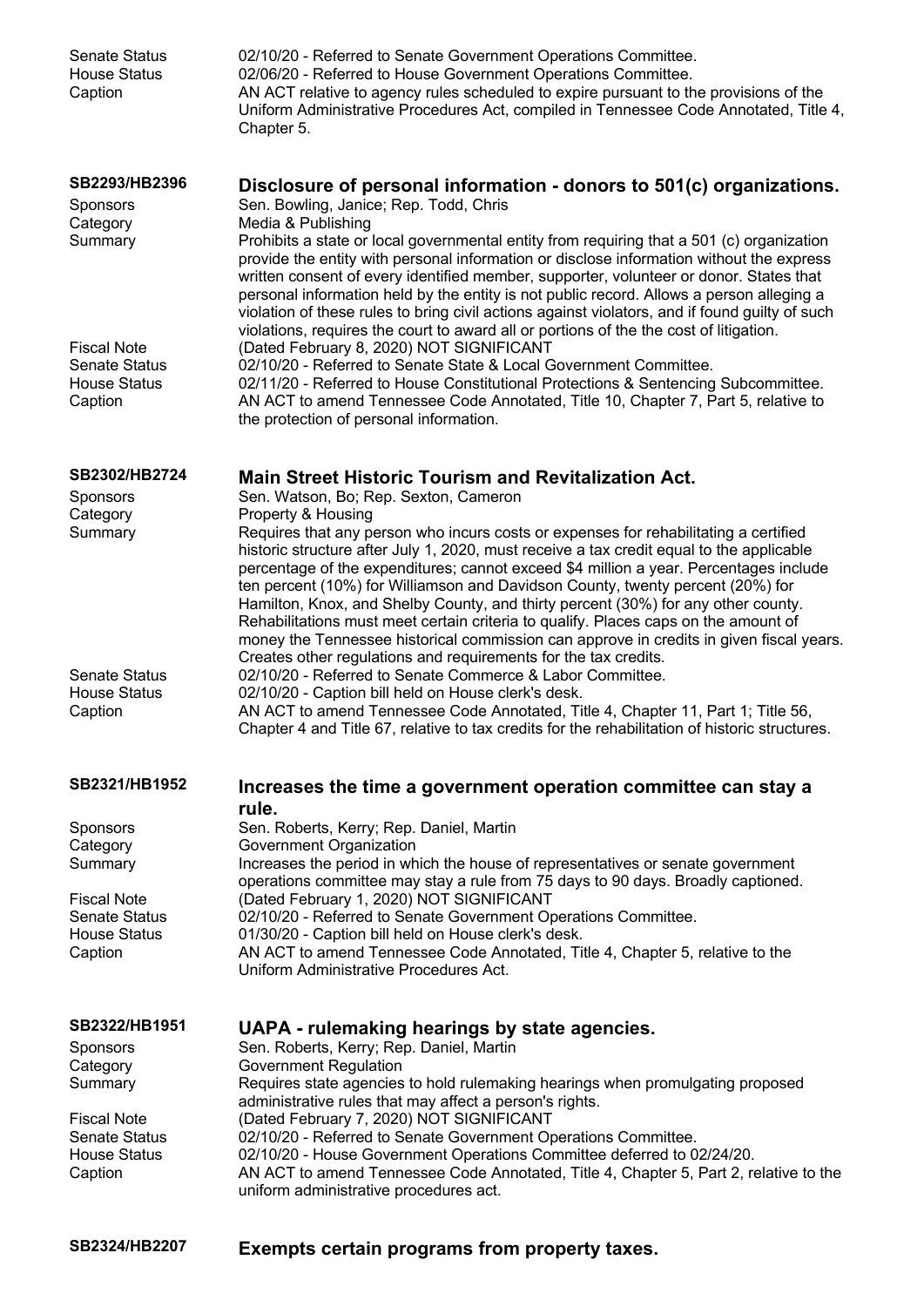| Sponsors<br>Category<br>Summary<br><b>Senate Status</b><br><b>House Status</b><br>Caption | Sen. Kyle, Sara; Rep. Lamar, London<br><b>Taxes Property</b><br>Exempts the Neighborhood Preservation Act and the Tennessee Local Land Bank Pilot<br>Program from property tax proceedings, property tax liens, or the enforcement of such<br>property tax liens. Broadly captioned.<br>02/10/20 - Referred to Senate State & Local Government Committee.<br>02/10/20 - Referred to House Property & Planning Subcommittee.<br>AN ACT to amend Tennessee Code Annotated, Title 13, Chapter 30; Title 13, Chapter 6<br>and Title 67, Chapter 5, relative to property taxation.     |
|-------------------------------------------------------------------------------------------|-----------------------------------------------------------------------------------------------------------------------------------------------------------------------------------------------------------------------------------------------------------------------------------------------------------------------------------------------------------------------------------------------------------------------------------------------------------------------------------------------------------------------------------------------------------------------------------|
| SB2335/HB2533                                                                             | Allowable acreage for property labeled as agricultural, forest, or                                                                                                                                                                                                                                                                                                                                                                                                                                                                                                                |
| Sponsors<br>Category<br>Summary                                                           | open space land.<br>Sen. Rose, Paul; Rep. Doggett, Clay<br><b>Taxes Property</b><br>Increases the amount of allowed acreage a person can place within one taxing<br>jurisdiction from 1,500 to 5,000 acres. Also applies to owners of land classified as forest                                                                                                                                                                                                                                                                                                                   |
| <b>Senate Status</b><br><b>House Status</b><br>Caption                                    | or open space. Broadly captioned.<br>02/10/20 - Referred to Senate State & Local Government Committee.<br>02/11/20 - Referred to House Agriculture & Natural Resources Subcommittee.<br>AN ACT to amend Tennessee Code Annotated, Title 67, Chapter 5, relative to property<br>taxes.                                                                                                                                                                                                                                                                                             |
| SB2372/HB2453                                                                             | <b>TACIR to study and make recommendations regarding privilege</b>                                                                                                                                                                                                                                                                                                                                                                                                                                                                                                                |
| Sponsors<br>Category                                                                      | taxes on development.<br>Sen. Reeves, Shane; Rep. Sparks, Mike<br><b>Taxes Business</b>                                                                                                                                                                                                                                                                                                                                                                                                                                                                                           |
| Summary                                                                                   | Directs the TACIR to perform a study and make recommendations regarding privilege<br>taxes on development, which are sometimes referred to impact fees, development taxes,<br>or adequate facilities taxes.                                                                                                                                                                                                                                                                                                                                                                       |
| <b>Fiscal Note</b><br><b>Senate Status</b><br><b>House Status</b><br>Caption              | (Dated February 7, 2020) NOT SIGNIFICANT<br>02/10/20 - Referred to Senate Finance, Ways & Means Committee.<br>02/10/20 - Referred to House Finance, Ways & Means Subcommittee.<br>AN ACT to amend Tennessee Code Annotated, Title 67, Chapter 4, relative to studies.                                                                                                                                                                                                                                                                                                             |
| SB2392/HB2060                                                                             | Permanent mortgage loans for low income households.                                                                                                                                                                                                                                                                                                                                                                                                                                                                                                                               |
| <b>Sponsors</b><br>Category                                                               | Sen. Watson, Bo; Rep. Travis, Ron<br>Property & Housing                                                                                                                                                                                                                                                                                                                                                                                                                                                                                                                           |
| Summary                                                                                   | Allows the housing development agency to make and sell permanent mortgage loans,<br>including federally insured mortgage loans for multifamily housing including mixed<br>income developments including very low income households, low income households,<br>and households of moderate income. Allows agency to purchase and take assignment of<br>deeds of trust securing those notes evidencing permanent mortgage loans. Restricts the<br>agency from making insured mortgage loans to qualified sponsors and developers of<br>lower or moderate income residential housing. |
| <b>Fiscal Note</b>                                                                        | (Dated February 13, 2020) NOT SIGNIFICANT                                                                                                                                                                                                                                                                                                                                                                                                                                                                                                                                         |
| <b>Senate Status</b><br><b>House Status</b><br>Caption                                    | 02/10/20 - Referred to Senate State & Local Government Committee.<br>02/04/20 - Referred to House Property & Planning Subcommittee.<br>AN ACT to amend Tennessee Code Annotated, Section 13-23-117, relative to the<br>Tennessee housing development agency.                                                                                                                                                                                                                                                                                                                      |
| SB2428/HB2547                                                                             | Real estate disclosure form - elevated radon levels.                                                                                                                                                                                                                                                                                                                                                                                                                                                                                                                              |
| Sponsors                                                                                  | Sen. Gilmore, Brenda; Rep. Potts, Jason                                                                                                                                                                                                                                                                                                                                                                                                                                                                                                                                           |
| Category<br>Summary                                                                       | Property & Housing<br>Requires that the real estate disclosure form state whether residential real estate is<br>located in a county identified by the EPA as having a high potential for elevated indoor<br>radon levels. Also requires disclosure to contain language recommending that buyers<br>obtain a radon test prior to closing.                                                                                                                                                                                                                                          |
| <b>Fiscal Note</b>                                                                        | (Dated February 10, 2020) NOT SIGNIFICANT                                                                                                                                                                                                                                                                                                                                                                                                                                                                                                                                         |
| <b>Senate Status</b><br><b>House Status</b><br>Caption                                    | 02/10/20 - Referred to Senate Commerce & Labor Committee.<br>02/11/20 - Referred to House Business Subcommittee.<br>AN ACT to amend Tennessee Code Annotated, Title 66, relative to radon.                                                                                                                                                                                                                                                                                                                                                                                        |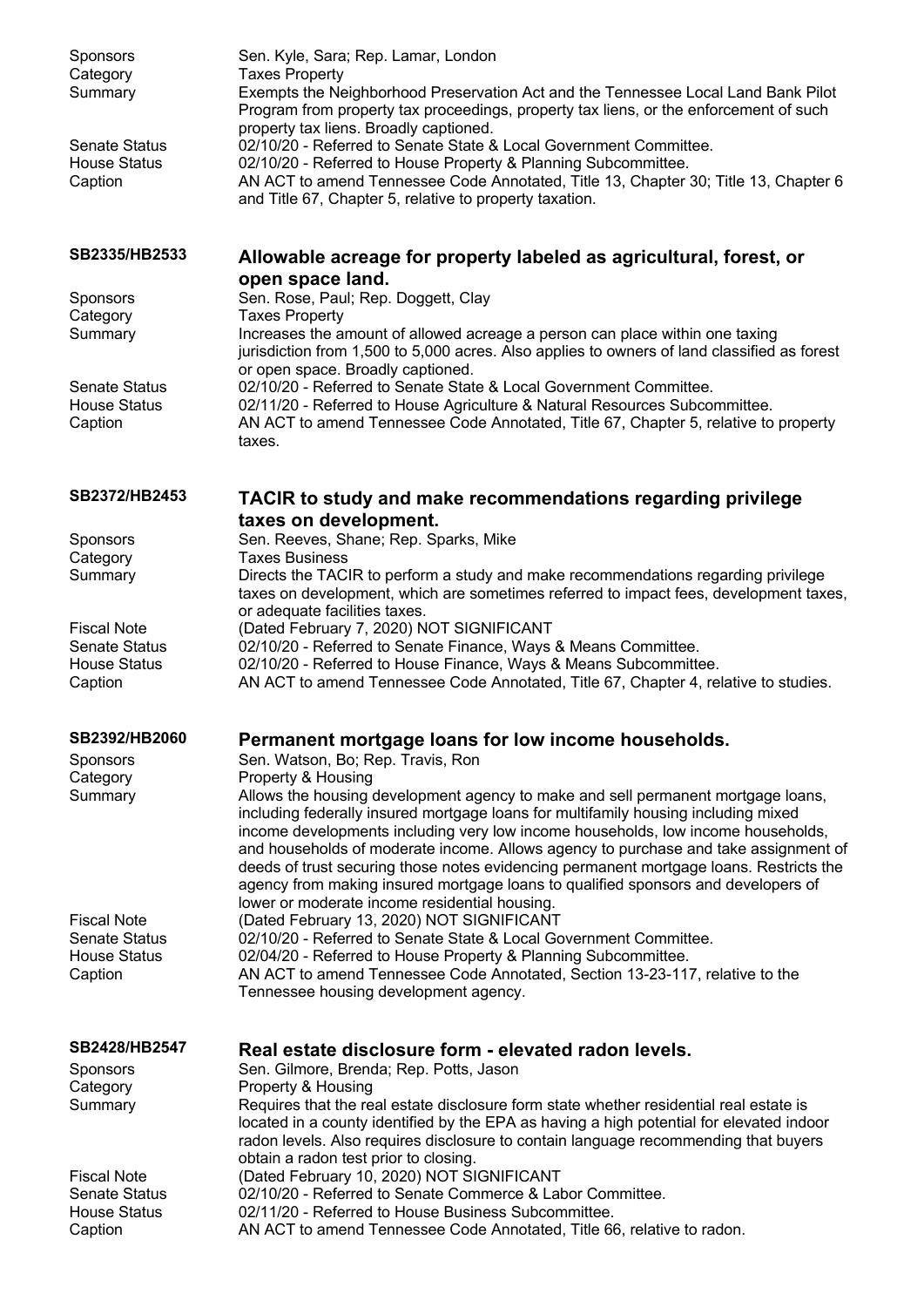| SB2430/HB2449<br>Sponsors<br>Category<br>Summary                             | Disclosures to purchasers of property.<br>Sen. Gilmore, Brenda; Rep. Beck, Bill<br>Property & Housing<br>Requires an owner or an owner's representative to inform a prospective buyer at or                                                                                                                                                                                                                                                                                                                                                                                                        |
|------------------------------------------------------------------------------|----------------------------------------------------------------------------------------------------------------------------------------------------------------------------------------------------------------------------------------------------------------------------------------------------------------------------------------------------------------------------------------------------------------------------------------------------------------------------------------------------------------------------------------------------------------------------------------------------|
| <b>Senate Status</b><br><b>House Status</b><br>Caption                       | before closing on the sale of property if the road on which the property is located is<br>private or public and who is responsible for its maintenance. Broadly captioned.<br>02/10/20 - Referred to Senate Commerce & Labor Committee.<br>02/10/20 - Referred to House Business Subcommittee.<br>AN ACT to amend Tennessee Code Annotated, Title 54; Title 55 and Title 66, relative to<br>disclosures to purchasers of property.                                                                                                                                                                 |
| SB2436/HB2546<br><b>Sponsors</b><br>Category<br>Summary                      | Notification of lead-based paint abatement.<br>Sen. Gilmore, Brenda; Rep. Potts, Jason<br><b>Environment &amp; Nature</b><br>Prohibits the commissioner of agriculture to require a person provide notice of the                                                                                                                                                                                                                                                                                                                                                                                   |
| <b>Fiscal Note</b><br>Senate Status<br><b>House Status</b><br>Caption        | commencement of lead-based paint abatement activities more than seven days before<br>beginning the abatement activities.<br>(Dated February 6, 2020) NOT SIGNIFICANT<br>02/10/20 - Referred to Senate Energy, Agriculture & Natural Resources Committee.<br>02/11/20 - Referred to House Agriculture & Natural Resources Subcommittee.<br>AN ACT to amend Tennessee Code Annotated, Title 62, Chapter 6; Title 66, Chapter 5<br>and Title 68, relative to lead-based paint.                                                                                                                        |
| SB2443/HB2544                                                                | Notice regarding termination of rental lease agreement.                                                                                                                                                                                                                                                                                                                                                                                                                                                                                                                                            |
| Sponsors<br>Category<br>Summary                                              | Sen. Kyle, Sara; Rep. Potts, Jason<br>Property & Housing<br>Requires a landlord to give a tenant 60 days' notice prior to the termination of a<br>residential lease agreement.                                                                                                                                                                                                                                                                                                                                                                                                                     |
| <b>Fiscal Note</b><br><b>Senate Status</b><br><b>House Status</b><br>Caption | (Dated February 13, 2020) NOT SIGNIFICANT<br>02/10/20 - Referred to Senate Commerce & Labor Committee.<br>02/11/20 - Referred to House Business Subcommittee.<br>AN ACT to amend Tennessee Code Annotated, Title 66, relative to residential leases.                                                                                                                                                                                                                                                                                                                                               |
| SB2445/HB2445<br>Sponsors                                                    | State-wide grant programs operated by THDA - eligibility.<br>Sen. Kyle, Sara; Rep. Hardaway, G.A.                                                                                                                                                                                                                                                                                                                                                                                                                                                                                                  |
| Category<br>Summary                                                          | Property & Housing<br>Requires any state-wide grant program operated by THDA through the Tennessee<br>housing trust fund allow for applicant homeowners to be considered eligible if they are<br>up to date on property tax payments for the property to be assisted, or if they are making<br>payments in accordance with a payment plan approved by local tax collecting<br>authorities.                                                                                                                                                                                                         |
| <b>Senate Status</b><br><b>House Status</b><br>Caption                       | 02/10/20 - Referred to Senate State & Local Government Committee.<br>02/10/20 - Referred to House Property & Planning Subcommittee.<br>AN ACT to amend Tennessee Code Annotated, Title 13, Chapter 23, relative to the<br>Tennessee housing development agency.                                                                                                                                                                                                                                                                                                                                    |
| SB2451/HB1944<br>Sponsors                                                    | Licensing Independence for Future Tennesseans Act.<br>Sen. Roberts, Kerry; Rep. Daniel, Martin                                                                                                                                                                                                                                                                                                                                                                                                                                                                                                     |
| Category<br>Summary                                                          | Professions & Licensure<br>Enacts the Licensing Independence for Future Tennesseans Act or LIFT Act. Authorizes<br>a licensing authority to issue a license to practice if an applicant meets certain<br>requirements including if the applicant holds a valid license in another state, they held<br>the license in another state for at least one year prior to application, the other state<br>required the application to pass an examination and the applicant does not have a<br>disqualifying criminal history. Establishes other requirements for applicants and licensing<br>authorities. |
| <b>Fiscal Note</b><br><b>Senate Status</b><br><b>House Status</b><br>Caption | (Dated February 7, 2020) NOT SIGNIFICANT<br>02/10/20 - Referred to Senate Commerce & Labor Committee.<br>02/11/20 - Taken off notice in House Business Subcommittee.<br>AN ACT to amend Tennessee Code Annotated, Title 4; Title 62, Chapter 76 and Title 63,<br>Chapter 1, relative to occupational licensing.                                                                                                                                                                                                                                                                                    |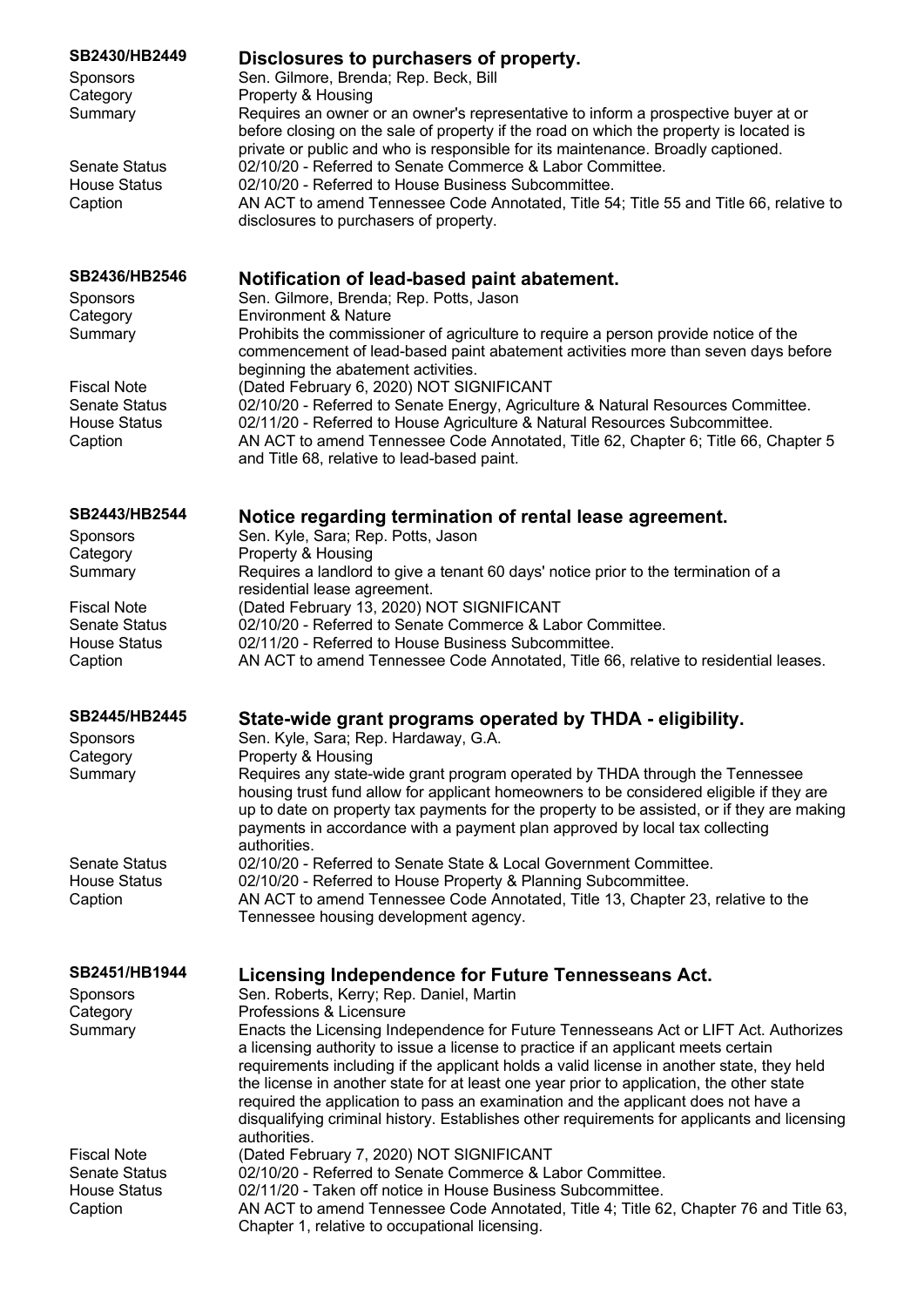| SB2453/HB2348        | Property designated as agricultural.                                                                                                                                                                                                                                                                                                                                                             |
|----------------------|--------------------------------------------------------------------------------------------------------------------------------------------------------------------------------------------------------------------------------------------------------------------------------------------------------------------------------------------------------------------------------------------------|
| Sponsors             | Sen. Roberts, Kerry; Rep. Helton, Esther                                                                                                                                                                                                                                                                                                                                                         |
| Category             | <b>Taxes Property</b>                                                                                                                                                                                                                                                                                                                                                                            |
| Summary              | Extends, from March 1 to March 15, the deadline by which an owner of land may submit<br>an application to the assessor of property for its classification to be designated as                                                                                                                                                                                                                    |
| <b>Fiscal Note</b>   | agricultural. Broadly captioned.<br>(Dated February 4, 2020) NOT SIGNIFICANT                                                                                                                                                                                                                                                                                                                     |
| <b>Senate Status</b> | 02/10/20 - Referred to Senate State & Local Government Committee.                                                                                                                                                                                                                                                                                                                                |
| <b>House Status</b>  | 02/10/20 - Referred to House Property & Planning Subcommittee.                                                                                                                                                                                                                                                                                                                                   |
| Caption              | AN ACT to amend Tennessee Code Annotated, Title 67, relative to property taxes.                                                                                                                                                                                                                                                                                                                  |
|                      |                                                                                                                                                                                                                                                                                                                                                                                                  |
| SB2476/HB2678        | Report - broadband accessibility grant program.                                                                                                                                                                                                                                                                                                                                                  |
| Sponsors             | Sen. Yager, Ken; Rep. Gant, Ron                                                                                                                                                                                                                                                                                                                                                                  |
| Category             | <b>Economic Development</b>                                                                                                                                                                                                                                                                                                                                                                      |
| Summary              | Requires the statutorily required report by the department of economic and community<br>development on the status of grants under the broadband accessibility grant program,<br>including progress toward increased access to and adoption of broadband services, by<br>January 31 in any year in which grants are distributed under the program.                                                |
| <b>Fiscal Note</b>   | (Dated February 11, 2020) NOT SIGNIFICANT                                                                                                                                                                                                                                                                                                                                                        |
| <b>Senate Status</b> | 02/10/20 - Referred to Senate Commerce & Labor Committee.                                                                                                                                                                                                                                                                                                                                        |
| <b>House Status</b>  | 02/11/20 - Referred to House Utilities Subcommittee.                                                                                                                                                                                                                                                                                                                                             |
| Caption              | AN ACT to amend Tennessee Code Annotated, Title 4, Chapter 3, Part 7, relative to<br>cooperatives providing video or broadband.                                                                                                                                                                                                                                                                  |
| SB2478/HB1799        | Changes licensing requirements concerning the sale of alcoholic                                                                                                                                                                                                                                                                                                                                  |
|                      | beverages.                                                                                                                                                                                                                                                                                                                                                                                       |
| Sponsors             | Sen. Dickerson, Steven; Rep. Ramsey, Bob                                                                                                                                                                                                                                                                                                                                                         |
| Category             | Professions & Licensure                                                                                                                                                                                                                                                                                                                                                                          |
| Summary              | Removes residency requirements for individuals applying for retail licenses for the sale<br>of alcoholic beverages. Allows corporations to receive retail licenses from the<br>commission unless an individual officer, director, or stockholder in the corporation has<br>individually applied for such retail license. Prohibits persons owning stock from having                              |
| <b>Senate Status</b> | interest as partner or otherwise in any business licensed to distribute alcohol.<br>02/10/20 - Referred to Senate State & Local Government Committee.                                                                                                                                                                                                                                            |
| <b>House Status</b>  | 01/23/20 - Referred to House Department & Agencies Subcommittee.                                                                                                                                                                                                                                                                                                                                 |
| Caption              | AN ACT to amend Tennessee Code Annotated, Section 57-3-204, relative to residency<br>requirements.                                                                                                                                                                                                                                                                                               |
| SB2510/HB2092        | Allows metropolitan governments to use surplus revenue for county<br>purposes.                                                                                                                                                                                                                                                                                                                   |
| Sponsors             | Sen. Dickerson, Steven; Rep. Jernigan, Darren                                                                                                                                                                                                                                                                                                                                                    |
| Category             | <b>Local Government</b>                                                                                                                                                                                                                                                                                                                                                                          |
| Summary              | Removes requirement that surplus revenue retained by the metropolitan government<br>only be used as a reserve fund for future debt service requirements and instead allows                                                                                                                                                                                                                       |
| <b>Senate Status</b> | surplus to be used for any county purposes. Broadly captioned.<br>02/10/20 - Referred to Senate Finance, Ways & Means Committee.                                                                                                                                                                                                                                                                 |
| <b>House Status</b>  | 02/11/20 - Referred to House Cities & Counties Subcommittee.                                                                                                                                                                                                                                                                                                                                     |
| Caption              | AN ACT to amend Tennessee Code Annotated, Title 7, Chapter 4, Part 2, relative to<br>privilege taxes.                                                                                                                                                                                                                                                                                            |
| SB2516/HB1627        | Property purchased at tax sale conveyed to veteran under certain<br>conditions.                                                                                                                                                                                                                                                                                                                  |
| Sponsors             | Sen. Dickerson, Steven; Rep. Parkinson, Antonio                                                                                                                                                                                                                                                                                                                                                  |
| Category             | <b>Taxes Property</b>                                                                                                                                                                                                                                                                                                                                                                            |
| Summary              | Permits property purchased at a tax sale by the state, a county, a municipality of the<br>state, or a county and a municipality to be conveyed to a veteran if the veteran provides                                                                                                                                                                                                              |
|                      | documentation verifying the veteran's income does not exceed \$150,000 per year and<br>agrees to bring the property into compliance with all applicable local building codes and<br>ordinances within 12 months of acquiring the property. Waives property taxes on the<br>conveyed property for up to 12 months and provides various restrictions on the use of<br>the property by the veteran. |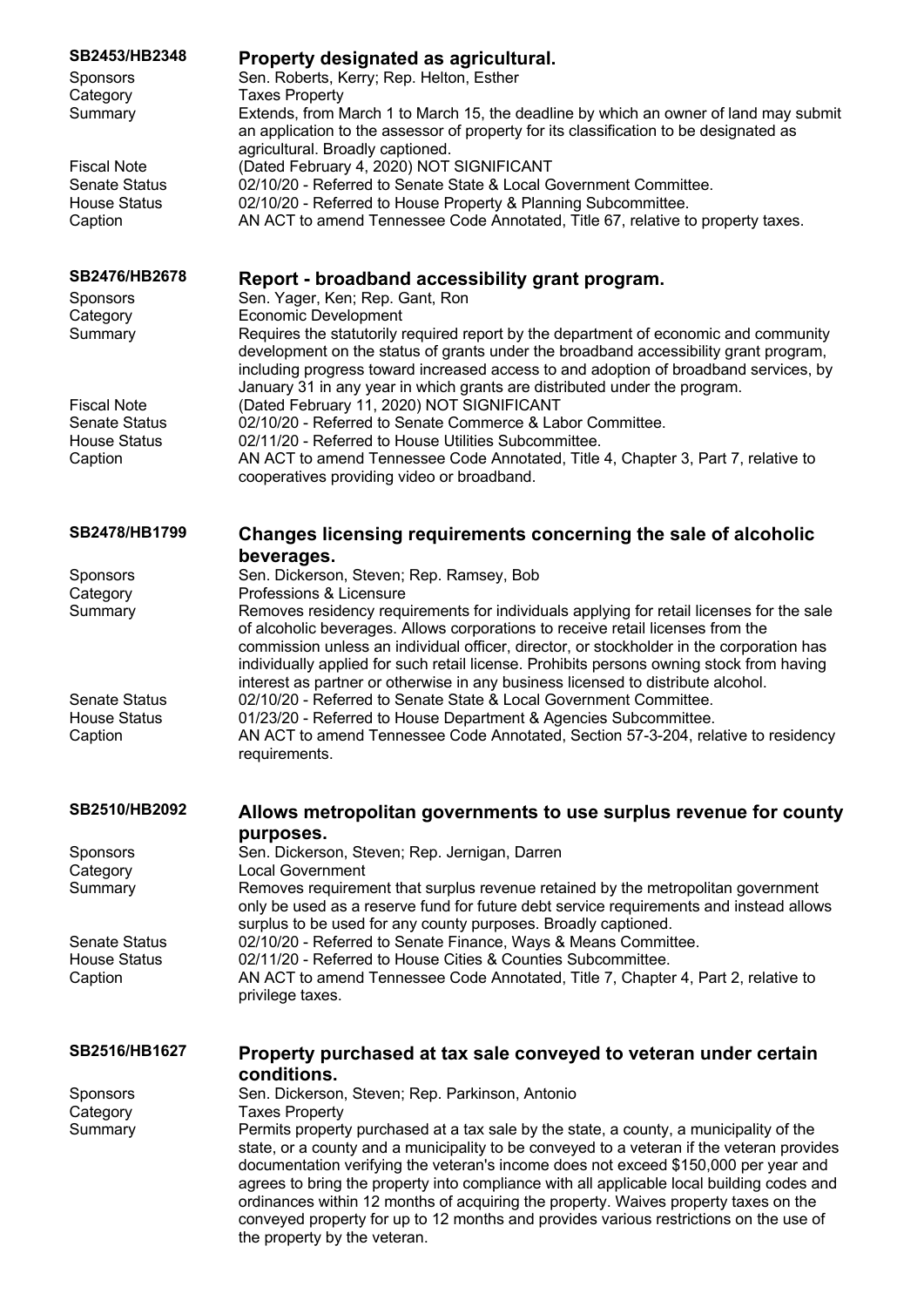| <b>Fiscal Note</b><br><b>Senate Status</b><br><b>House Status</b><br>Caption | (Dated January 30, 2020) Other Fiscal Impact Due to multiple unknown factors the<br>precise timing and impact to local government revenue cannot reasonably be<br>determined; however any impact on local revenue is considered permissive.<br>02/10/20 - Referred to Senate State & Local Government Committee.<br>02/11/20 - Taken off notice in House Property & Planning Subcommittee.<br>AN ACT to amend Tennessee Code Annotated, Title 67, Chapter 5, relative to real<br>property. |
|------------------------------------------------------------------------------|--------------------------------------------------------------------------------------------------------------------------------------------------------------------------------------------------------------------------------------------------------------------------------------------------------------------------------------------------------------------------------------------------------------------------------------------------------------------------------------------|
| SB2547/HB2664                                                                | Reporting by the Tennessee advisory commission on<br>intergovernmental relations.                                                                                                                                                                                                                                                                                                                                                                                                          |
| Sponsors                                                                     | Sen. Jackson, Ed; Rep. Grills, Rusty                                                                                                                                                                                                                                                                                                                                                                                                                                                       |
| Category                                                                     | <b>Utilities</b>                                                                                                                                                                                                                                                                                                                                                                                                                                                                           |
| Summary                                                                      | Requires the Tennessee advisory commission on intergovernmental relations post their<br>report on the impact on deployment of broadband for public viewing on the commission's<br>website by January 1, 2021. Broadly captioned.                                                                                                                                                                                                                                                           |
| <b>Fiscal Note</b>                                                           | (Dated February 6, 2020) NOT SIGNIFICANT                                                                                                                                                                                                                                                                                                                                                                                                                                                   |
| <b>Senate Status</b><br><b>House Status</b>                                  | 02/10/20 - Referred to Senate Commerce & Labor Committee.<br>02/10/20 - Caption bill held on House clerk's desk.                                                                                                                                                                                                                                                                                                                                                                           |
| Caption                                                                      | AN ACT to amend Tennessee Code Annotated, Title 4; Title 7; Title 13; Title 65; Title 66                                                                                                                                                                                                                                                                                                                                                                                                   |
|                                                                              | and Title 67, relative to internet services.                                                                                                                                                                                                                                                                                                                                                                                                                                               |
| SB2563/HB2372                                                                | Reduces days following a judgement before a writ of possession can                                                                                                                                                                                                                                                                                                                                                                                                                         |
|                                                                              | be issued regarding forcible entry or detainer.                                                                                                                                                                                                                                                                                                                                                                                                                                            |
| Sponsors                                                                     | Sen. Southerland, Steve; Rep. Faison, Jeremy                                                                                                                                                                                                                                                                                                                                                                                                                                               |
| Category<br>Summary                                                          | Judiciary<br>Reduces the number of days following a judgement before an execution or writ of                                                                                                                                                                                                                                                                                                                                                                                               |
|                                                                              | possession can be issued against a defendant for forcible entry or detainer from ten                                                                                                                                                                                                                                                                                                                                                                                                       |
| <b>Fiscal Note</b>                                                           | days to two days. Broadly captioned.<br>(Dated February 8, 2020) NOT SIGNIFICANT                                                                                                                                                                                                                                                                                                                                                                                                           |
| <b>Senate Status</b>                                                         | 02/10/20 - Referred to Senate Judiciary Committee.                                                                                                                                                                                                                                                                                                                                                                                                                                         |
| <b>House Status</b>                                                          | 02/10/20 - Referred to House Business Subcommittee.                                                                                                                                                                                                                                                                                                                                                                                                                                        |
| Caption                                                                      | AN ACT to amend Tennessee Code Annotated, Title 13; Title 27; Title 29 and Title 66,<br>relative to landlord and tenant.                                                                                                                                                                                                                                                                                                                                                                   |
| SB2582/HB2142                                                                | Renting or selling residential or commercial units below market                                                                                                                                                                                                                                                                                                                                                                                                                            |
|                                                                              | rates.                                                                                                                                                                                                                                                                                                                                                                                                                                                                                     |
| Sponsors                                                                     | Sen. Yarbro, Jeff; Rep. Love Jr., Harold                                                                                                                                                                                                                                                                                                                                                                                                                                                   |
| Category                                                                     | <b>Local Government</b>                                                                                                                                                                                                                                                                                                                                                                                                                                                                    |
| Summary                                                                      | Removes restrictions on Nashville-Davidson County when renting or selling residential or<br>commercial units below market rates.                                                                                                                                                                                                                                                                                                                                                           |
| <b>Senate Status</b>                                                         | 02/10/20 - Referred to Senate State & Local Government Committee.                                                                                                                                                                                                                                                                                                                                                                                                                          |
| <b>House Status</b>                                                          | 02/10/20 - Referred to House Property & Planning Subcommittee.                                                                                                                                                                                                                                                                                                                                                                                                                             |
| Caption                                                                      | AN ACT to amend Tennessee Code Annotated, Section 66-35-102, relative to<br>metropolitan governments.                                                                                                                                                                                                                                                                                                                                                                                      |
| SB2593/HB2785                                                                | Contested case hearing where a declaratory order is issued.                                                                                                                                                                                                                                                                                                                                                                                                                                |
| Sponsors                                                                     | Sen. Niceley, Frank; Rep. Rudder, Iris                                                                                                                                                                                                                                                                                                                                                                                                                                                     |
| Category                                                                     | <b>Government Regulation</b>                                                                                                                                                                                                                                                                                                                                                                                                                                                               |
| Summary                                                                      | Removes the limitation that only the chancery court of Davidson County is authorized to<br>review a contested case hearing where a declaratory order is issued.                                                                                                                                                                                                                                                                                                                            |
| <b>Fiscal Note</b>                                                           | (Dated February 9, 2020) NOT SIGNIFICANT                                                                                                                                                                                                                                                                                                                                                                                                                                                   |
| <b>Senate Status</b>                                                         | 02/10/20 - Referred to Senate Government Operations Committee.                                                                                                                                                                                                                                                                                                                                                                                                                             |
| <b>House Status</b><br>Caption                                               | 02/10/20 - Caption bill held on House clerk's desk.<br>AN ACT to amend Tennessee Code Annotated, Title 4, relative to the Uniform                                                                                                                                                                                                                                                                                                                                                          |
|                                                                              | Administrative Procedures Act.                                                                                                                                                                                                                                                                                                                                                                                                                                                             |
| SB2594/HB2825                                                                | Requires an agency to repeal an old rule in order to implement a new                                                                                                                                                                                                                                                                                                                                                                                                                       |
|                                                                              | rule.                                                                                                                                                                                                                                                                                                                                                                                                                                                                                      |
| Sponsors<br>Category                                                         | Sen. Niceley, Frank; Rep. Grills, Rusty<br><b>Government Regulation</b>                                                                                                                                                                                                                                                                                                                                                                                                                    |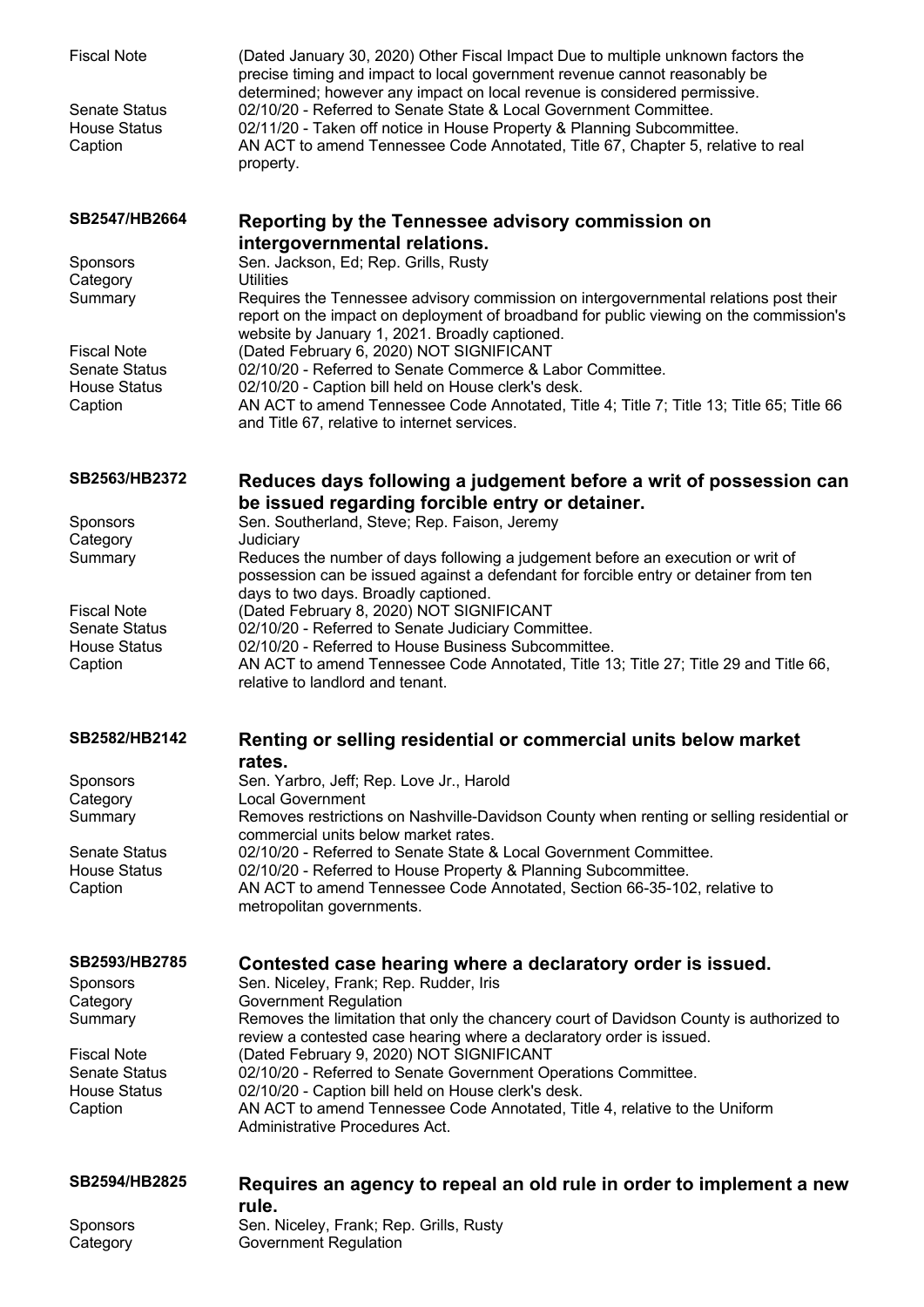| Summary                                     | Requires an agency that promulgates a new permanent rule to identify and repeal one                                                                                                                                                                                                                                                                                 |
|---------------------------------------------|---------------------------------------------------------------------------------------------------------------------------------------------------------------------------------------------------------------------------------------------------------------------------------------------------------------------------------------------------------------------|
| <b>Fiscal Note</b>                          | existing permanent rule.<br>(Dated February 9, 2020) Other Fiscal Impact Repeal of permanent rules of agencies will<br>result in an unknown impact to federal funding, state expenditures, and state revenue.<br>Due to multiple unknown factors, a precise impact on state government cannot<br>reasonably be determined.                                          |
| <b>Senate Status</b>                        | 02/10/20 - Referred to Senate Government Operations Committee.                                                                                                                                                                                                                                                                                                      |
| <b>House Status</b><br>Caption              | 02/10/20 - Referred to House Government Operations Committee.<br>AN ACT to amend Tennessee Code Annotated, Title 4, Chapter 5, relative to the<br>promulgation of rules.                                                                                                                                                                                            |
| SB2624/HB2541                               | Time for completion of board action.                                                                                                                                                                                                                                                                                                                                |
| <b>Sponsors</b><br>Category<br>Summary      | Sen. Swann, Art; Rep. Powers, Dennis<br><b>Taxes Property</b><br>Removes reference to previously repealed statute in section regarding time for                                                                                                                                                                                                                     |
|                                             | completion of board action. Broadly captioned.                                                                                                                                                                                                                                                                                                                      |
| <b>Fiscal Note</b><br><b>Senate Status</b>  | (Dated February 6, 2020) NOT SIGNIFICANT<br>02/10/20 - Referred to Senate State & Local Government Committee.                                                                                                                                                                                                                                                       |
| <b>House Status</b>                         | 02/11/20 - Referred to House Property & Planning Subcommittee.                                                                                                                                                                                                                                                                                                      |
| Caption                                     | AN ACT to amend Tennessee Code Annotated, Title 67, relative to property taxes.                                                                                                                                                                                                                                                                                     |
| SB2631/HB2805                               | Exemption from rules or policies by members of board or                                                                                                                                                                                                                                                                                                             |
|                                             | commission.                                                                                                                                                                                                                                                                                                                                                         |
| Sponsors<br>Category                        | Sen. White, Dawn; Rep. Terry, Bryan<br><b>Government Regulation</b>                                                                                                                                                                                                                                                                                                 |
| Summary                                     | Prohibits any board, commission, council, committee, authority, task force, or other<br>similar multi-member governmental entity created by statute and subject to review to<br>promulgate rules, adopt policies or guidelines, or issue statements that exempt members<br>of the entities from the requirements of such rules, policies, guidelines, or statements |
| <b>Senate Status</b><br><b>House Status</b> | solely by virtue of their status as members of such entities.<br>02/10/20 - Referred to Senate State & Local Government Committee.<br>02/11/20 - Referred to House Department & Agencies Subcommittee.                                                                                                                                                              |
| Caption                                     | AN ACT to amend Tennessee Code Annotated, Title 4, Chapter 29, Part 1, relative to<br>state agencies.                                                                                                                                                                                                                                                               |
| SB2647/HB2837                               | Board of directors of a condominium unit owners' association -                                                                                                                                                                                                                                                                                                      |
|                                             | meeting notice.                                                                                                                                                                                                                                                                                                                                                     |
| Sponsors<br>Category                        | Sen. Reeves, Shane; Rep. Farmer, Andrew<br>Property & Housing                                                                                                                                                                                                                                                                                                       |
| Summary                                     | Changes from not less than 10 or more than 60 days to not less than 15 or more than 45<br>days the period in which the secretary, or other officer, of the board of directors of a<br>condominium unit owners' association must give notice to unit owners of a meeting of<br>the association. Broadly captioned.                                                   |
| <b>Fiscal Note</b>                          | (Dated February 8, 2020) NOT SIGNIFICANT                                                                                                                                                                                                                                                                                                                            |
| <b>Senate Status</b><br><b>House Status</b> | 02/10/20 - Referred to Senate Commerce & Labor Committee.<br>02/11/20 - Referred to House Property & Planning Subcommittee.                                                                                                                                                                                                                                         |
| Caption                                     | AN ACT to amend Tennessee Code Annotated, Title 45 and Title 66, relative to<br>associations of residential owners.                                                                                                                                                                                                                                                 |
| SB2663/HB2776                               | Redefines terms to promote single-family housing development.                                                                                                                                                                                                                                                                                                       |
| <b>Sponsors</b><br>Category                 | Sen. Crowe, Rusty; Rep. Holsclaw, Jr., John<br>Property & Housing                                                                                                                                                                                                                                                                                                   |
| Summary                                     | Includes incentives that promote the development of single-family housing, for purposes<br>of laws governing projects by industrial development corporations and contributions to<br>industrial development corporations by municipalities in the terms "economic                                                                                                   |
| <b>Fiscal Note</b>                          | development" and "project."<br>(Dated February 14, 2020) NOT SIGNIFICANT                                                                                                                                                                                                                                                                                            |
| <b>Senate Status</b><br><b>House Status</b> | 02/10/20 - Referred to Senate Commerce & Labor Committee.<br>02/13/20 - Set for House Property & Planning Subcommittee 02/18/20.                                                                                                                                                                                                                                    |
| Caption                                     | AN ACT to amend Tennessee Code Annotated, Title 6, Chapter 54 and Title 7, Chapter<br>53, relative to housing incentives.                                                                                                                                                                                                                                           |